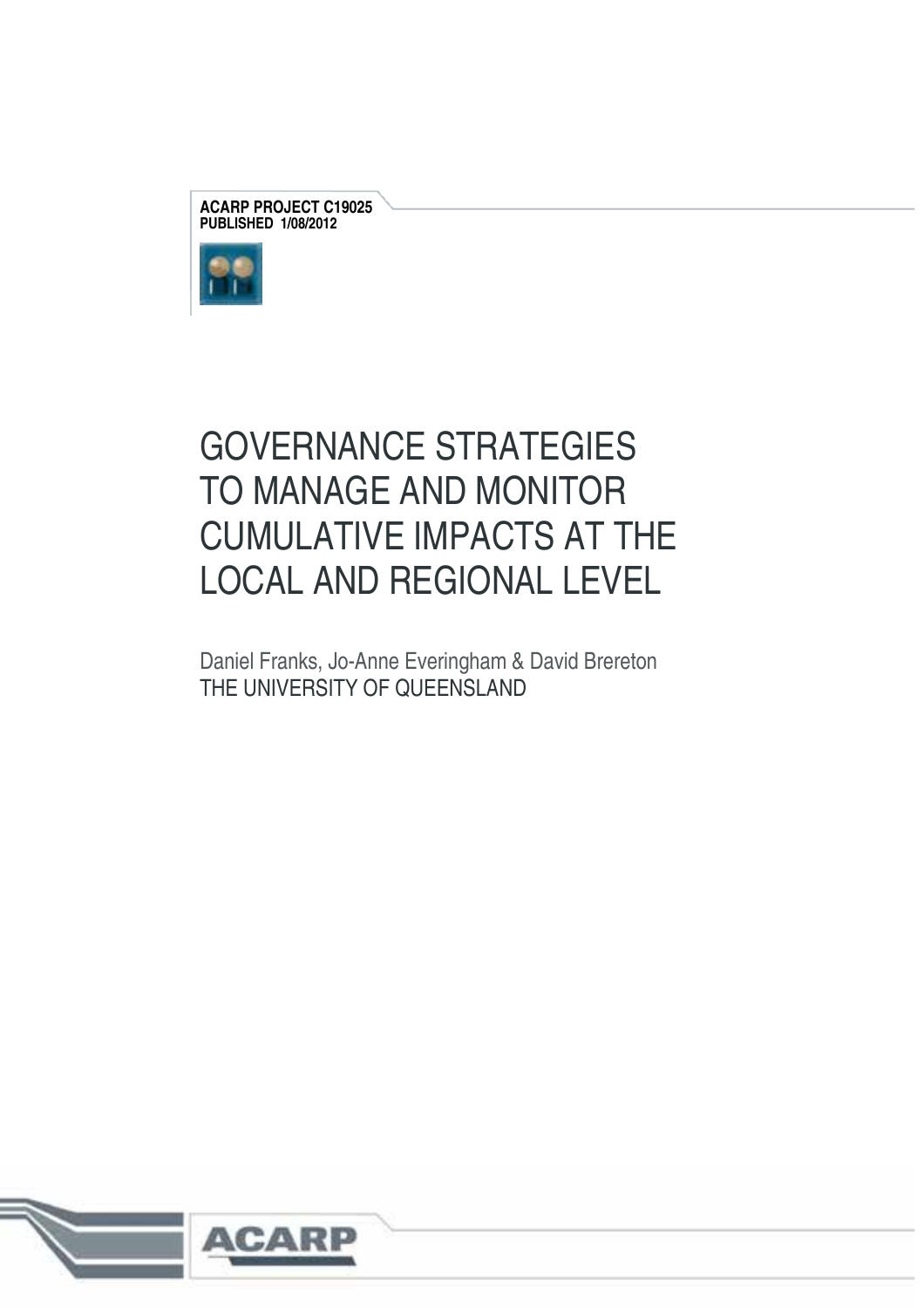#### DISCLAIMER

No person, corporation or other organisation ("person") should rely on the contents of this report and each should obtain independent advice from a qualified person with respect to the information contained in this report. Australian Coal Research Limited, its directors, servants and agents (collectively "ACR") is not responsible for the consequences of any action taken by any person in reliance upon the information set out in this report, for the accuracy or veracity of any information contained in this report or for any error or omission in this report. ACR expressly disclaims any and all liability and responsibility to any person in respect of anything done or omitted to be done in respect of the information set out in this report, any inaccuracy in this report or the consequences of any action by any person in reliance, whether wholly or partly, upon the whole or any part of the contents of this report.

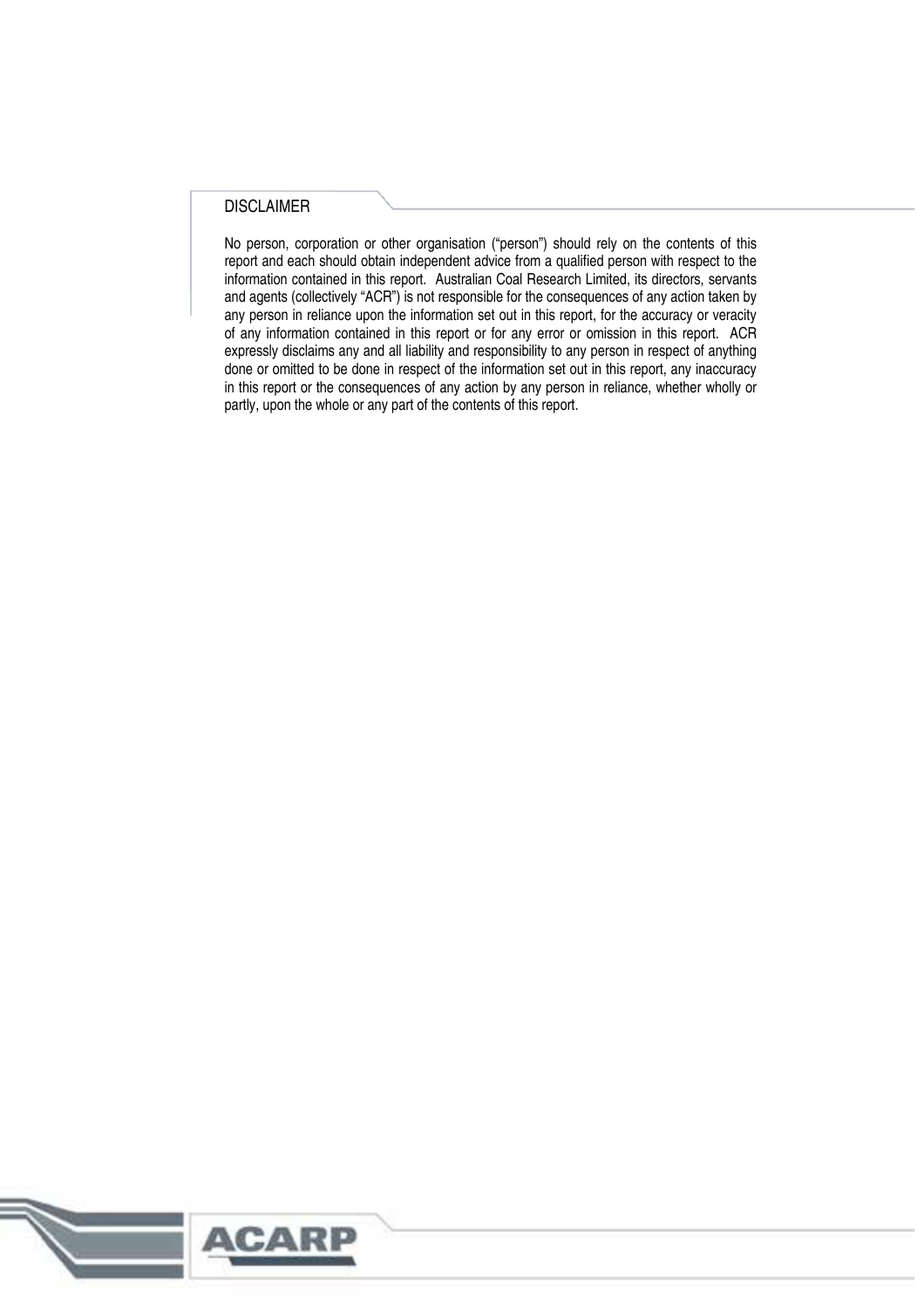

# **ACARP Project C19025**

*Governance Strategies to Manage and Monitor Cumulative Impacts at the Local and Regional Level* 

> FINAL REPORT August 2012

> > Centre for Social Responsibility in Mining Sustainable Minerals Institute The University of Queensland, Australia csrm@smi.uq.edu.au **www.csrm.uq.edu.au**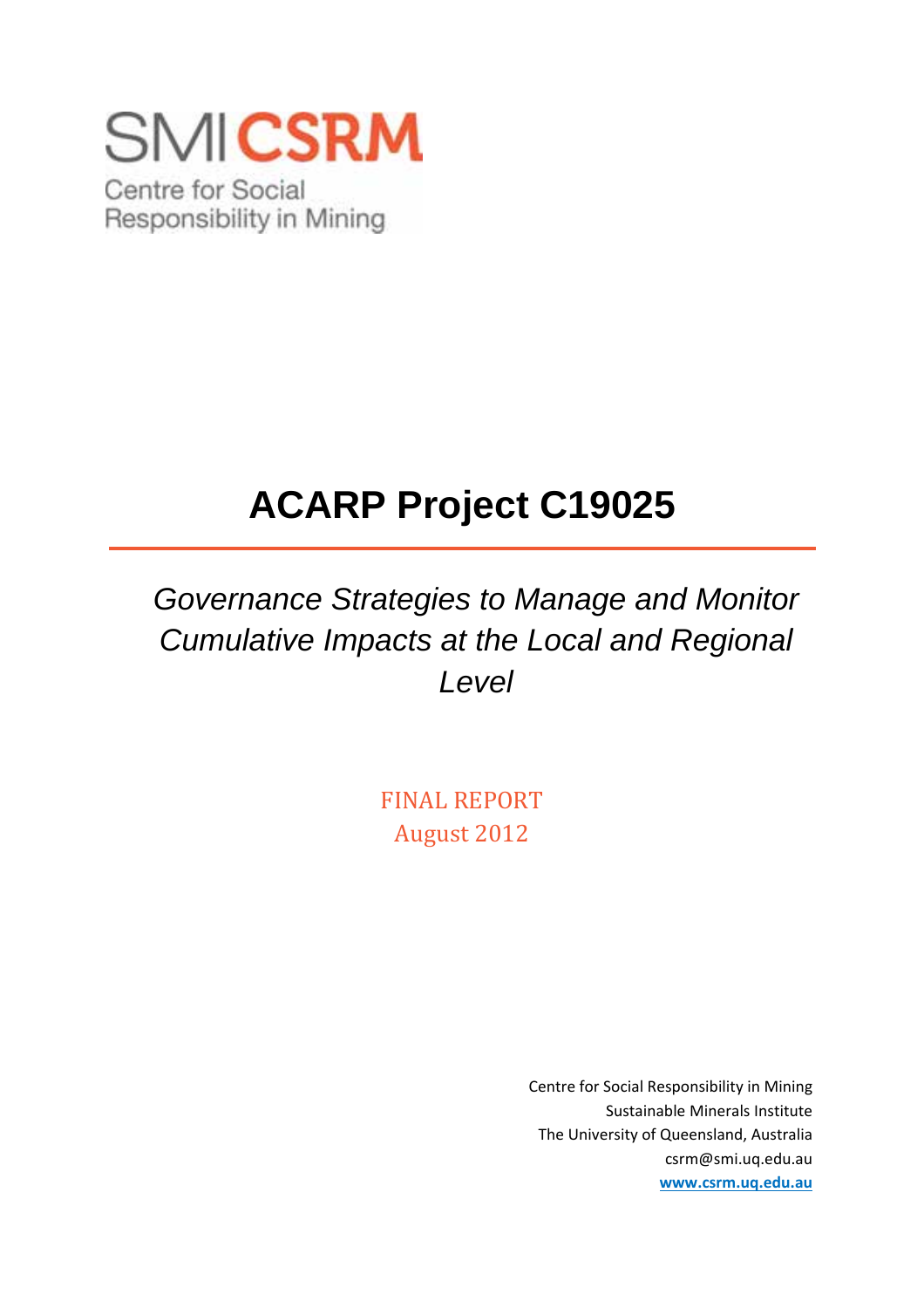# **Research Team**

David Brereton: Director, CSRM Daniel Franks: Senior Research Fellow, CSRM Jo‐Anne Everingham: Senior Research Fellow, CSRM Madeleine Porter: Research Assistant, CSRM

# **Centre for Social Responsibility in Mining**

The Centre for Social Responsibility in Mining (CSRM) is a leading research centre, committed to improving the social performance of the resources industry globally.

We are part of the Sustainable Minerals Institute (SMI) at the University of Queensland, one of Australia's premier universities. SMI has a long track record of working to understand and apply the principles of sustainable development within the global resources industry.

### **Citation**

Franks, D.M., Everingham, J. & Brereton, D. (2012) *Governance Strategies to Manage and Monitor Cumulative Impacts at the Regional Level.* Final Report ACARP Project C19025. Brisbane: Centre for Social Responsibility in Mining, University of Qld.

# **Acknowledgements**

CSRM would like to thank the following organisations for agreeing to be case studies for the project:

- Moranbah Cumulative Impacts Group
- **•** Fitzroy Partnership for River Health

As well, there are many people we spoke with who provided valuable information but who cannot be identified in accordance with research ethics guidelines.

CSRM would also like to acknowledge the input and assistance of the industry monitors. We thank them for their time, input and ideas.

- Roger Wischusen (ACARP)
- Julie-Anne Braithwaite (Rio Tinto Coal Australia)
- Fiona Martin (BMA Coal)
- Hayden Leary (QCoal)
- John Merritt (Carabella Resources)
- Carl Grant (Anglo American Metallurgical Coal)

# **Disclaimer**

This report has been prepared for the purposes of informing future coal industry policy, mining company practices and government policy to better address cumulative impacts of coal mining companies operating in the Bowen Basin and elsewhere in Australia. While this document has been prepared with care, the Centre for Social Responsibility in Mining and funding agencies accept no liability for any decisions or actions taken by individuals or organisations on the basis of this document. Funding support, research cooperation and information from the mining industry does not imply their endorsement of, or influence on the views expressed herein.

© CSRM 2012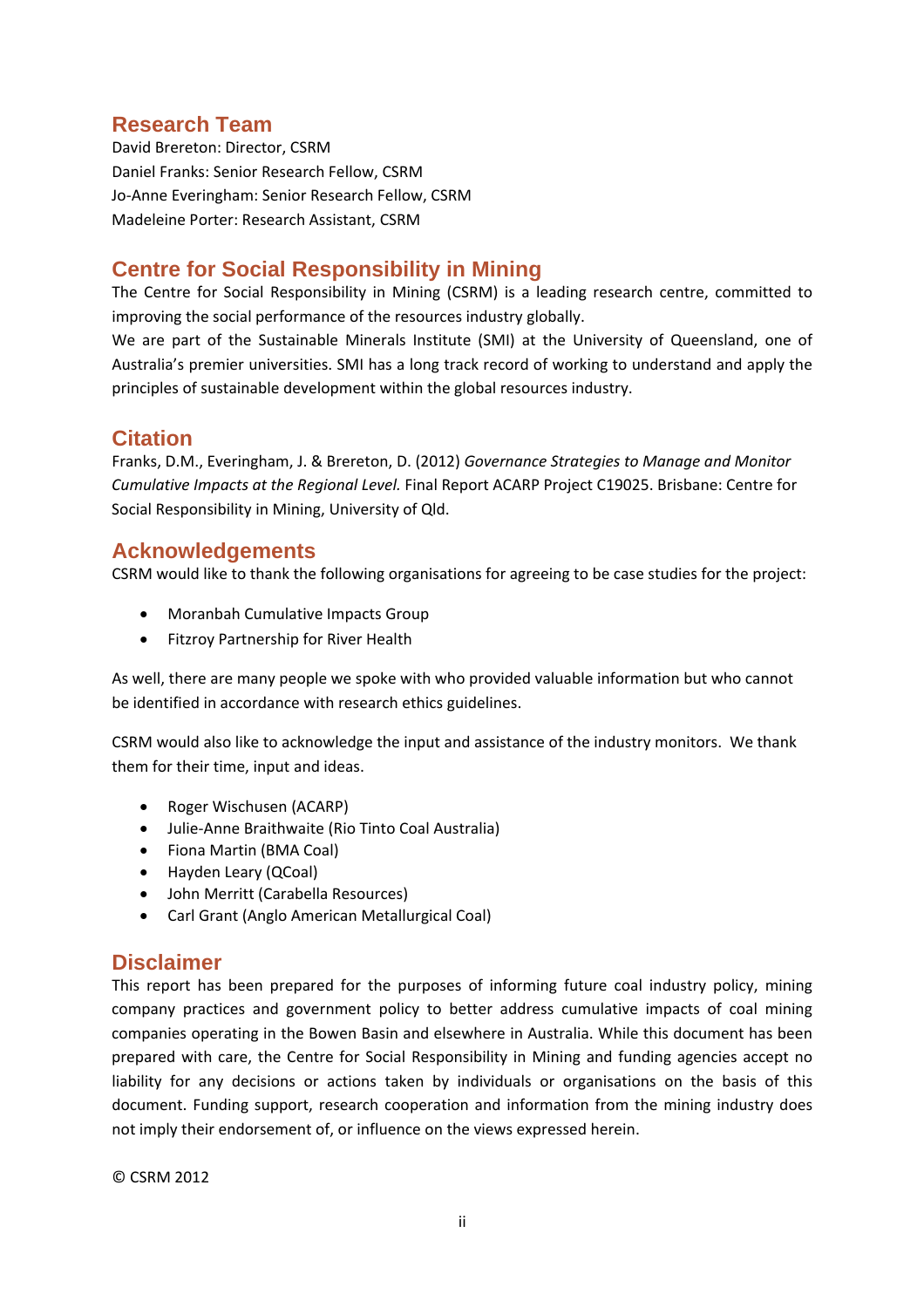# **Contents**

| Appendix 1: Cases of collaboration to address cumulative impacts in the resources sector 28 |  |
|---------------------------------------------------------------------------------------------|--|
|                                                                                             |  |
| Appendix 3: Memorandum of Understanding - Fitzroy Partnership for River Health 41           |  |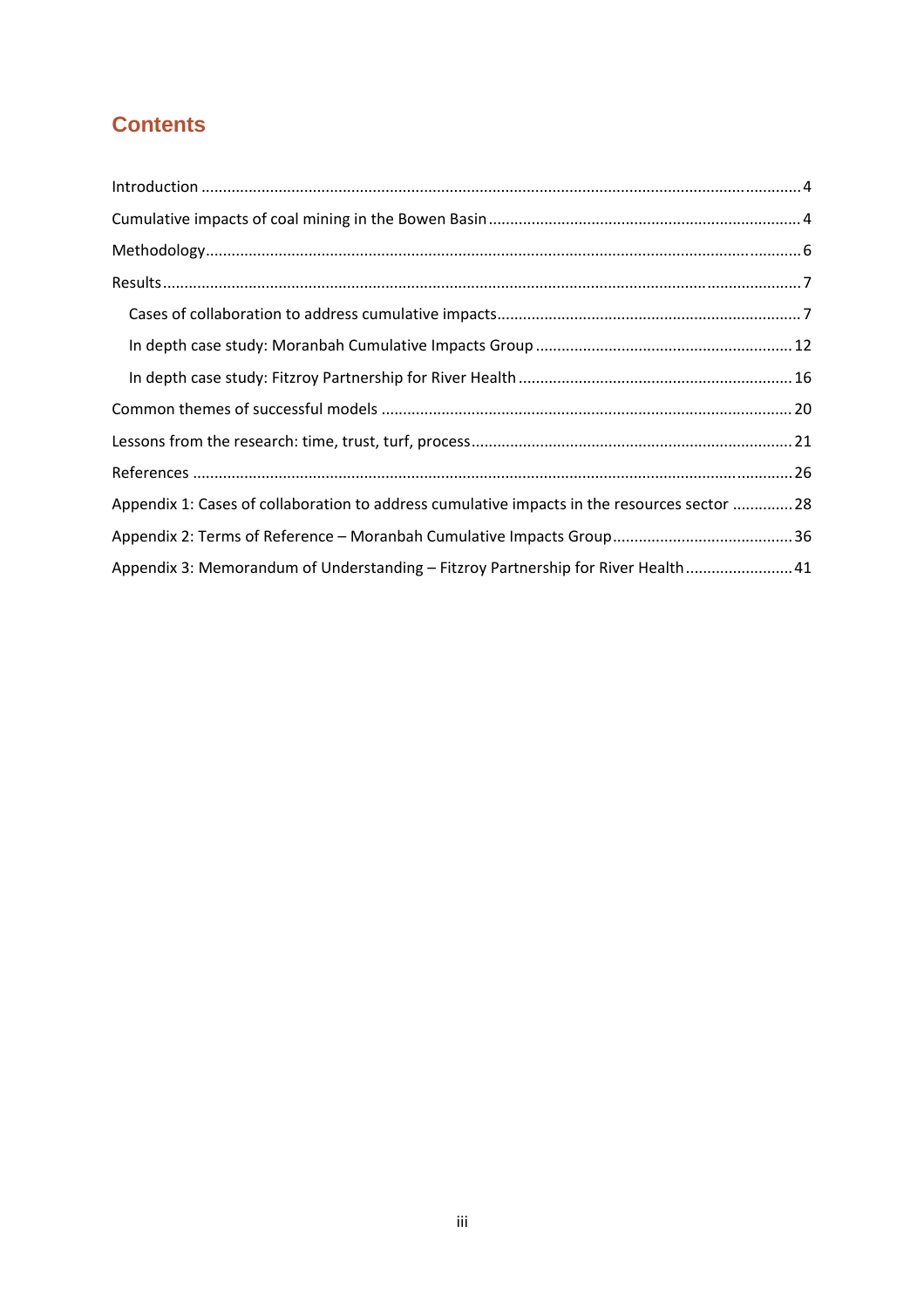# **Introduction**

This 18 month study commenced in October 2010. It examined the growing use of multistakeholder collaborative approaches for monitoring and managing cumulative impacts, focusing particularly on how these are being applied in the Bowen Basin to the management of water quality (Fitzroy Partnership for River Health) and dust issues (Moranbah Cumulative Impacts Group). The work undertaken by the CSRM project team focused on:

- multi‐stakeholder approaches for management of water and dust issues in the Bowen Basin; and
- governance issues and implications of using these structures and processes.

This project aims to enhance mining industry efforts to proactively address the management of cumulative environmental and socio‐economic impacts at the community and regional scale and strengthen the capacity of the industry to engage with planners, regulators and others in multi‐stakeholder processes for monitoring and managing such impacts associated with mining. Specifically, the results of this study will:

- equip the industry with details of considered and practical governance responses to address cumulative impacts; and
- position the industry to respond to regulatory and policy changes arising from the Queensland Government's Sustainable Resource Communities policy and the increased attention to the cumulative impacts of coal mining in the Bowen Basin.

The objectives of the work were twofold. First, to identify key considerations about governance arrangements required to support collaborative approaches for managing and monitoring cumulative impacts in the Bowen Basin. The second objective of this work was to formulate models and options with respect to multi‐stakeholder action to address cumulative impacts.

# **Cumulative impacts of coal mining in the Bowen Basin**

Australia is experiencing rapid development within its resource regions, with traditional mining sectors like coal expanding and new industries such as coal seam gas emerging. With such rapid expansion involving multiple actors and compounding activities, a range of complex environmental and socio‐economic impacts are becoming increasingly apparent within Australian resource regions. Mining development has generated a range of positive cumulative impacts at the local and regional scale, such as local business development, employment and the provision of services and infrastructure, however, accompanying these benefits are potentially far‐reaching impacts that are challenging traditional regulatory and management responses, including:

- increased airborne dust and pollutants, especially surrounding coal mines;
- effects on water quality from mine site discharge;
- amenity impacts, including visual amenity, noise, vibration and subsidence;
- housing and social service shortages as a result of population increase;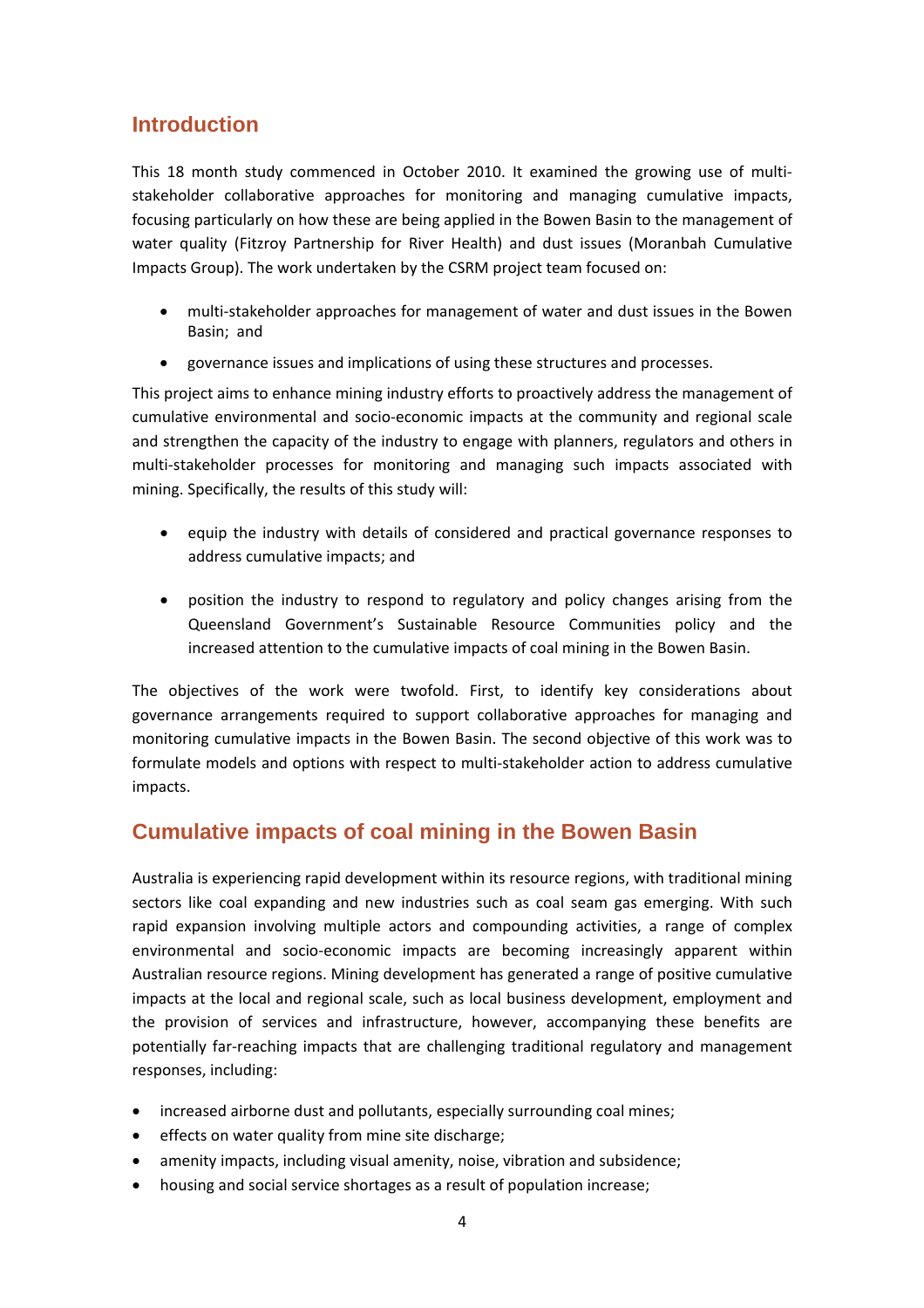- land-use conflict, particularly in relation to high quality agricultural land and urban fringes;
- disproportionate inflation and the two‐speed economy at local, regional and national levels; and
- loss of biodiversity and impacts on ecosystem services.

Each of these impacts is directly or indirectly linked to complex social or bio‐physical receiving environments and each involves incremental and combined effects and complex feedback processes. Awareness of the aggregating and interacting impacts of extractive industries on the society, environment and economy of these regions is growing along with recognition that many cannot be adequately addressed by regulation or by individual companies working alone. Ensuring that the cumulative impacts of all stressors are kept within acceptable limits requires consideration of the combined, secondary and interacting impacts at a system level (Duinker and Greig 2007). Consequently other approaches – for example utilising market instruments or collaborative governance – are increasingly being used to address cumulative impacts such as those above within Australia, and indeed other countries' resource regions.

The science of monitoring and assessing cumulative impacts is advancing but too little is known about the institutional and capacity requirements to implement and sustain effective monitoring and management of cumulative impacts (Sheelanere et al 2013). This study focussed on collective approaches that involve the (often multiple) actors whose activities contribute to the cumulative impacts along with stakeholders from other sectors who may experience the impacts or have some responsibility for managing them. Such collective approaches to the management of cumulative impacts, involving not just mines and companies but government, community and other industries as well, are often regarded as having the potential to produce sustainable development outcomes. Indeed, in Queensland at least, there is official encouragement of collaboration with the generic Terms of Reference for an EIS issued by the Department of Environment and Resource Management (DERM) saying, "Where impacts from a project will not be felt in isolation to other sources of impact, it is recommended that the proponent develop consultative arrangements with other industries in the proposal's area" (Franks et al., 2010, 17).

The study has relevance to all regions of intensive coal-mining activity though it particularly relates to the coal‐rich Bowen Basin, which is one of Queensland's major resource regions and the largest coal reserve in Australia. In total there are over 50 producing coal mines in the Bowen Basin, some of which are expanding and there are a number of new mines proposed. Three‐quarters of these are open‐cut operations and estimates of land disturbance in the Bowen Basin ranges between 55,000 ha and 80,000 ha (Chamberlain et al., 2007; FBA, 2008). There are numerous examples in the Bowen Basin of both source impacts (resulting from the 'extraction' or depletion of natural, social or human resources as operational inputs) and sink impacts (resulting from the addition of material to a receiving environment) (Franks et al., 2010). This study looked at a broad range of governance arrangements to manage and monitor both sink and source impacts of all forms of mining across Australia. It also undertook in‐depth case studies of collective strategies for managing two different sink impacts of coal mining in the Bowen Basin.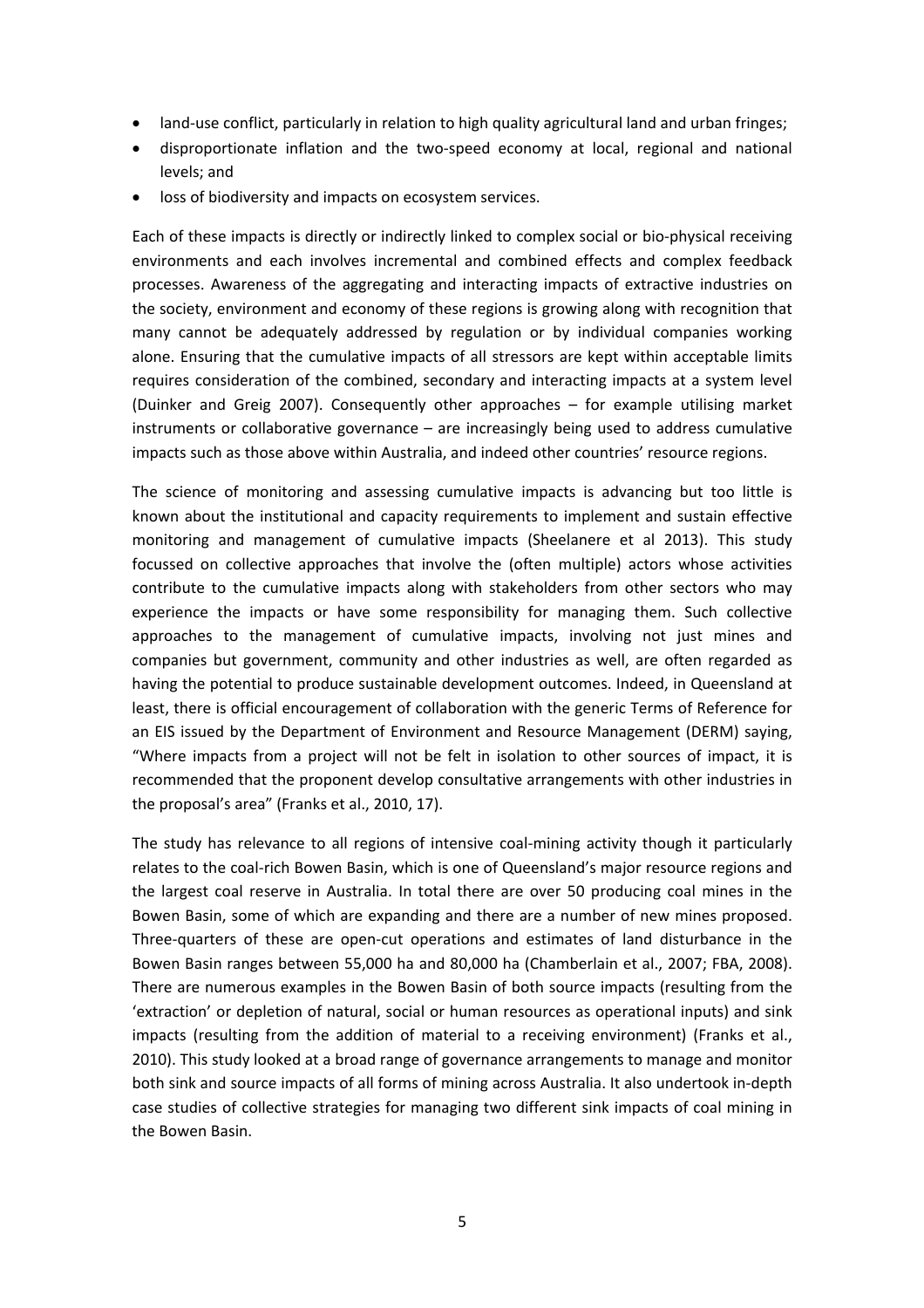# **Methodology**

ACARP funded two precursor research projects on cumulative impacts undertaken by SMI: '*Assessing the Cumulative Impacts of Mining on Regional Communities: An exploratory study of coal mining in the Muswellbrook area of NSW'* (C14047; Brereton et al., 2008), and '*Developing good practice in managing the cumulative impacts of coal mining'* (C16036; Franks et al., 2010). This study extends this work to examine recent developments as government, industry and community stakeholders recognise that the traditional top-down, mine-by-mine approach is not well suited to dealing with such issues. Consequently it examines the growing use of multi‐stakeholder collaborative approaches for monitoring and managing cumulative impacts, focusing particularly on how these are being applied to the management of water quality and dust issues in the Bowen Basin. The project complements the more technical work being undertaken in a related SMI project, '*Guidelines for Establishing Ecologically Sustainable Discharge Criteria in Seasonally Flowing Streams*'.

To extend the observations about collaborative management made in the earlier projects, CSRM adopted a multi‐stranded approach to the current project (see Table 1). This consisted of:

- A review of relevant *academic* literature on management of cumulative impacts and on multi‐stakeholder collaboration to identify models of multi‐stakeholder approaches and the specific characteristics of cumulative impacts that might lend themselves to collaborative solutions or create specific contingencies governing effective collaboration to address CIs.
- A review of relevant practitioner and policy reports to determine characteristics of a range of multi-stakeholder groups dealing with some form of cumulative impact of industry (mainly mining and metals operations). This desktop research was supplemented by information from participants at a national 3-day workshop on *Understanding and Managing Cumulative Impacts in Resource Regions* (18‐20th March, 2011, Brisbane) held by the project team that provided insights into the various reasons and purposes for collaborating, types of CIs being dealt with collectively, the range of processes involved and the categories of participants.
- In-depth study of two cases both examining sink impacts in a fairly clearly defined receiving environment. The Moranbah Cumulative Impacts Group (MCIG) is responding to the impacts of dust on a local scale (the town of Moranbah), and the Fitzroy Partnership for River Health (FPRH) is an example of collective action with respect to saline mine water in a whole river basin (Fitzroy River catchment). Each involved attendance at some meetings of the relevant multi-stakeholder group, examination of meeting minutes, discussion papers and documentation as well as several interviews with key contacts. The case studies explored in more depth the common features and goals of collective approaches, as well as some of the obstacles confronted so as to understand the potential advantages and challenges of various options.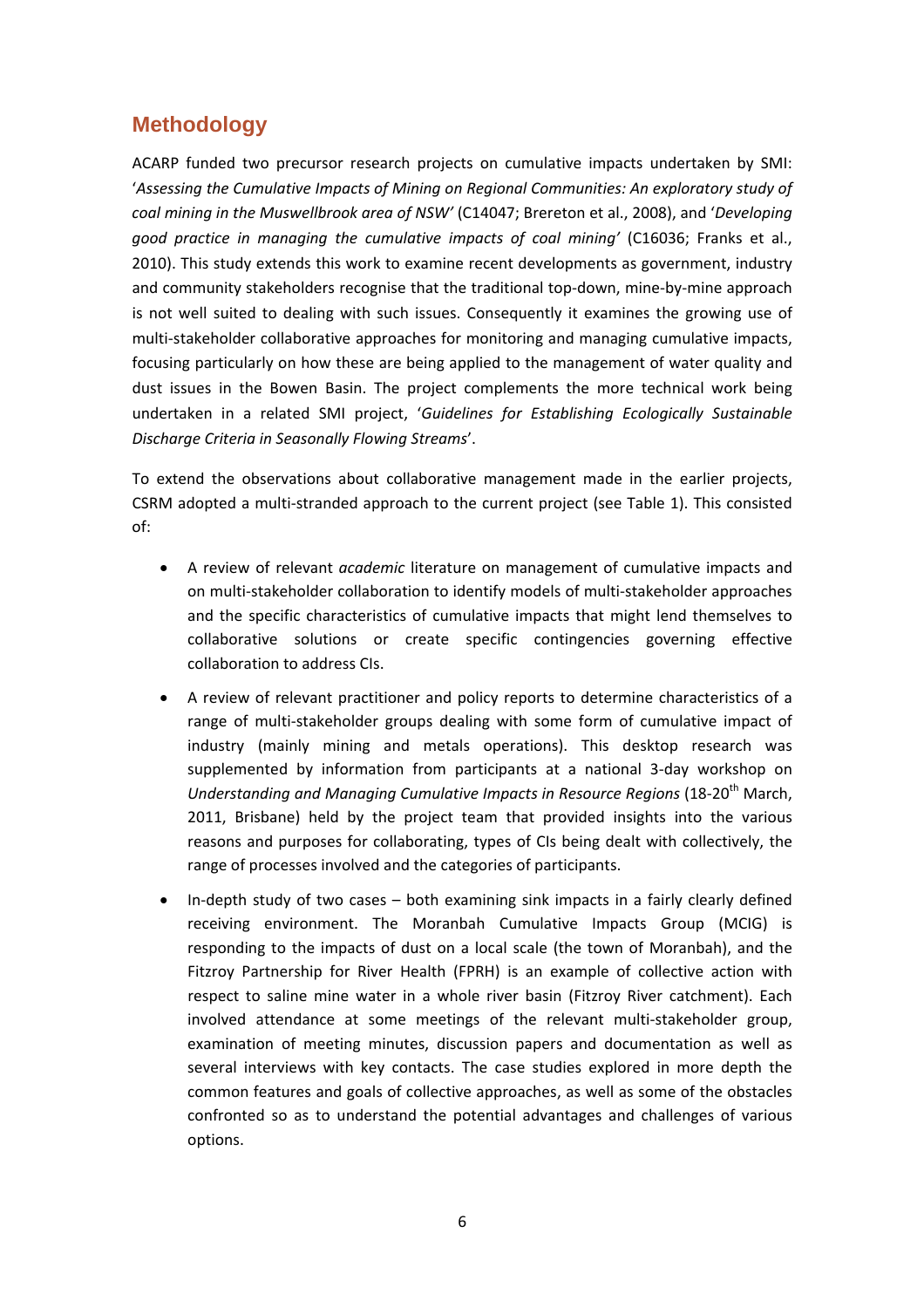|                   | Oct-Dec                   | Jan-                        | Apr-Jun                   | <b>Jul-Sep</b> | Oct-Dec                   | Jan-May                   |
|-------------------|---------------------------|-----------------------------|---------------------------|----------------|---------------------------|---------------------------|
|                   | 2010                      | <b>Mar2011</b>              | 2011                      | 2011           | 2011                      | 2012                      |
| <b>Project</b>    | <b>Monitors</b><br>meet 1 | CI workshop<br>& interviews | <b>Monitors</b><br>meet 2 |                | <b>Monitors</b><br>meet 3 | <b>Monitors</b><br>meet 4 |
| <b>Lit Review</b> |                           |                             |                           |                |                           |                           |
| Case              | <b>MCIG</b>               |                             | <b>FPRH</b>               | <b>MCIG</b>    | <b>MCIG</b>               | 2 x MCIG                  |
| <b>Studies</b>    | meeting                   |                             | meeting                   | meeting        | meeting                   | meetings                  |

#### **Table 1: Timeline: October 2010 – May 2012**

# **Results**

#### **Cases of collaboration to address cumulative impacts**

We identified and analysed 30 examples of collaboration to address cumulative impacts related to the resources sector in Australia. The cases represented situations where there has been recognition that cumulative impacts are not single issues that can be addressed by the strategies of a lone operator. In each of the examples – which cover a range of cumulative impacts in various geographical locations, and at different stages in the mining and minerals processing life cycle or supply chain – collective action has been adopted to address the multiple and intertwined ripples and effects. A standardized classification and data organization method was developed for analysis of the cases (Table 2). All of the multi‐ stakeholder approaches were analysed according to the typology. The full data set is attached as Appendix 1.

As with impacts in general, there is an inexhaustible list of cumulative impacts and variations possible in the other dimensions we examined (purpose of collaboration, participants, processes). Although these categories are not mutually exclusive and not always conceptually clear, they enabled a more comprehensive and systematic analysis.

Details were collected on the case studies predominantly from public domain material (e.g. organisations' reports and websites). The data was supplemented by information obtained from interviews with key members of five of the case-study initiatives. The groups these participants represented varied in their makeup and purpose, ranging from local government committees to multi-industry partnerships. The interviews focused on collecting information regarding the challenges and successes experienced by these groups and the practitioners' recommendations for future similar initiatives. The case studies are all Australian based, with strong representation from Queensland, New South Wales, and Western Australia, three states that constitute the majority of extractive resource development.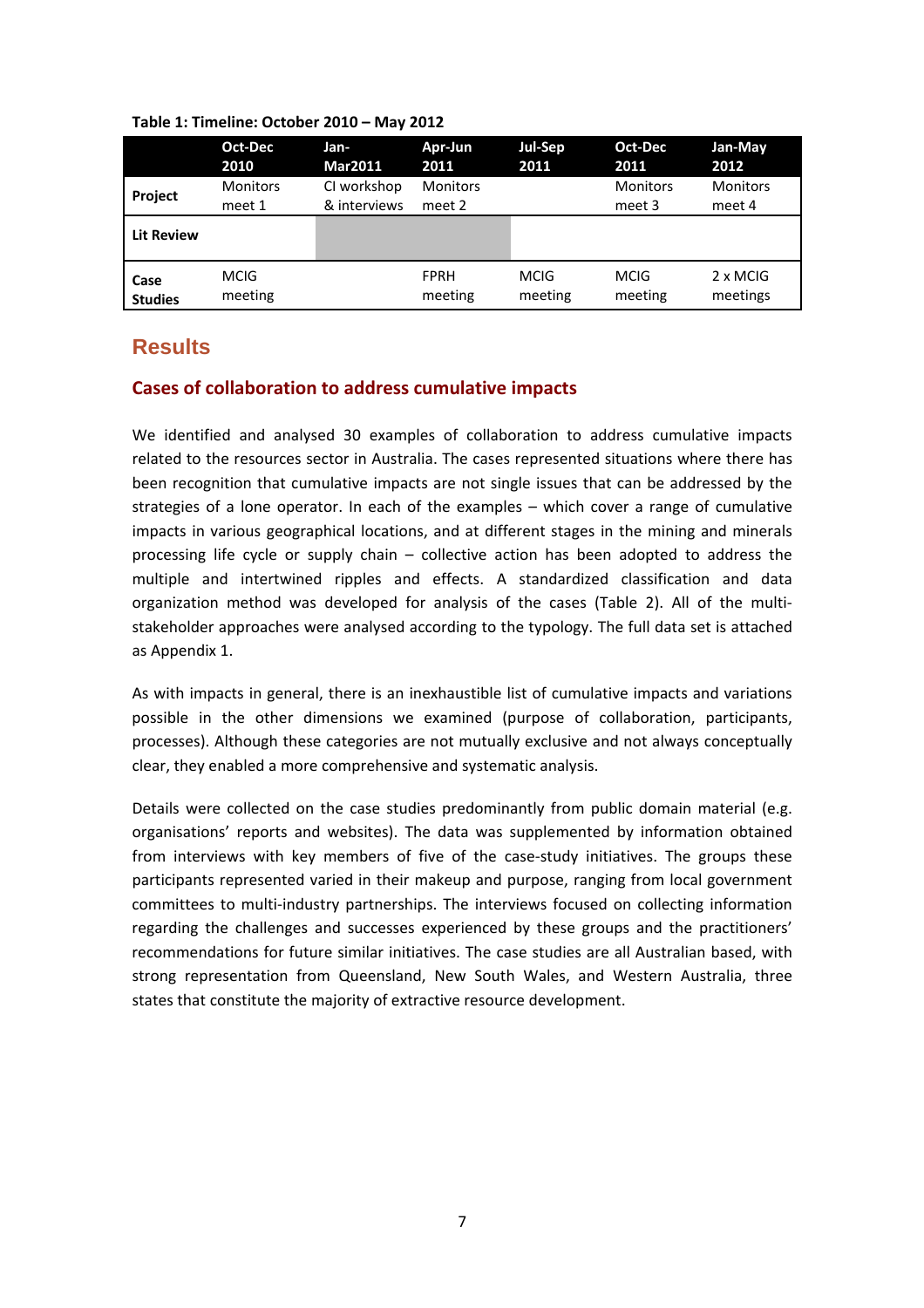#### **Table 2: Typology of collaborative initiatives to address cumulative impacts**

| <b>PARTICIPANTS</b>                                                                                                                                                                                                       |
|---------------------------------------------------------------------------------------------------------------------------------------------------------------------------------------------------------------------------|
| Multi-sector: across government, civil society and/or private sectors                                                                                                                                                     |
| Multi-industry: multiple industries (e.g. mining and agriculture)                                                                                                                                                         |
| Inter-industry: multiple companies within an industry                                                                                                                                                                     |
| Inter-governmental: multiple government departments and/or multiple levels of government                                                                                                                                  |
| <b>IMPACT TYPE</b>                                                                                                                                                                                                        |
| Air quality                                                                                                                                                                                                               |
| Water quality                                                                                                                                                                                                             |
| Workforce and skills                                                                                                                                                                                                      |
| Biodiversity and rehabilitation                                                                                                                                                                                           |
| Social infrastructure and services (e.g. health, education and housing)                                                                                                                                                   |
| Economic development and infrastructure                                                                                                                                                                                   |
| PURPOSE OF COLLABORATION                                                                                                                                                                                                  |
| Communication: provides a forum or network for communication and knowledge exchange between<br>stakeholders or between stakeholders and the affected community members.                                                   |
| Advocacy: promotion and dissemination of information regarding a particular issue, which takes a                                                                                                                          |
| particular stance.                                                                                                                                                                                                        |
| Planning: preparation of a policy or plan.                                                                                                                                                                                |
| Program implementation: joint resource contributions towards a specific initiative or program.                                                                                                                            |
| Monitoring: observing and recording the performance of a policy, project or plan.                                                                                                                                         |
| Advising: providing pertinent information and recommendations to decision-makers.                                                                                                                                         |
| Industrial Synergy: identifying and enacting linkages and joint use of resources and waste streams in an<br>industrial setting. Also known as industrial ecology                                                          |
| Management: altering and coordinating activities to achieve consistency and a desired outcome.                                                                                                                            |
| PROCESSES/ WAYS OF WORKING                                                                                                                                                                                                |
| Networking: exchanging information for mutual benefit                                                                                                                                                                     |
| Coordinating: exchanging information and altering activities for a common purpose                                                                                                                                         |
| Cooperating: exchanging information; altering activities; and sharing resources for mutual benefit and a<br>common purpose                                                                                                |
| Collaborating: exchanging information; altering activities; sharing resources and risks; learning from<br>each other; and enhancing each other's capacity for mutual benefit to achieve synergies beyond a<br>common goal |
| Integrating: completely merging organizations with regard to operations and administrative structure                                                                                                                      |
|                                                                                                                                                                                                                           |

The collective efforts were found to address a range of cumulative impacts (see Figure 1a). More than two-thirds were designed to address issues that are primarily environmental in their nature with air and water quality being prominent issues. Sixteen of the examples – such as – the Gladstone Region Social Infrastructure Plan – tackle social infrastructure, notably impacts on health, education and housing. In further cases, including the Gladstone Schools Engineering Skills Centre and the North‐West Queensland Indigenous Resources Industry Initiative, economic infrastructure and impacts on workforce and skills are addressed. In thirteen of the cases the collaboration seeks to address multiple (often interconnected) impacts of either a single industry or of multiple industries such as a mix of both social and environmental cumulative impacts.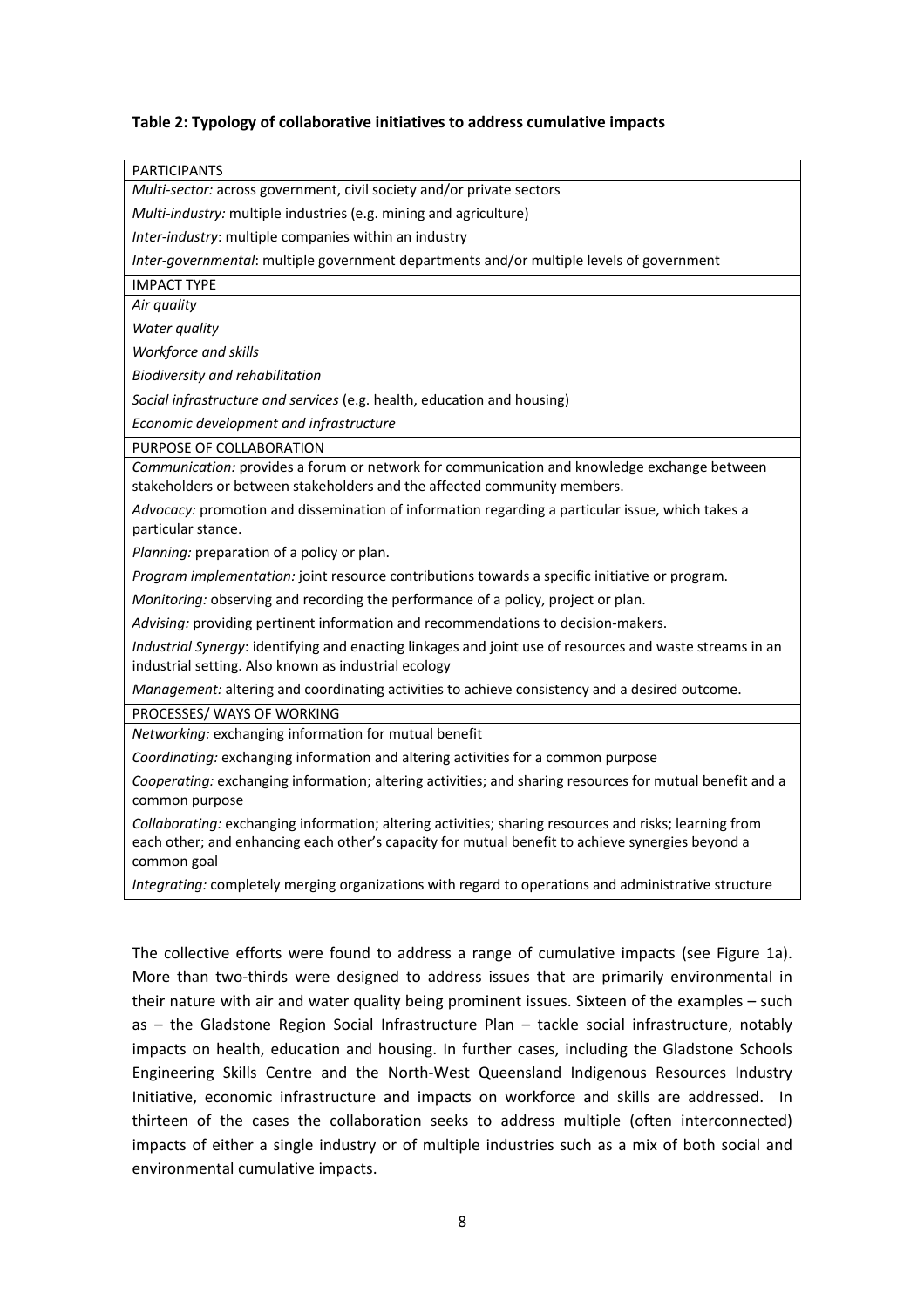Over three‐quarters of the collaborations involved stakeholders from different sectors of society (see Figure 1b). Depending on the scale and nature of the impact being addressed, those involved may represent individual industries and organisations or peak bodies in the sector. Hence the Queensland Partnership Group is an initiative of three peak bodies – the Queensland State Government, Queensland Resources Council and the Local Government Association of Queensland – while the associated Local Leadership Groups involve the mayors of affected councils, representatives of mining operations in the relevant resource region, and regionally‐based State Government employees (among others). The multi‐sector initiatives commonly incorporate parties that have previous or continuing adversarial or competitive relationships with a number of examples including multiple mining companies that compete in the market place and others such as the Fitzroy Partnership for River Health including farmers, mining companies and environmentalists – groups opposed on some issues.

Government bodies often play key leadership and support roles. Indeed, State Governments, as the regulators of the resources sector, are party to many of the collaborations as are representatives of the industries and developments creating the cumulative impacts. For instance, the NSW Office of Environment and Heritage has a central operational role in the Upper Hunter Air Quality Monitoring Network. Local government and civil society actors such as environmental non‐government organisations or unions also participate in some cases. For example the Upper Hunter River Rehabilitation Initiative is implemented by a local catchment organisation, while the Moranbah Cumulative Impact Group involves union representatives.

Despite governments frequently playing key roles in these initiatives, few of the collaborations have direct decision-making powers, though some have an advisory role to government (see Figure 1c). For example, the Ravensthorpe-Hopetoun Coordination Group is charged with providing strategic direction and advice on infrastructure provision. Communication and the exchange of information and knowledge are an explicit aim of many of the cases reviewed (10) including the Bowen Basin Mining Communities Research Exchange. In at least some cases, including the Maranoa Joint Community Consultative Committee, these allow the expression of community concerns and information dissemination within local communities. An equal number of cases aimed to implement programmes, including the BHP Billiton Iron Ore MOU and the Pilbara Industries Community Council. Another common purpose is joint monitoring exercises, applying in cases such as the Upper Hunter Air Quality Monitoring Network and the Port Curtis Integrated Monitoring Program. Collaborative planning is also a reason to work with others in examples like Clermont Preferred Futures which brought together a mining company, local government and local business people to develop a longer term vision for the town including local economic diversification and reduced dependence on mining. In many cases, the groups come together with multiple purposes. For instance, initiatives such as TENBY10 have a secondary focus on advocacy, though we specifically excluded groups with advocacy and campaigning as their sole focus from this review.

In terms of governance the key features of the cases are:

 most adhere to a regular meeting schedule and adopted a committee or board structure;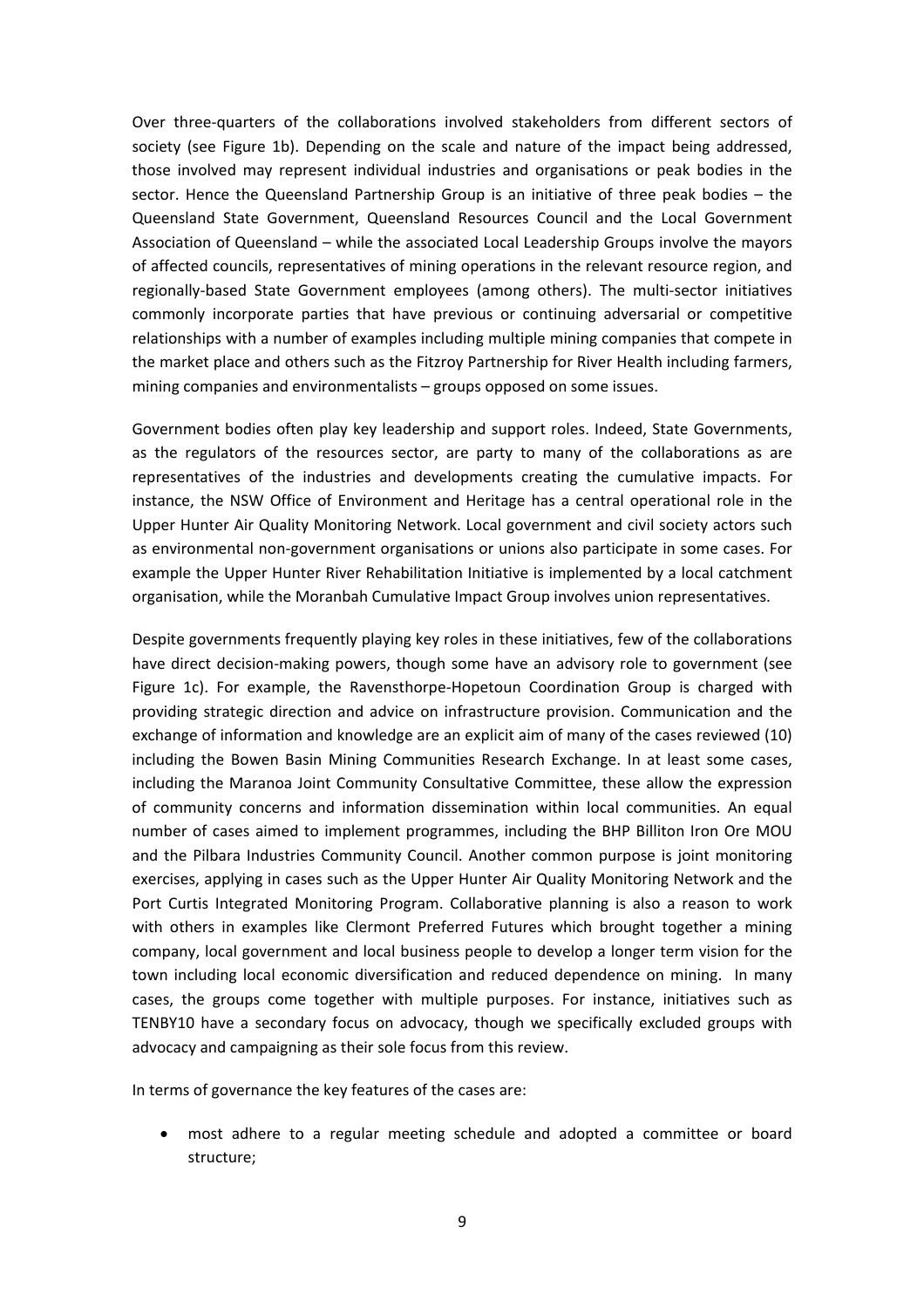- many have an independent chair to facilitate meetings and play a key leadership and mediation role;
- a number of initiatives also incorporate smaller sub-groups, committees, or working groups to address particular aspects of the task;
- websites and newsletters are commonly used to communicate either among collaborating partners or to keep the public updated and increase transparency;
- periodic workshops are used to extend the knowledge and skills of stakeholders, participants and the wider community;
- many of the cases were formalised through a memorandum of understanding or shared funding agreement, while others remained informal organisations, working groups or committees;
- constitutions, memoranda of understanding, terms of reference and codes of conduct are a common means of defining objectives and outlining commitments and agreed ways of working;
- funding was usually provided by industry and/or government participants ‐ with costs split evenly in some cases, while others developed a formula for funding based on responsibility and contribution to the impact;
- there was a mix between paid and voluntary secretariat and functional positions;
- auspicing organisations played a key role in the establishment, and continued function of many groups.

The different initiatives were found to be located in varying positions along the collaboration continuum (Himmelman, 2001) (see Figure 1d). Most groups had moved beyond the foundation level of networking. The most common form of working together was 'cooperation' (43 percent). For instance the Fitzroy Partnership for River Health involved the sharing of waterway monitoring resources and information, and altering activities on the basis of that increased knowledge. This was followed by coordinating, which involved participants, in initiatives like the Moranbah Cumulative Impacts Group, sharing vital information and changing their behaviour accordingly (though not pooling financial resources). The Gladstone Industry Leadership Group was among the 10 percent of initiatives found to have advanced as far as 'collaboration'. They exchange information, alter activities, share significant resources and enhance each other's capacity for mutual benefit and to achieve synergies and common goals for the businesses and community. Likewise integration (completely merging organisations in regards to operations and administrative structure) was only evident in a couple of cases. This is likely because integration is not a necessary or realistic objective to address many of issues but also because of the challenges associated with trust and relationship building, and the fact that networking and coordination would be expected to be the predominant modes of interaction during the early 'stages' of collaboration (Himmelman 2001; Franks et al., 2010).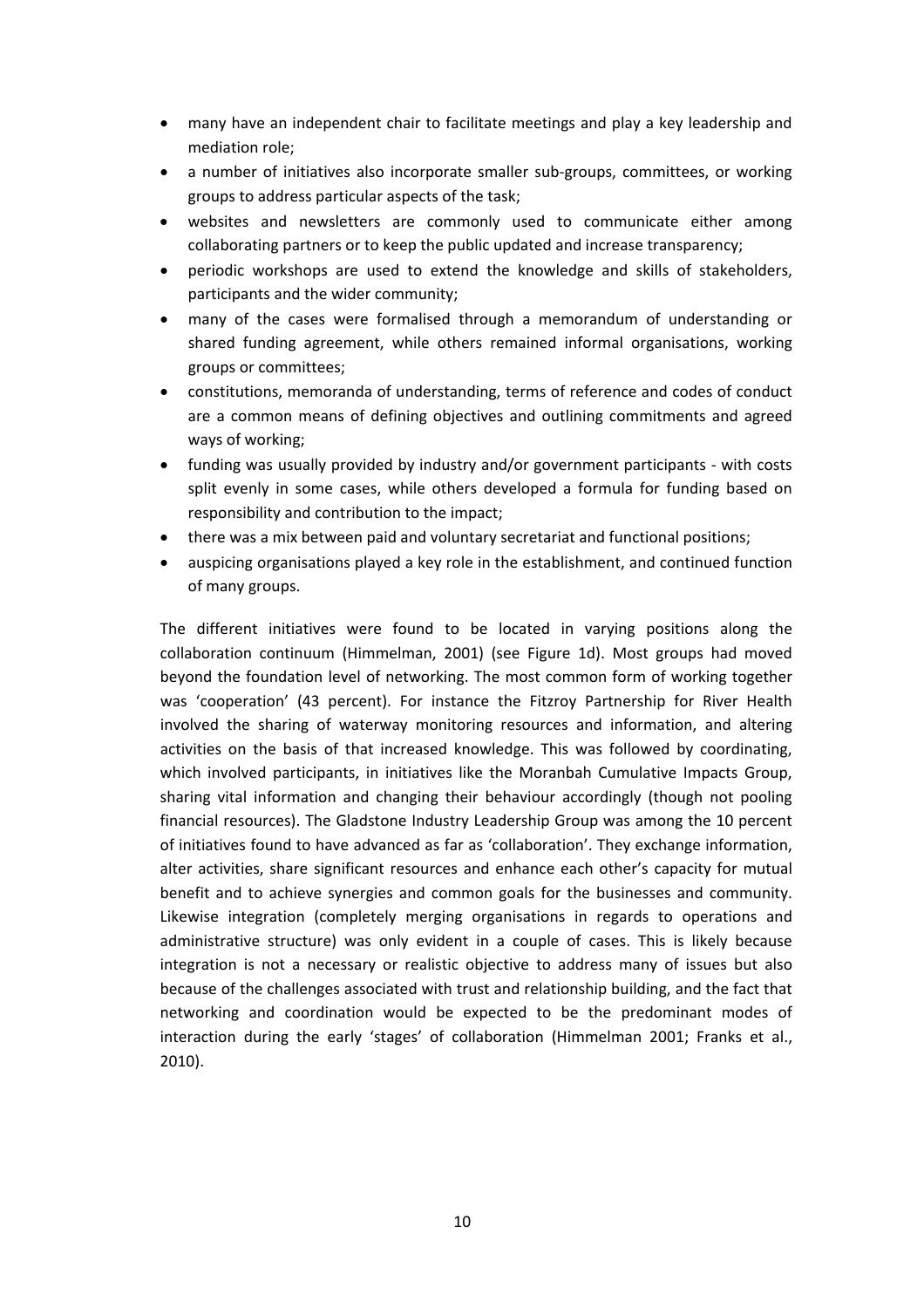

**Figure 1: Distribution of cases according to typology**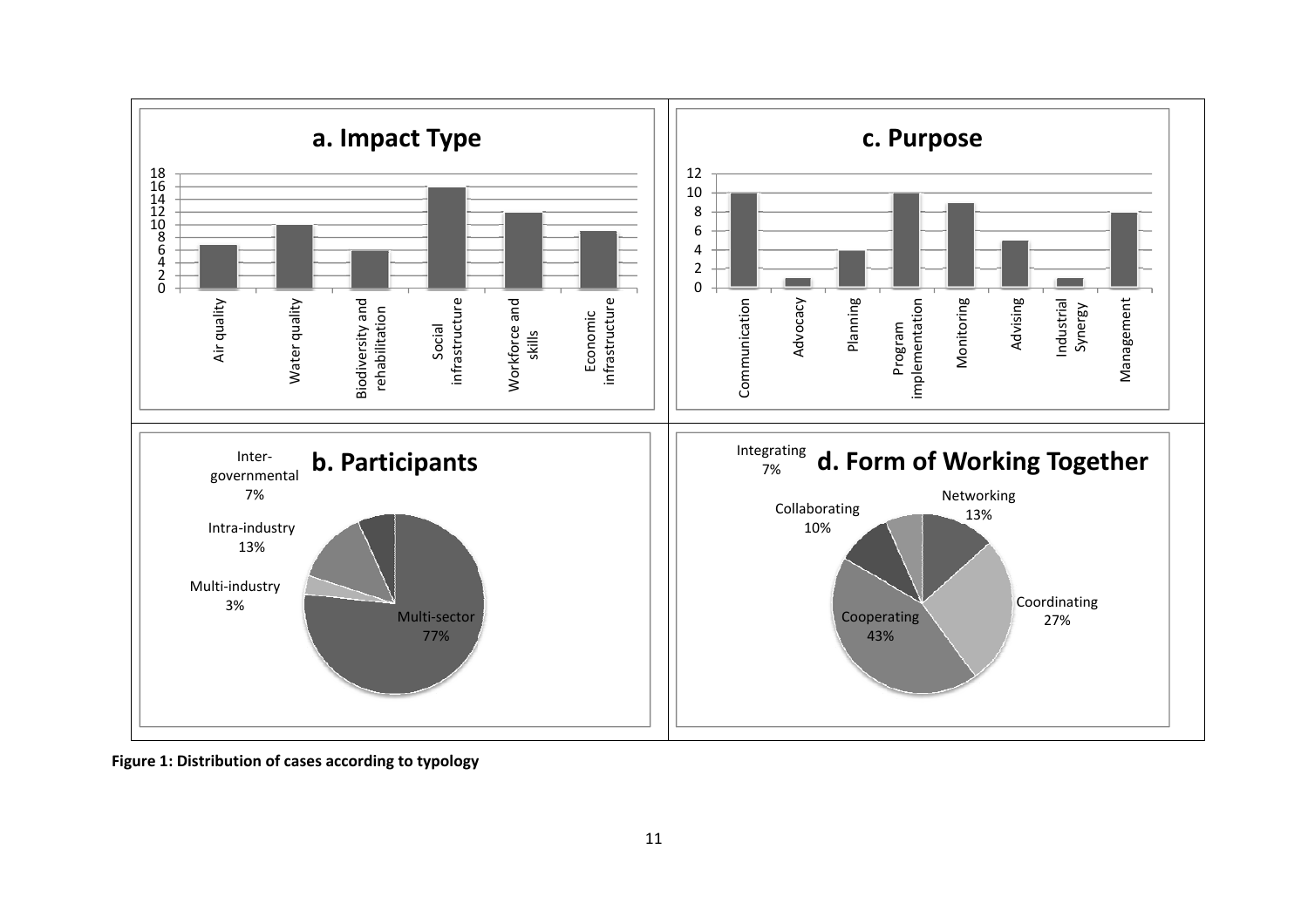#### **In depth case study: Moranbah Cumulative Impacts Group**

#### **Moranbah Context and Cumulative Impacts**

Moranbah is the administrative hub of the Isaac Regional Council. The town was built in 1969 to service the Goonyella and Peak Downs mines, now owned and operated by BMA. There are now seven mining companies with operations or proposed projects in the vicinity of Moranbah: BMA, Xstrata, Peabody, Anglo‐American, Wesfarmers, Vale and Macarthur Coal, and the town has more than a dozen coal mines (open cut and underground) within a 40 km radius and a further 10 projects in close proximity – most of them in advanced stages. These mining operations with most potential impact are located on three sides of Moranbah. There are open cut operations to the north (Goonyella/Riverside), to the south (Peak Downs); and, most concerning given prevailing wind directions in the dry spring months, to the east (Isaac Plains, Poitrel, Millennium, and the Daunia project). Additionally, approval for an extension of the Isaac Plains open cut mine has recently been given and for the new operation at Caval Ridge with other major new project proposals in the vicinity of Moranbah likely.

Dust is a recognised cumulative impact in areas of intensive coal mining activity (Brereton et al., 2008) and has been the subject of considerable scrutiny in other areas of intensive coal‐mining activity notably the Hunter Valley in NSW.

#### **Dust management strategies**

For coal mining operations in the vicinity of settled areas, the Queensland Government (Department of Environment and Heritage Protection or Co-ordinator General) imposes conditions with respect to air quality monitoring, dust and water management, as well as issues such as groundwater monitoring, noise and vibration, spoil disposal, rehabilitation, community liaison, road and infrastructure upgrades and vegetation offsets. Best practice management of dust emissions requires an assessment of the impact of mining activities on dust levels in the surrounding environment and the effectiveness of the controls that may be applied and hence requires suitable dust‐monitoring data.

Dust-monitoring programs are designed to provide quantitative information on ambient dust levels. Dust levels in the air are commonly measured in two ways:

- Concentration − the weight (in micrograms) of dust in one cubic metre of air (μg/m3)(total suspended particles (TSP), PM10 and PM2.5 are all measured in this manner – PM10 and PM 2.5 refer to the size of the dust fraction). The most commonly used instruments for this are the high‐volume sampler (hi‐vol) and the tapered element oscillating microbalance (TEOM™).
- Dust deposition rate − the weight (in grams) of dust falling on one square metre over time, usually expressed as  $g/m^2/m$ onth. This involves collecting dust within a funnel and bottle.

The coal mines near Moranbah use a combination of these methods to analyse the air‐quality impacts of their operations. However, until recently the monitors were located on site boundaries rather than within the receiving environment of concern (i.e. the town) and stakeholders outside the operator and regulator had little or no knowledge of the systems operating or the measures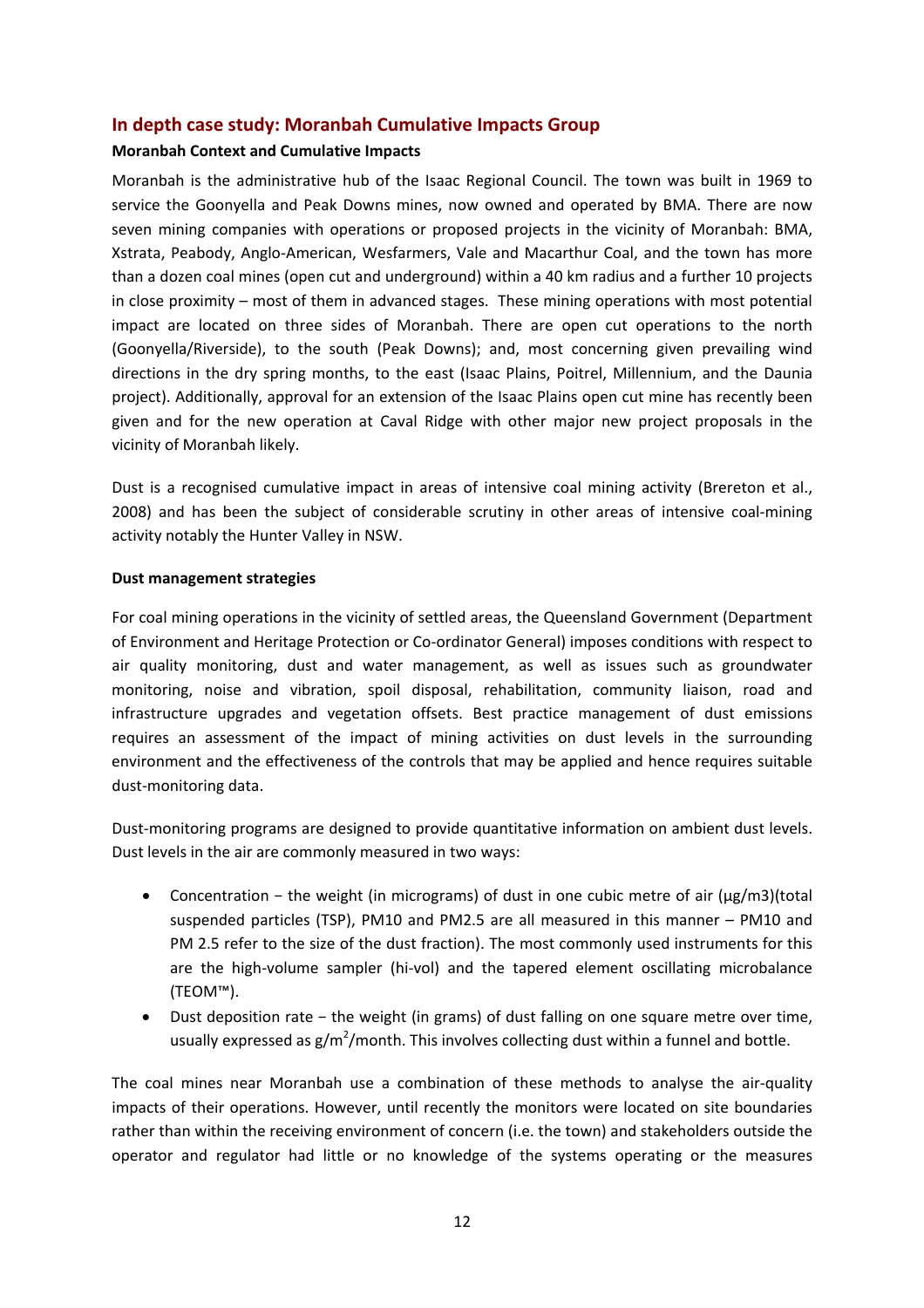recorded. The system was uncoordinated, lacked transparency and was not adapted to the compounding and cumulative situation with respect to dust emissions from multiple operations.

Further, a number of other land uses, such as land development, quarrying, agriculture and coal seam gas development are known to contribute to the generation of dust. Coal mines in the vicinity of Moranbah have developed management strategies to prevent or minimise dust generation. This can involve avoiding certain coal mining activities or restricting such activities to certain areas, certain times or specified conditions (for example blasting). Of course not all dust creation activities can be avoided or restricted at all times and therefore an efficient dust management system requires management controls to be integrated with technical controls ‐ that can adopt three different techniques: containment, suppression and collection (Department of Environment, Climate Change and Water NSW, NSW Department of Planning and Industry, and Investment NSW 2010).

Again, there is limited knowledge within the community of the strategies employed by various operations and no confidence that such strategies are based on sound monitoring information (for example by using real‐time data and weather forecasting). Nor is information available to demonstrate the effectiveness of the mitigation measures implemented or assure residents about regular reviews of dust monitoring information and management procedures.

#### **The collective response (Moranbah Cumulative Impacts Group):**

Given the limitations of the situation outlined above, and increasing community disquiet about the nuisance and amenity impacts as well as concerns about possible health impacts of dust given projected industry expansion, Isaac Regional Council (IRC) convened a community workshop in 2009 which was facilitated by CSRM and attended by stakeholders from mining companies, the community and State and local government. The outcome was the formation of the Moranbah Cumulative Impacts Group (MCIG), which later chose to operate as a sub‐committee of IRC. Table 2 provides characteristics of the MCIG. Mining industry participation was sought from those operations considered to have the greatest contribution to the generation of dust in the town of Moranbah.

| <b>Participants</b>                                                                                                                                                                     | <b>Receiving</b><br>environment                            | <b>Purpose</b>                                                                                                                                                                                                                                                                                                                                                                     | <b>Structure</b>                                                                                                                                                            | <b>Processes</b>                                                                                                                                                                                                                                   |
|-----------------------------------------------------------------------------------------------------------------------------------------------------------------------------------------|------------------------------------------------------------|------------------------------------------------------------------------------------------------------------------------------------------------------------------------------------------------------------------------------------------------------------------------------------------------------------------------------------------------------------------------------------|-----------------------------------------------------------------------------------------------------------------------------------------------------------------------------|----------------------------------------------------------------------------------------------------------------------------------------------------------------------------------------------------------------------------------------------------|
| Multi-sector:<br>3 Qld<br>Government<br>departments<br>(DERM, DEEDI,<br>DIP),<br>2 Isaac Regional<br>Council reps,<br>4 Coal company<br>reps,<br>2 Union reps,<br>3-5 Community<br>reps | Airshed:<br>Health and<br>amenity of<br>Local<br>Community | <b>Communication and</b><br><b>Monitoring:</b> To improve the<br>monitoring and public reporting<br>of cumulative impacts on the<br>town; in particular, dust<br>generated from multiple mining,<br>and also agriculture,<br>construction, land development<br>and other industrial activities<br>around the town to ensure the<br>quality of life and health of the<br>community. | Initially a sub-<br>committee of Isaac<br>Regional Council<br>(local government),<br>now an<br>independent<br>association<br>Operating under a<br><b>Terms of Reference</b> | Networking:<br>A council initiated group<br>that first met in November<br>2009.<br>Holds quarterly meetings.<br>Members liaise with their<br>constituencies.<br>Must solicit funding for<br>any projects from<br>participants or other<br>sources. |

#### **Table 3:** Characteristics of Moranbah Cumulative Impacts Group (MCIG)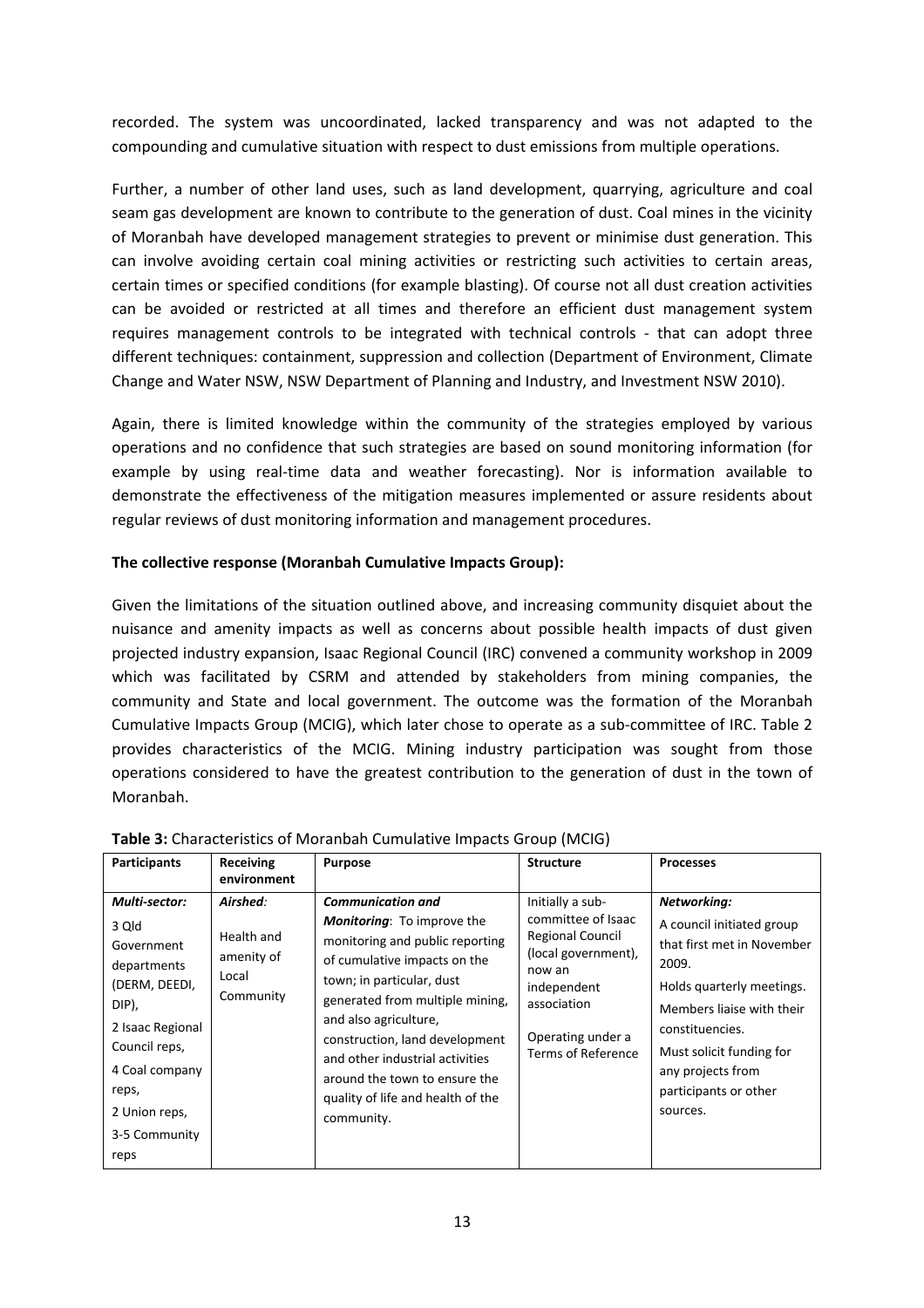The MCIG met three times during 2010 and discussed the composition of the group, their terms of reference (which specify the group objective as: informing and protecting the community and industry from the negative impacts of dust, noise and other amenity concerns), and some proposed actions. However, in the absence of an independent chair, trusting relationships between the stakeholder groups involved, and clear shared purpose, the group foundered with a hiatus in what were intended to be quarterly meetings during the first half of 2011.

As with many collaborative groups, members of the MCIG have been keen to see action to address the dust. However the actions proposed to date reveal some challenges in establishing multi‐sector collaboration. First, most stakeholders had a dearth of information (about the situation in their own community and elsewhere, the problems that might be posed by dust and the options available for measuring and managing the impacts of coal dust). Hence there were proposals to provide learning opportunities such as for the committee to undertake an industry‐funded study tour to the Hunter Valley and to appoint an independent expert. However the rationale for the trip and the role of the expert were rather vague and it was unclear whether these proposals were intended to facilitate a learning process within the group, to develop shared understanding of the 'science' and the options, to 'adjudicate' the value of the data and options available, to research and formulate options to present to the group, or to give non‐industry people confidence in understanding information from various sources. This showed the importance of communication and a shared knowledge base as well as the value of confidence among group members in available sources of information.

In early 2011 participants of the MCIG again approached CSRM to facilitate a visioning process to provide direction for the group and bed down key governance arrangements. The CSRM team participated in the following 4 quarterly meetings.

Key activities undertaken during this time are as follows:

- 1) A visioning exercise to establish: what has worked well about MCIG; what would work better; what is important to the group; in what direction would the group like to head; and importantly, how would the group need to be set up to achieve their aspirations?
- 2) A dust-roundup instituted as part of the regular agenda for meetings whereby mining company, government, community and council participants would present updates related to dust management. Updates included information on the activities undertaken to monitor dust, the instruments used to measure and the data from these instruments, whether complaints had been made, the community pulse on the issue etc. The information sharing from these activities has enabled the generation of a map of dust monitor locations with key details on the type of monitoring undertaken; community feedback through media releases following each meeting; data from key dust monitors to be made available online and to the public; and a greater understanding of dust generation, its management and regulation. A protocol for future dust‐roundups has been developed with the goal to compile the information for use on a dedicated website that would act as a data hub and provide context for the issue and the monitoring currently undertaken.
- 3) Invited presentations as a regular feature of MCIG meetings. Presenters have included an independent dust management professional who was invited to speak to the group on dust management options adopted in other Australian resource regions and the QR National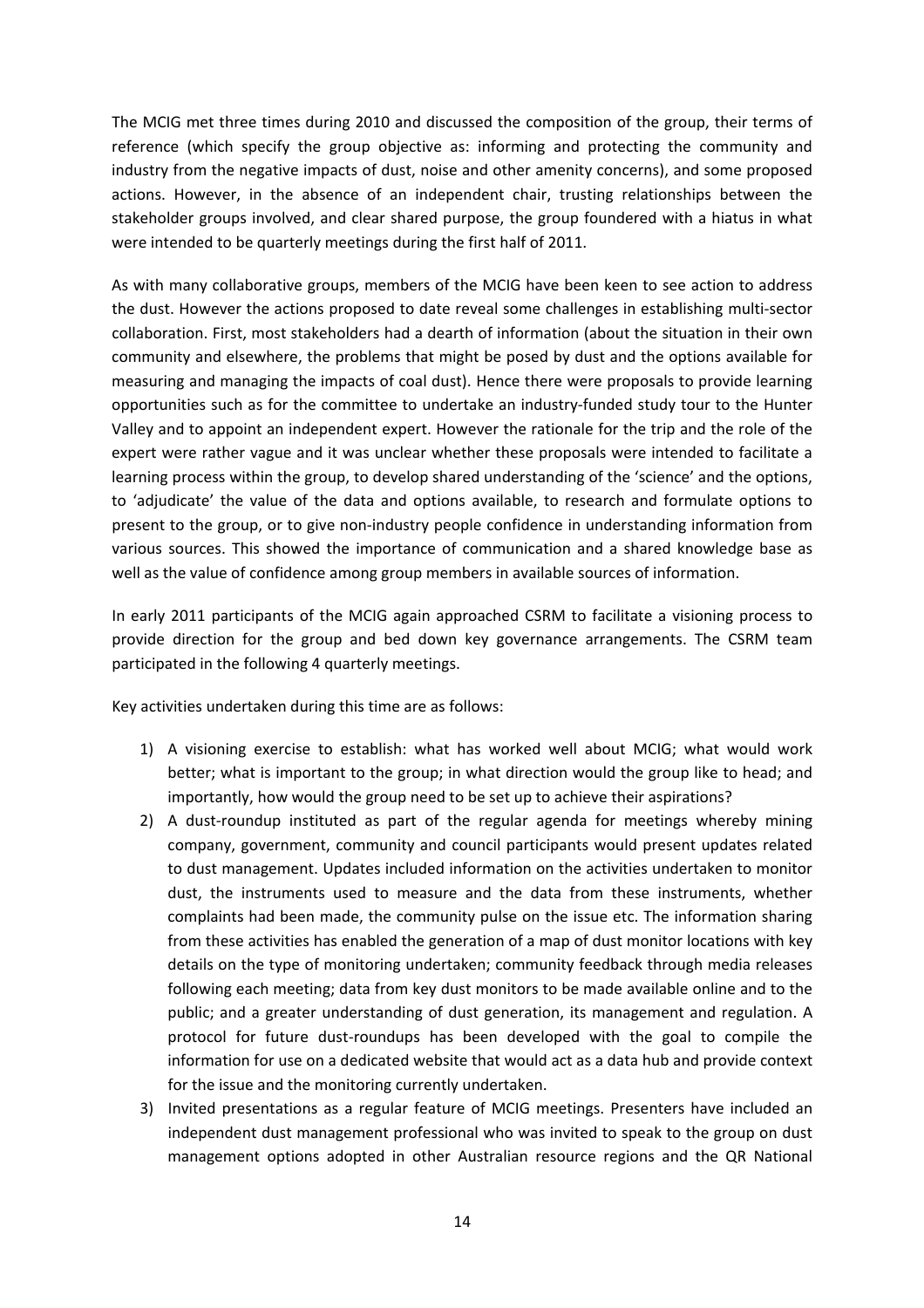programme officer for the coal loss management project (veneering). Mine site visits of dust monitors were also provided to interested participants.

4) Review of the purpose and governance of other multi-stakeholder collaborations in the mining sector in Australia to benchmark MCIG and consider the most appropriate arrangements for the group; and the facilitation of a process to adopt revised terms of reference, seek funding commitments, establish operating rules and meeting processes, consider a future program of work, and employ an independent chair and program officer to drive the next phase of the MCIG.

At the time of writing the revised terms of reference have been adopted; funds have been committed by key partners (split evenly between the IRC and 3 key mining operations – represented by 4 companies) and a process established for formalisation of these arrangements; committees have been established for the employment of an independent chair and program officer after potential candidates were prioritised by the group; a position description for the program officer has been developed; and a robust minute taking and meeting schedule have been established. MCIG aims to relaunch the group at the beginning of the 2012‐13 financial year. The initial focus of MCIG will be to better understand the problem and the management options available and the provision of information to community. The group has attempted to outreach to other generators of dust, including the local quarry and CSG operators.

During this time the Queensland government also committed to situate a temporary dust monitor (for a period of 12 months) in the town of Moranbah to provide an additional source of information independent of the mining industry. This is the first time that the Queensland government had done so in Moranbah and according to key government informants this decision was made due to the presence of MCIG and the proactive steps it had taken to progress understanding and management of the issue.

Networks such as the MCIG offer the opportunity to improve cross‐company or cross‐sector communication, but groundwork is needed before that sharing of information leads to mutual benefit. One important strategy, as the group was advised is to, "Pick your umpire early and agree the rules of the game – whose 'measures' will you believe and what thresholds are acceptable". The case reveals that the nitty gritty of how the group is established, what it will work on and by what means are key aspects that require prioritised thought and attention. Facilitation by a trusted party that is inter‐dependent on the other participants within the collaboration and familiar with the issues at hand is well placed to progress collaborations through the establishment phase.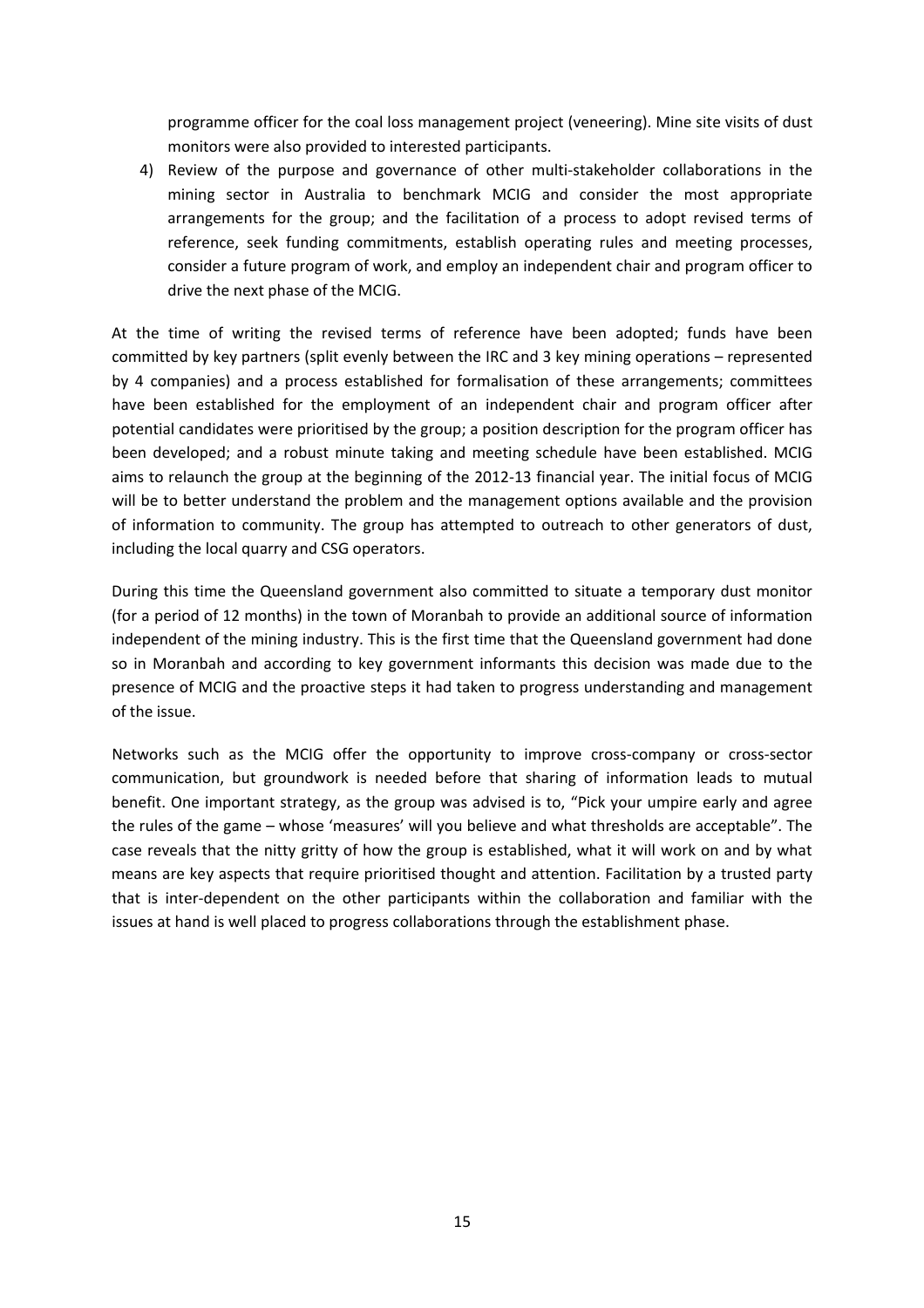#### **In depth case study: Fitzroy Partnership for River Health**

#### **Fitzroy Basin Context and Cumulative Impacts**

Central Queensland's Fitzroy River Basin drains an area of 142,500  $\text{km}^2$  and is the largest catchment area in Australia after the Murray Darling (Hart 2008). The six major rivers and associated streams are a critical source of domestic water supplies and water for agriculture, mining and other industries. The annual water flows in the Fitzroy system are highly variable but average around 5000 gigalitres. The Australian Bureau of Statistics reports that in 2008‐2009 the mining industry accounted for 4% of water consumption in Queensland compared to 64% by the agriculture industry (ABS, 2010a,b). However, the proportion of water consumption by the mining industry in the Fitzroy Basin is likely to be significantly higher. As well, this complex system is a valued aesthetic and recreational asset that serves valuable ecosystem functions not only for aquatic life and the riverine environment but also for the off-shore Great Barrier Reef. The impact of mining in the catchment is not so much from the extraction of water, but from the addition of saline discharge to the system.

Large-scale mining in the Fitzroy River Basin is dominated by coal mining operations in the Bowen Basin coalfields that overlap much of the catchment. These operations, especially open cut mines disturb areas of highly saline soils and subterranean deposits, and can potentially release large volumes of water into the catchment during high rainfall periods (Chamberlain et al. 2007). The primary contaminant of this water of concern to the communities and other industries of the Fitzroy Basin is salt. Mining companies are permitted to discharge water under conditions specified in Environmental Authorities issued under the Environmental Protection Act 1994 by the Department of Environment and Resource Management (Department of Environment and Resource Management 2009). Additional saline water is produced by coal seam gas developments.

This is a classic cumulative impact situation in that the issue of salinity in the catchment as a result of mining is:

- a consequence of the aggregation and interaction of multiple activities across time and space;
- relevant to many stakeholders with conflicting priorities and values;
- inter-connected and tangled with other problems (e.g. farming practices, drought, floods and other climate conditions, etc);
- volatile, dynamic and hard to predict and model;
- ambiguous and ill-defined with available data about it being uncertain and incomplete;
- a complex and multi‐dimensional issue requiring a systems approach.

Public attention to the cumulative impacts of coal mining on catchment health escalated with the flooding of open cut mines in recent years, and their subsequent dewatering by discharging into waterways under Transitional Environmental Programs (TEPs). For instance, discharges from a flooded mine site in 2008, resulted in elevated salinity in waterways, dams, barrages and weirs and also impacted the domestic water supply for some townships. A public health alert was issued for some regional towns, and there were also concerns about impacts on stock watering and power generation. Consequently, the state government commissioned an independent review and some targeted studies.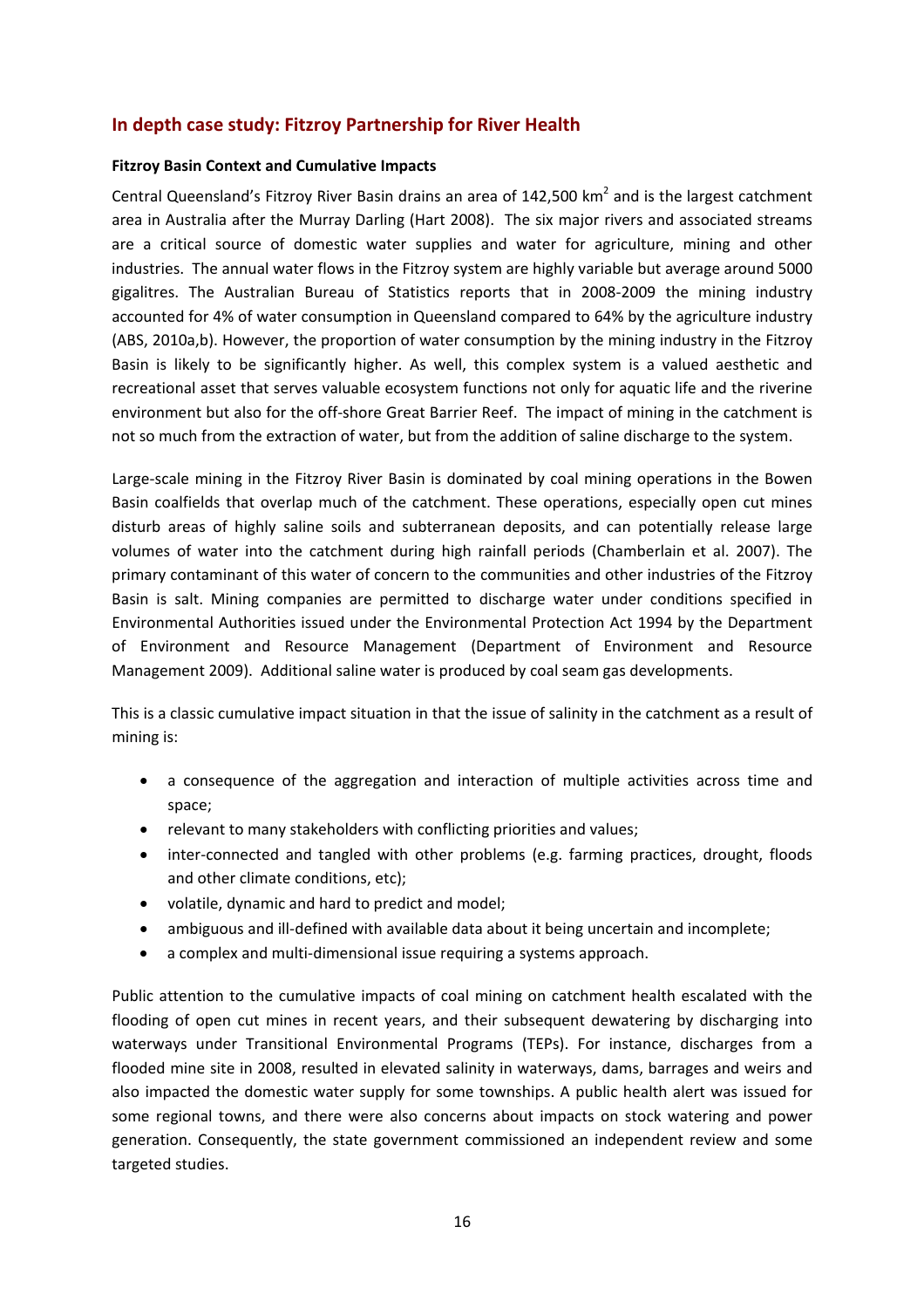#### **Water quality management strategies**

Almost all mines have Environmental Authorities permitting discharges under certain conditions the most pertinent of which relates to electrical conductivity (EC) measures (which indicate salinity) although there are some which also specify associated stream flow conditions. The EC limits imposed are usually based on a combination of measures both at the discharge point and in the receiving environment. There is considerable variability in the limits applied. Changes to the conditions in 2009 were intended to address some of the limitations of measures in use and reduce the variations from mine to mine to ensure more standard conditions (See Table 4 below). However conditions are still imposed on a site‐by‐site basis and there remain a number of technical challenges and shortcomings with the quality of indicators associated with monitoring (Department of Environment and Resource Management 2009). The conditions imposed in 2009 also resulted in an inability for mine sites at the top of the catchment to discharge saline water in the lead up to the 2010‐11 flood events. In late 2011 – early 2012 DERM and the Queensland Resources Council negotiated updated model water conditions for coal mines in the Fitzroy Basin (Table 3).

To effectively address cumulative environmental impacts in this situation requires access to appropriate monitoring information about risks, ecological conditions, and management actions and options. The relevant information in the Fitzroy Catchment is distributed across a range of public, private and civic institutions.

| To 2009                               | <b>After 2009</b>                                                                              | <b>From 2012</b>                                                 |
|---------------------------------------|------------------------------------------------------------------------------------------------|------------------------------------------------------------------|
| Release at any time - even no<br>flow | Release only into stream flow (1<br>$\text{m}^3/\text{s}$ to 10 m <sup>3</sup> /s) and release | Graduated criteria developed for<br>No/Low, Medium and High flow |
|                                       | less than 20% of stream flow                                                                   | conditions                                                       |
| pH - 5.0 to 9.0                       | pH - 5.0 to 9.0                                                                                | $pH - 6.5 - 9.0$                                                 |
| EC - up to $4000 \text{ uS/cm}$       | EC - up to 2500 uS/cm (some at                                                                 | EC release limits set dependent                                  |
|                                       | 1000)                                                                                          | on flow condition                                                |
| Not necessarily at nominated          | Release points nominated in the                                                                | Release points nominated in the                                  |
| release points.                       | receiving environment (both                                                                    | receiving environment on a case-                                 |
| Monitoring of releases                | upstream and up to 5-15 km                                                                     | by case basis.                                                   |
| downstream - project                  | downstream)                                                                                    |                                                                  |
| boundary                              |                                                                                                |                                                                  |
|                                       | Must accord with water                                                                         | Development of a Receiving                                       |
|                                       | management plan prepared by                                                                    | <b>Environment Monitoring</b>                                    |
|                                       | operation according to DERM                                                                    | Program (data can be generated                                   |
|                                       | model                                                                                          | by Fitzroy Partnership).                                         |

**Table 4**: Discharge conditions of mine Environmental Authorities

In most cases mines are required, under their licensing conditions, to install and operate monitors. These compliance‐related monitors constitute around 65% of those operating in the Bowen Basin. In addition, monitoring data for the catchment is collected by other organisations including government and research institutions. In total there are more than 26 independent monitoring programs currently collecting data at over 450 sites across the Bowen Basin (Fitzroy Partnership for River Health 2011). These operate in an uncoordinated fashion with the result that gaps, duplication and redundancies have been identified. For instance, about 40 sites have been identified where adjacent monitoring points (often operated by neighbouring mines) are potentially redundant. The cost of operating these sites is estimated at \$20‐\$50,000 per site per year. While these monitoring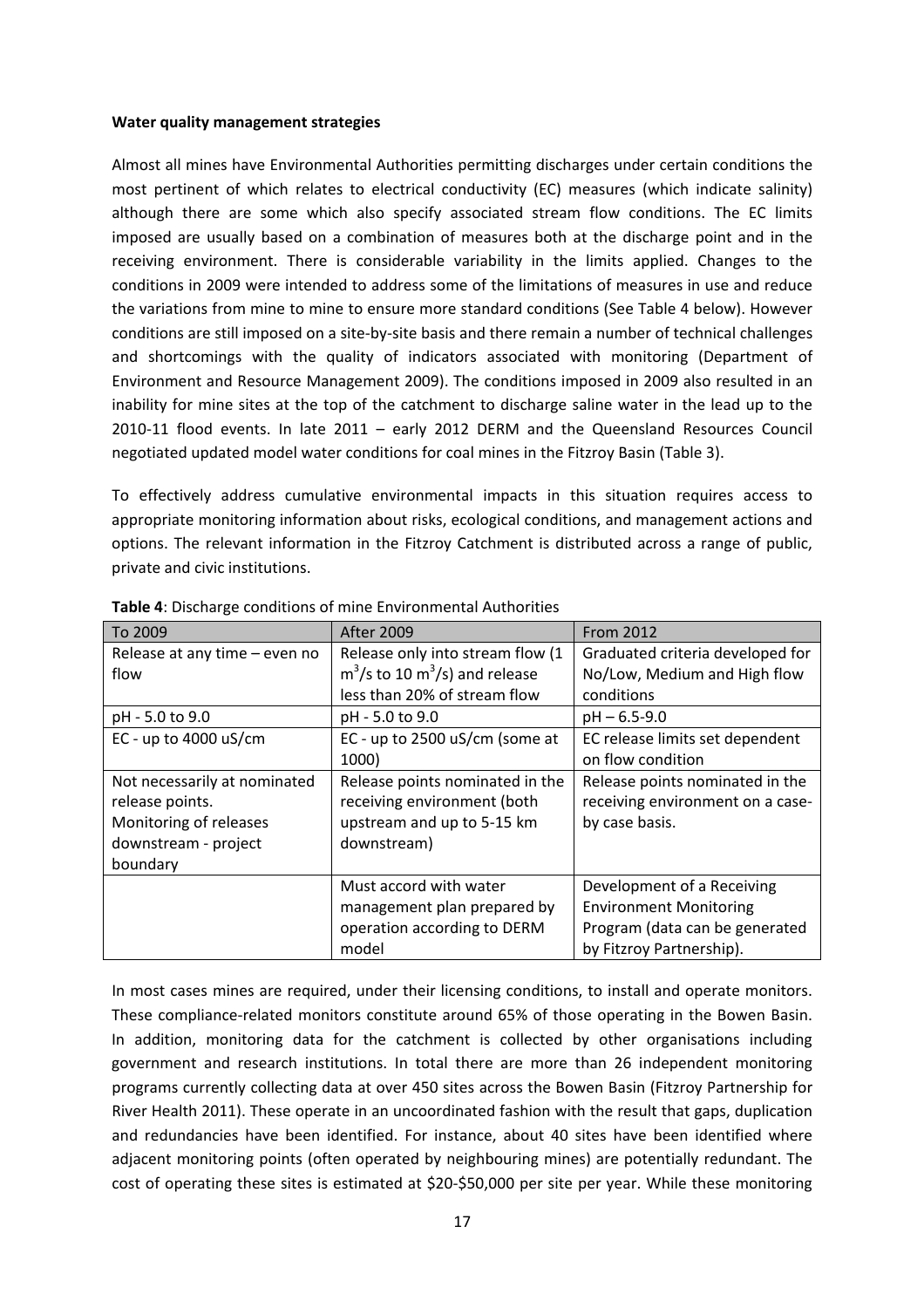arrangements satisfy regulatory requirement, and generate considerable volumes of data, there is no mechanism to collate and assess this information so as to understand and address cumulative impacts.

The various studies undertaken after the 2008 flood events identified some of these shortcomings of the prevailing regulatory management strategies –

[T]he limits set are based on limited knowledge of ambient water quality conditions, are developed on a case by case basis and are subject to intensive negotiations with the mining companies. As a result, the conditions set in environmental authorities do not always reflect best practice for water quality management nor consider the potential cumulative impacts of several mines in the one catchment (Department of Environment and Resource Management 2009: 5).

Given that the flood events in 2008 and subsequent years indicated that the actions of individual companies and the established system of regulation and monitoring did not adequately manage cumulative impacts, a new approach was called for and hence a key recommendation was for, "...a catchment management plan and a coordinated monitoring and assessment program for the Fitzroy catchment" (Hart 2008).

The prevailing fragmented monitoring strategies and regulations operate alongside an integrated catchment management system undertaken by a collaborative, community-based body (the Fitzroy Basin Association, FBA). This group has produced the Central Queensland Sustainability Strategy (Christensen and Rodgers, 2006) and is a recognised Catchment Management Authority delivering major programs of the joint federal and state governments for regional natural resource management: the Natural Heritage Trust 2 (NHT2), the National Action Plan for Salinity and Water Quality (NAPSWQ) and, more recently Caring for Our Country.

As well, from early 2010 the Queensland Government's Department of Environment and Resource Management has been working in partnership with other Queensland Government agencies, local government, the Commonwealth Government and community and industry organisations to implement numerous projects designed to advance integration of government and non‐government monitoring activities in priority regions, as well as address state-wide issues such as information management and reporting.

Although these established activities did not engage extensively with the mining industry, any collective action on cumulative impacts in the Fitzroy Basin needed to be consistent with this Integrated Waterways Monitoring Framework, with the Central Queensland Sustainability Strategy and other regional plans and with national natural resource management policies. For these and other reasons the FBA was funded by the Queensland Government to auspice a collaborative, partnership approach to improving knowledge across the system about the aggregate and interacting (cumulative) impacts of mining and agriculture on the river catchment by developing an integrated monitoring system based on existing programs and establishing a catchment‐scale assessment and reporting process.

In 2009 FBA commenced discussions with key stakeholders about a waterway monitoring partnership. A working group was established that met seven times over the ensuing two years. The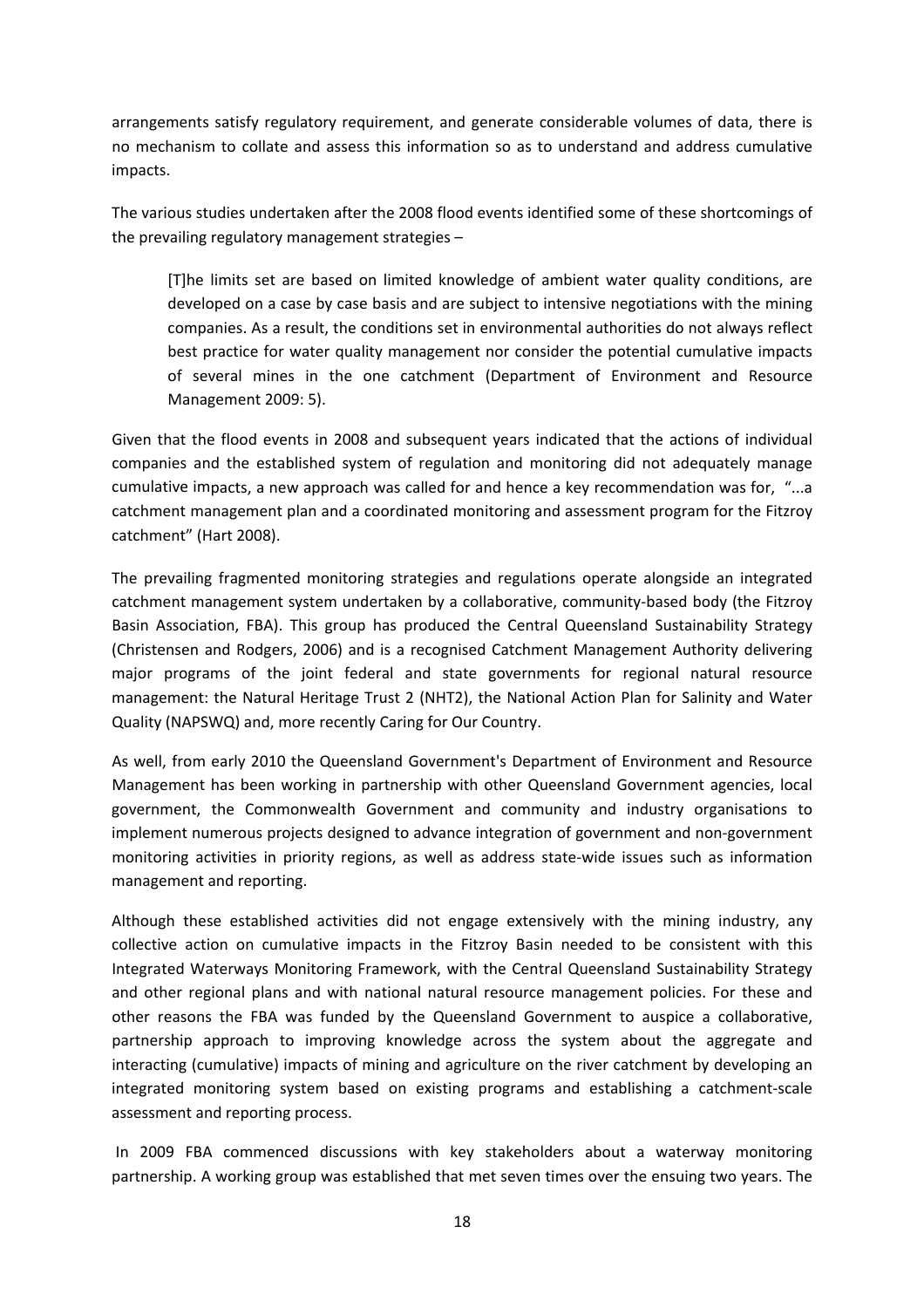number of interested parties rose steadily, and 26 partners formally committed resources at the launch of the Partnership early in 2012.

#### **The collaborative approach (Fitzroy Partnership for River Health)**

The Fitzroy Partnership for River Health (FPRH) will be a collaborative monitoring and reporting program involving over 20 partners. The technical solutions, in the form of a rigorous monitoring program, have been one valuable output but this is not sufficient in itself to manage the cumulative impacts in the catchment effectively. Over the two year establishment period the strategic working group focussed on building relationships and trust among prospective partners many of whom are not used to working together but who have succeeded in putting aside differences and "laying down arms" for a common cause. Moving beyond 'in‐principle' commitments to formal commitments (signing the MoU, agreeing a financial contributions formula, partnership arrangements, final monitoring program and future communications activities) has been a sensitive process, with predictable reluctance to be 'first mover'. Funds for the development phase of the Partnership were provided by the Queensland Government, and administered by the FBA with interested parties making in-kind contributions of their time and travel expenses. Agreed cost-sharing arrangements beyond the development phase took much longer to negotiate and were eventually based on each partners' regulatory monitoring conditions. In all, the partnership took a full two years to establish and rose from 16 interested participants to 26 by the formal launch. Only at the seventh meeting did participating organisations achieve key milestones in formally committing to:

- a Memorandum of Understanding;
- operating rules;
- a project plan (for the first 18 months); and
- cost sharing arrangements.

Implementation began in 2012, with the aim of preparing the first catchment water quality 'report card' within 18 months. This will provide an assessment of the condition of the catchment; identify threats; and report on management responses. Throughout this establishment phase it was essential to be flexible and build ownership (sometimes by adapting the 'scientific' solutions). Both the FBA and the Queensland Resources Council worked in collaboration with stakeholders to provide leadership.

The planned riverine monitoring will measure salinity (electrical conductivity), ionic composition, sediment (turbidity), nutrients (nitrate, ammonia and phosphorous), metals, and weeds and pests (in‐stream and riparian).

With its focus on multi-sector monitoring and coordination, FPRH is a way to advance understanding of the links between the biophysical, social and economic aspects of catchment management and to achieve consistent data collection and monitoring to underpin time series reporting of the catchment condition that, in turn can inform the effectiveness of NRM investment strategies and company strategies for managing their contributions to cumulative impacts. To this end, public reporting and trust building (both within the Partnership and with the wider community) is a key outcome. Another important outcome is better regional information to support management by mining companies but also across other sectors. In the long term, improved monitoring information may strengthen license conditions to make them more effective (and potentially less inefficient).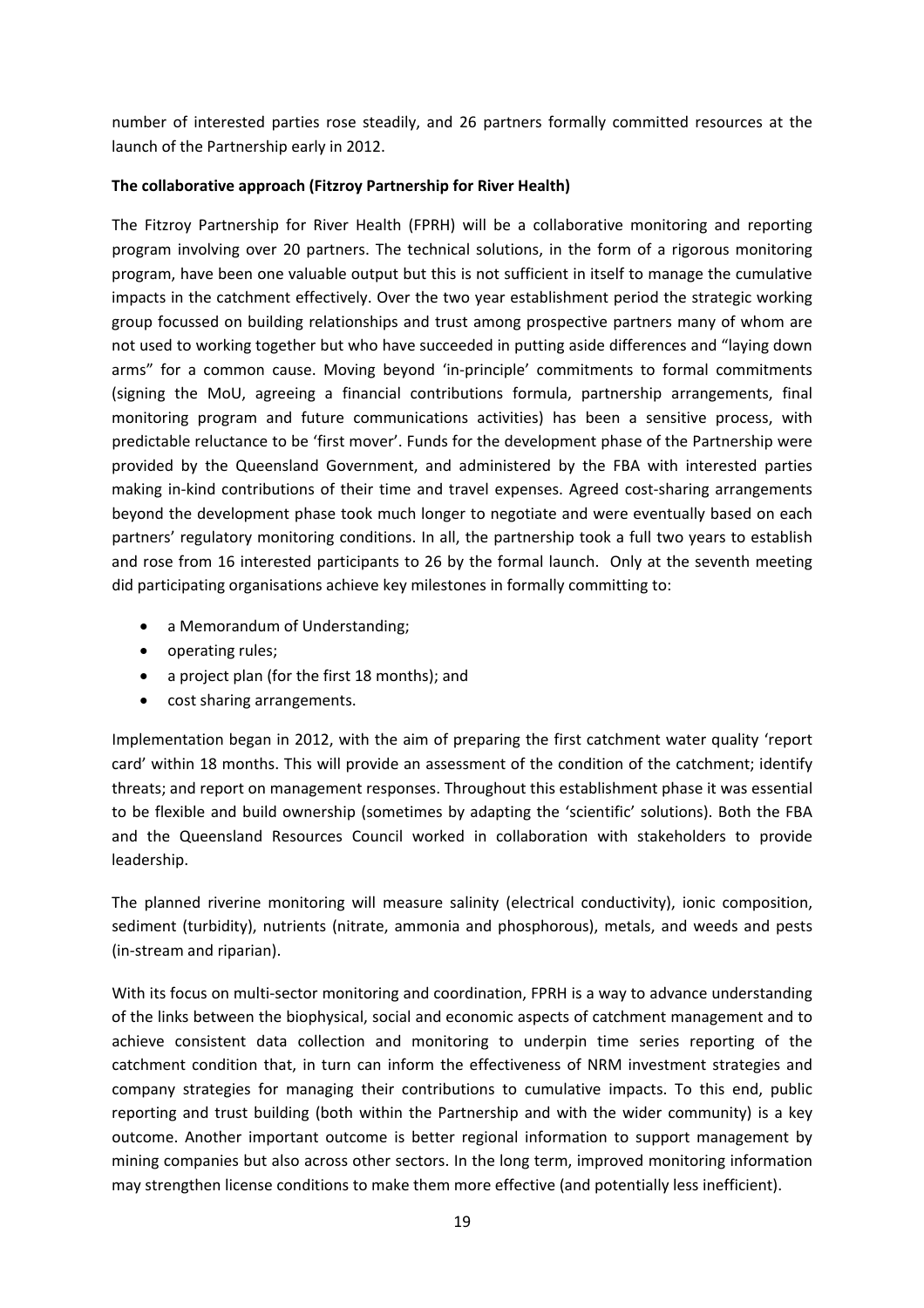| <b>Participants</b>                                                                                                                                                                                                                                                                                                          | Receiving<br>environment                                                                                                                                                                                                                         | <b>Purpose</b>                                                                                                                                                                             | <b>Structure</b>                                                                                                                                                                                                                                                                        | <b>Processes</b>                                                                                                                                                                                                                                                      |
|------------------------------------------------------------------------------------------------------------------------------------------------------------------------------------------------------------------------------------------------------------------------------------------------------------------------------|--------------------------------------------------------------------------------------------------------------------------------------------------------------------------------------------------------------------------------------------------|--------------------------------------------------------------------------------------------------------------------------------------------------------------------------------------------|-----------------------------------------------------------------------------------------------------------------------------------------------------------------------------------------------------------------------------------------------------------------------------------------|-----------------------------------------------------------------------------------------------------------------------------------------------------------------------------------------------------------------------------------------------------------------------|
| Multi-sector:<br>26 Organisations including:<br>Resource Companies, the<br>four affected local councils,<br>FBA (Regional NRM group<br>and host organisation),<br>AgForce (and other rural<br>industry peak bodies), Qld<br>DERM, Great Barrier Reef<br>Marine Park Authority and<br><b>Central Queensland</b><br>University | <b>Fitzroy River</b><br><b>Catchment and</b><br>coastal<br>environment:<br>Regional<br>Environment<br>(freshwater,<br>groundwater,<br>estuarine and<br>marine<br>ecosystems),<br>Regional<br>Communities<br>(recreation, health,<br>livelihoods) | <b>Monitoring and</b><br>coordination:<br>To collaboratively<br>develop and<br>implement<br>integrated<br>waterway<br>monitoring and<br>reporting for the<br><b>Fitzroy River</b><br>Basin | Initially a Strategic<br><b>Working Group</b><br>hosted by FBA, to<br>develop an MOU,<br>operating rules and<br>act as Secretariat.<br>Formally established<br>in 2012 with a<br>Management<br>Committee to<br>represent the<br>Partners Network.<br>A Science Panel<br>provides advice | Cooperation:<br>Partners' network<br>meets bi-annually to<br>endorse and provide<br>strategic feedback to<br>the Management<br>Committee. Secretariat<br>gives operational<br>support and administers<br>all partnership<br>committees including<br>the Science Panel |

#### **Table 5**: Fitzroy Partnership for River Health (FPRH)

# **Common themes of successful models**

Where the lines of responsibility are blurred, no sector has all the resources and competencies to manage the complex interaction of factors and there is an imperative in terms of a crisis in public opinion (social license) and/ or regulatory intervention, a collaborative approach appears the most constructive way to address issues (Selsky and Parker 2005). However, given the time requirements, the necessity for seed funding to support the establishment phase, and the need for overlapping and complementary competencies and resources, collaborative arrangements are not appropriate responses in all situations. They are an effective response under certain conditions and with sufficient resources particularly time and money.

The features of successful models are that they:

- provide opportunities for learning, reflexivity, innovation (and 'playing the devil's advocate), which is the basis of adaptive management;
- include consideration of perceptions and values as well as 'hard data';
- progressively build on trust and relationships and team-working processes;
- are multidisciplinary and tap diverse sources and forms of knowledge;
- involve a range of stakeholders;
- are flexible and seek emergent alternatives rather than designing definitive solutions ('flexecution')
- use multiple policy responses or management strategies (all partially addressing the issue/s);
- evolve from a group nurtured or auspiced by a credible and legitimate existing organisation to one with greater autonomy/ independence;
- are underpinned by formal agreements e.g. ToR or memoranda of understanding;
- have strong, independent leadership (including respected and independent chair);
- are supported by a secretariat;
- are member funded (cash and in-kind); and
- are only as elaborate as the situation demands.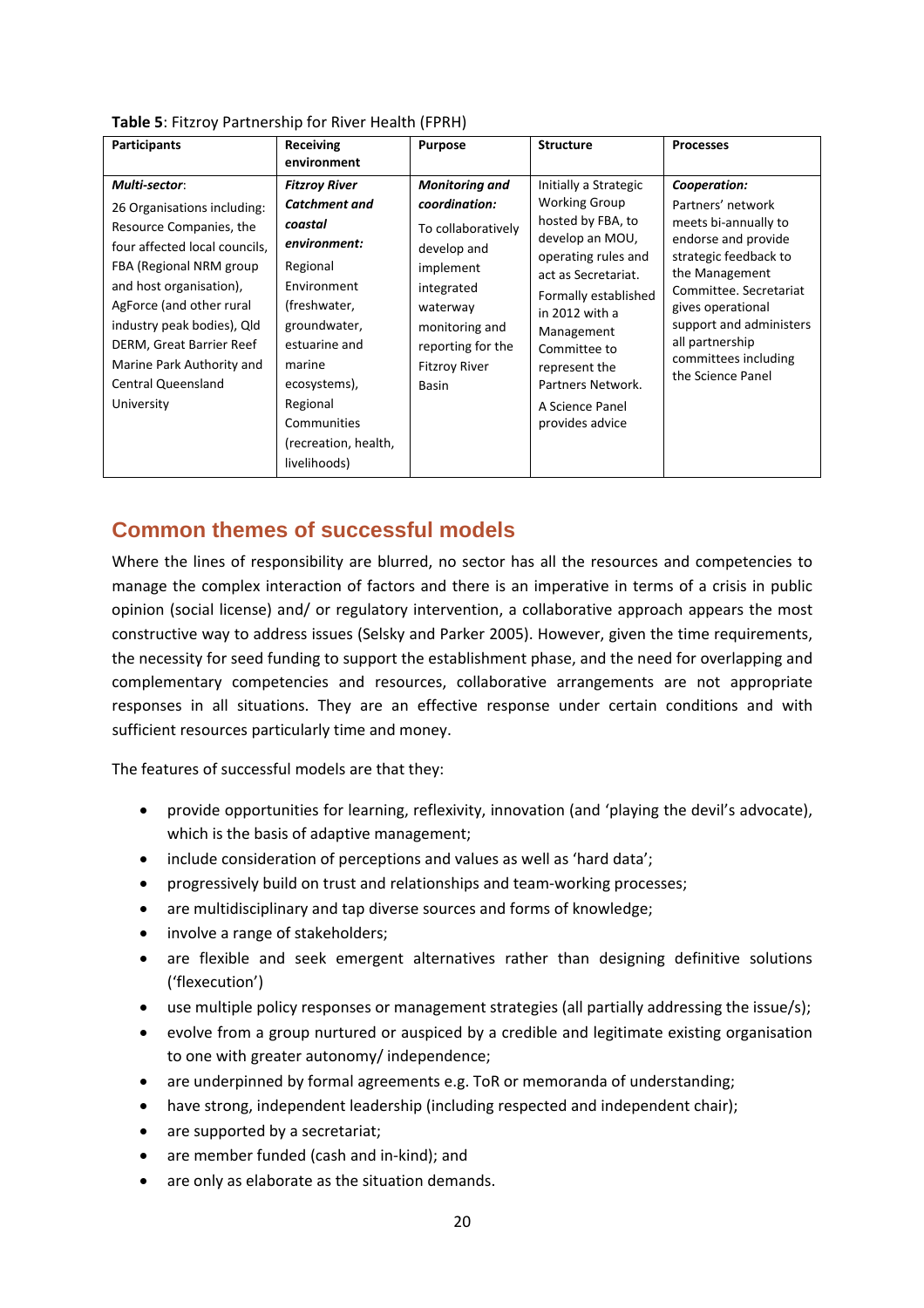# **Lessons from the research: time, trust, turf, process**

Faced with problems that accumulate, collective action can add value or deliver what has been called "collaborative advantage" as opposed to "collaborative inertia" (Huxham 2003). Collaboration may be appropriate:

- when you need flexible ways of operating rather than rigid, bureaucratic processes (Goldsmith and Eggers 2004; Keast, Mandell, Brown, and Woolcock 2004; McGuire 2006; Perkins, Bauld, and Langley 2010);
- when you want to mobilise diverse resources on a scale beyond any individual agency (but need agreed sharing 'formulae') e.g. the resources and energies of different sectors (Craig and Taylor 2002) – and to share resources, risks, responsibilities;
- when you need to tackle complex issues (Williams and Sullivan 2007); and
- when there are multiple (potentially conflicting) interests and you wish to be inclusive and responsive to this diversity.

However, collaboration is not an ideal solution in all cases and potential benefit will only be realised if the collaborative grouping has appropriate brokering, coordination and leadership and overcomes challenges and avoids potential pitfalls associated with forming and maintaining networks.

#### **Three common challenges**:

#### *Time*

It is notable that both of the in depth case study examples were initiated more than two years ago and have been slow to progress through the stages of forming and establishing agreed structures and ways of working to actually be performing collaborations. It is commonly reported that even skilled facilitators and brokers take this length of time to cultivate trust, negotiate among the diverse partners and gain formal agreement to governance models and cost-sharing arrangements (Leach et al., 2002).

Unrealistic timescales that do not allow for these long lead times are equally common and frequently problematic in collaborative exercises (Goldsmith and Eggers 2004). This is partly because the 'relational' ways of operating that they involve and the essential relationship‐building between stakeholders take time (Goldsmith and Eggers 2004; Stewart 2003). On the other hand recognised independent experts can often provide technical advice (for example on the location and specifications of monitors and reporting design) relatively quickly. In the short-term, collaboration will take more time and effort than taking action independently; however, in the long-term it may save time and duplication of efforts if the nature of problem demands a collective response.

This is not to say inertia and a lack of progress are warranted. In fact, 'quick wins' or small, incremental achievements are recognised as essential to the relationship‐building process (Bryson, Crosby, and Stone 2006; Hudson and Hardy 2002).

The time required can be even more for collaboration related to addressing cumulative impacts than for other collaboration since the cumulative situation represents a complex, interconnected system. As one of our interviewees said,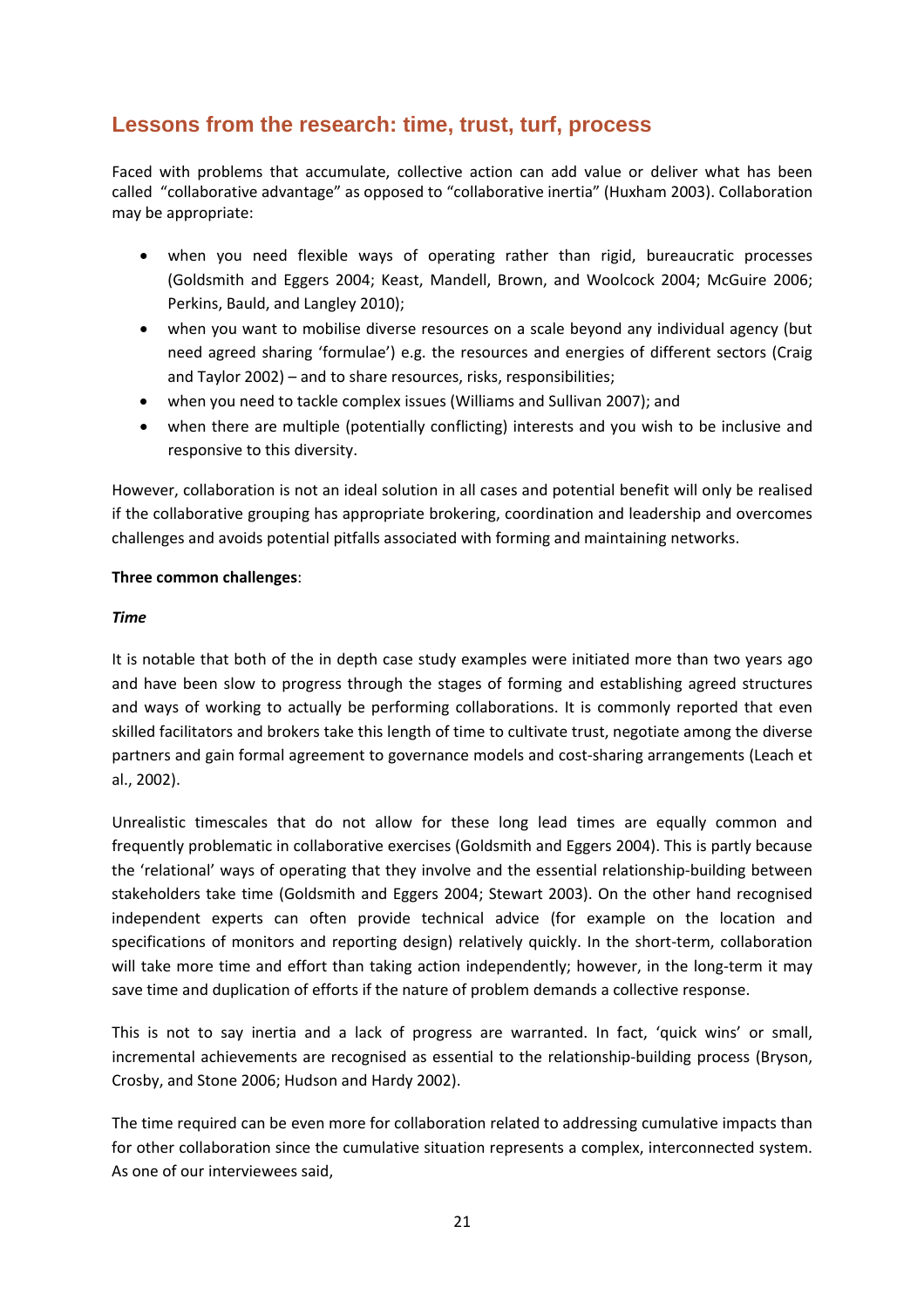"The more complexities you add into it in terms of number of impacts, the number of entities, the size of the area, then the more difficult it is to achieve a collaborative solution. So you have to be terribly, terribly patient and you need not just data about the technical nature of the cumulative impact, you need to be a good politician"

#### *Trust*

The importance of intangible, informal aspects such as personal relationships poses another challenge to multi‐sector collaboration (see Stoker 2006; Sullivan, Barnes, and Matka 2007). This is especially the case if the sectors involved are usually in anti-collaborative competition with each other (a situation common not only in the private sector; Roberts and O'Connor 2008).

Whether because of competitive relationships, prior or current troubled working relationships, or from a lack of understanding about how stakeholder groups or disciplines operate, or personal factors such as personality or temperament, lack of trust becomes a barrier in collaborative efforts. Trust is not just about trusting personal relationships but trusting and respecting the knowledge, practices and expertise of fellow participants – which can be difficult if, for example, you have environmentalists, unionists, state government departments, local government, scientists, lay people and companies all at the table.

#### *Turf*

There is increased potential for cumulative impacts where 'boundaries' overlap. Defining boundaries (and ascribing areas of responsibility) can be critical especially with respect to cumulative impacts, which by their nature compound across space. This is likely to be challenging and is compounded in multi‐stakeholder situations where various parties operate with different jurisdictions, where the receiving environment hosts mixed‐land uses or where the cumulative impact is directly connected to competitive advantage rather than relating to pre-competitive (or non-competitive) space. In many of the 30 examples profiled and in both of the case studies, mines were not the only contributors to the accumulating operational outputs. In both cases, mining companies regarded it as important to have not just the regulator (government) and community interests 'at the table' but also other industries – whether agriculturalists, quarrying and housing construction firms or CSG companies. Hence, in mixed land‐use regions, where it was in the interests of all mines impacting on a receiving environment to ensure that individual and cumulative impacts are effectively managed, this implied working with all others contributing to the problem.

'Turf' also relates to control of resources – and one of the common challenges for multi‐sector collaborations is to gain agreements about the financial resources available (Hudson and Hardy 2002) and to establish productive working relationships between stakeholders with very different access to resources. While financial resources are not the only possible contribution from partners, it has been suggested that the degree of collaboration is limited if time and knowledge are the only resources contributed (Agranoff 2006). We found member‐funding to be a feature of successful collaborative governance.

Turf issues surface when an imbalance, perceived or real, of resources, of influence and of benefits to the collaboration partners occurs. For example, one stakeholder group might see that another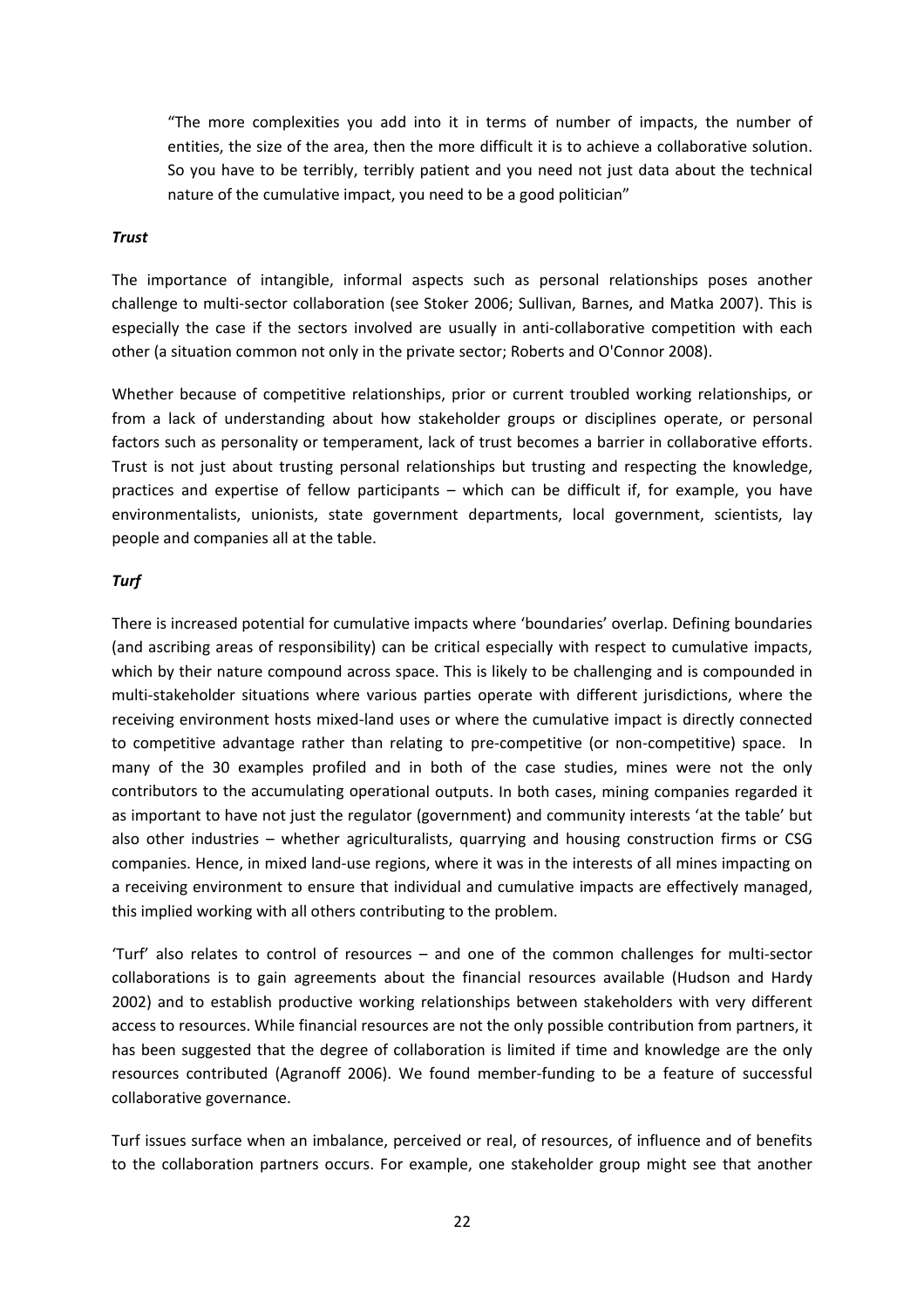stakeholder group has more influence on the process, or has more decision-making power or reaps more benefits from the collaborative effort; or, one participant (e.g. one company) takes on less responsibility. If partners do not see each other as equally involved in or benefiting from the collaboration, or if they see others as 'empire building' or using the collaboration to bolster their competitive advantage at the expense of other partners, 'turf' is getting in the way. Another issue in relation to turf is the ability to share data collected by different organisations due to commercial sensitivity and, if data is able to be collected, the consistency of data given different methodologies. The presence of a multi-stakeholder organisation that can generate data collectively can be one strategy to address both the issues of commercial sensitivity and comparability.

#### *Process*

To the degree that the challenges above are overcome and parties can commit to agreed ways of working together they can collaborate. There are a whole range of processes that enable collective action, but three crucial sets of practices that have been identified are:

- communication and dialogue;
- collective learning and knowledge transfer; and
- negotiation, decision-making and problem solving.

Each of these themselves involves a range of skills and competencies that can all present challenges and that underpin the complexity of collaboration. Collaborative approaches tend to take longer, involve uncertainty and risk, require sound processes for communicating, learning and problemsolving as well as high levels of trust. Consequently, there are many situations when the challenges mean that collaboration may not work. For example, when:

- there are fundamental differences between stakeholders involved and no basis for developing mutual understanding or room for negotiation;
- power, benefits or responsibilities are unevenly spread;
- key parties are unwilling to participate;
- the vision and goals of different parties are incompatible;
- there is not enough time to work through problems;
- the price of collaboration exceeds the benefits;
- institutional cultures of participants are competitive not collaborative;
- there is little trust between stakeholders and no way of cultivating it;
- there are inadequate resources to implement agreed actions; and
- participants are disillusioned because of past experience.

Of course, the ultimate test is if multi‐stakeholder collaboration improves environmental or other conditions more than traditional regulatory processes and newer market‐based processes (Koontz and Thomas 2006). However in both of the in depth case studies investigated it is too early for this kind of assessment.

The report concludes with details of a number of available guides for forming effective collaborative groups or toolkits for assessing the 'health' of partnerships.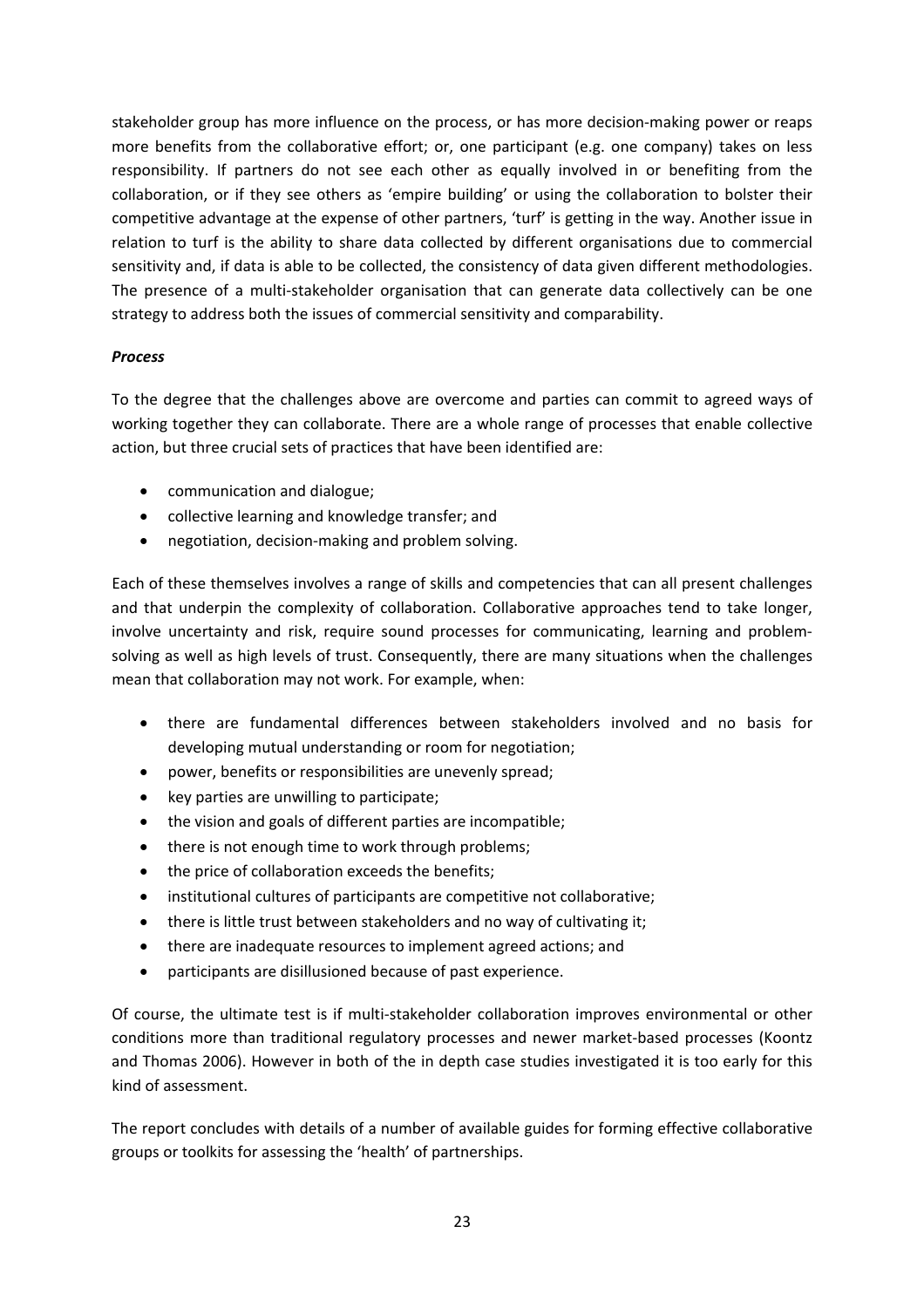# **Toolkits and guides for forming and assessing collaborative groups**

#### **Partnerships analysis Tool & Checklist (VicHealth)**

http://www.vichealth.vic.gov.au/en/Publications/VicHealth‐General‐Publications/Partnerships‐ Analysis‐Tool.aspx

While initially created for the health sector, this analysis tool and checklist provides a useful guide to plan, assess, monitor and maximise partnership effectiveness. It was revised in 2011 and now includes information on changing organisations. It is designed to help organisations:

- Develop a clearer understanding of the range of purposes of collaborations
- Reflect on the partnerships they have established
- Focus on ways to strengthen new and existing partnerships by engaging in discussion about issues and ways forward.

## **Guidebook for Promoting Good Governance in Public‐Private Partnerships (United Nations Economic Commission for Europe)**

http://www.unece.org/fileadmin/DAM/ceci/publications/ppp.pdf

This Guidebook demonstrates how governments and the private sector can improve governance in Public‐Private Partnerships (PPPs) and creates a basis for the elaboration of training modules for PPPs. It addresses four key questions:

- What does governance mean in PPPs?
- How can governments improve their governance?
- What technical, financial, legal, and other challenges must be overcome to build capacity?
- How can PPPs improve efficiency and achieve social, economic and environmental objectives simultaneously?

#### **Public‐Private Dialogue Handbook (DFID, WB, IFC, OECD)**

http://www.publicprivatedialogue.org/papers/PPD%20handbook.pdf

This handbook is for anyone who is interested in promoting public‐private dialogue (PPD) as a tool for improving the conditions for the private sector. This includes donor agencies, governments, private sector representative associations, and individual businesspeople.

There is also a Charter of Good Practice using Public Private Dialogue for Private Sector Development available from: http://www.publicprivatedialogue.org/charter/PPD\_Charter.pdf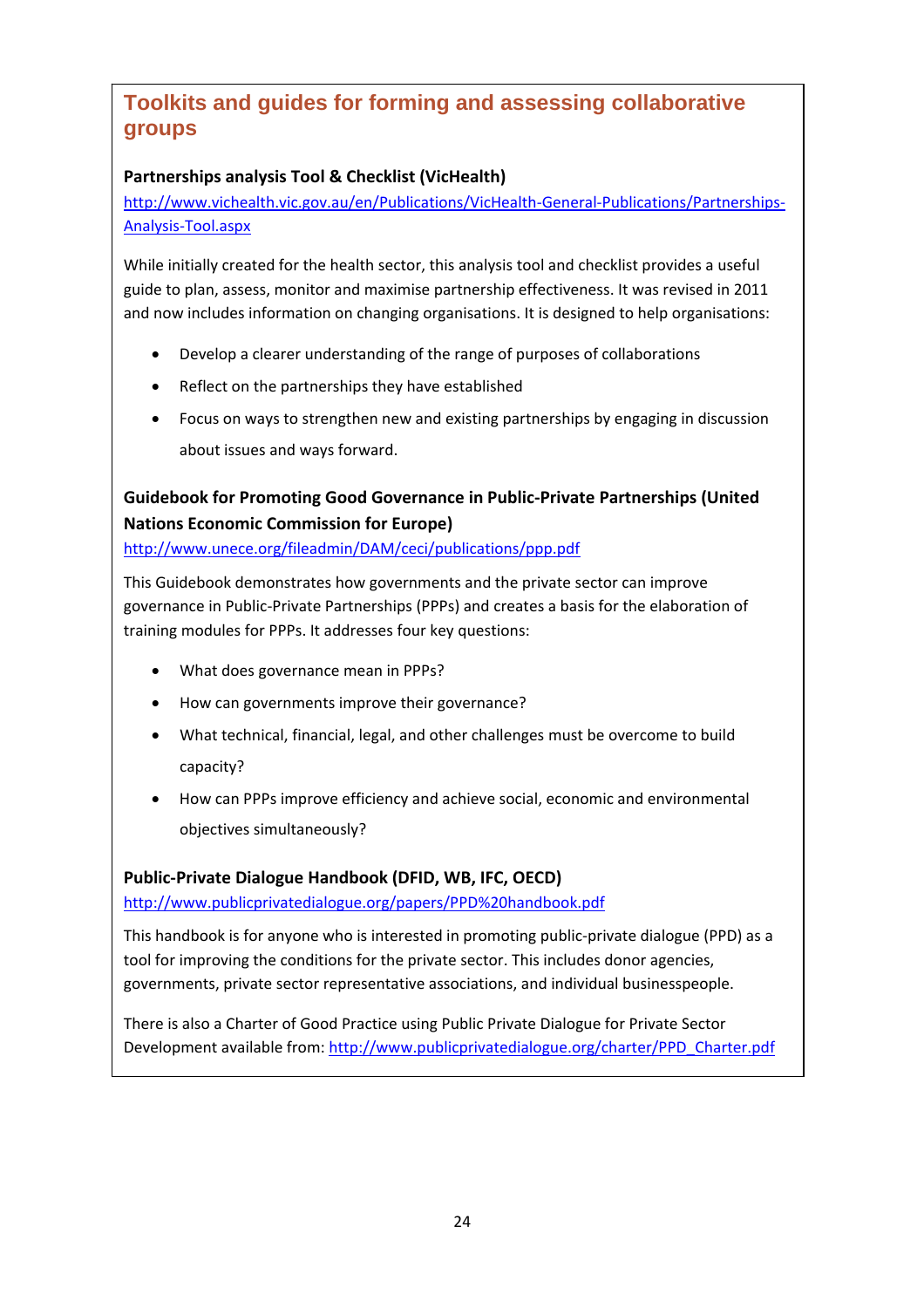#### **Mining: Partnerships for Development Toolkit (ICMM)**

http://www.opml.co.uk/sites/opml/files/MPD%20Toolkit.pdf

This toolkit focuses on six thematic areas where there is potential for partnerships between companies and other stakeholders to enhance the positive contribution and minimize the negative impacts of mining:

- Poverty reduction
- Economic development: Revenue management
- Economic development: Regional development planning
- Economic development: Local content
- Social investment
- Disputes and resolution

#### **Public‐Private Partnership Handbook (Asian Development Bank)**

http://www.apec.org.au/docs/ADB%20Public%20Private%20Partnership%20Handbook.pdf

This Public–Private Partnership (PPP) Handbook provides an overview of the role, design, structure, and execution of PPPs for infrastructure development. With inputs from policy and transaction specialists, this handbook addresses a range of matters associated with PPPs, from policy considerations to implementation issues.

#### **Assessing Your Collaboration: A Self Evaluation Tool**

#### http://www.joe.org/joe/1999april/tt1.php

This is a short, simple self‐assessment checklist on the key features involved in the collaborative process. It uses a likert‐scale series of questions (12 questions total) and provides recommendations for improvements based on your total score.

#### **Partnership Self‐Assessment Tool**

http://partnershiptool.net/

This tool is designed as an internal assessment of successful collaboration in partnerships. It includes a detailed questionnaire and a reporting template – both available to download in pdf format.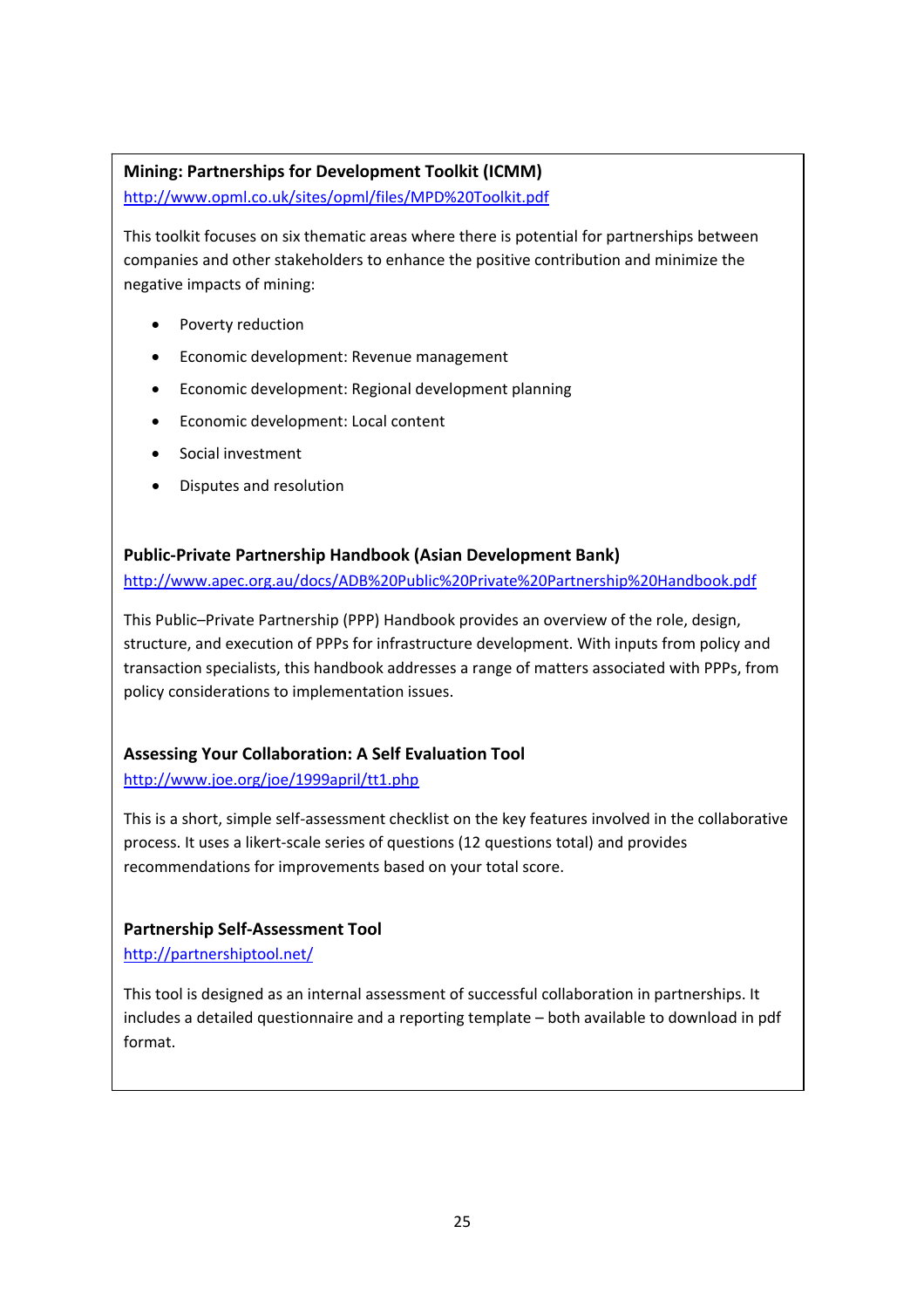## **References**

- Agranoff, Robert. 2006. "Inside Collaborative Networks: Ten Lessons for Public Managers." *Public Administration Review* 66:56‐65.
- Australian Bureau of Statistics. 2010a. Water Account ‐ Australia ‐ 2008‐09, *in* Pink, B., ed.: Canberra, ACT, Commonwealth of Australia.
- Australian Bureau of Statistics. 2010. Water Supply and Use 2008‐09: Queensland, Canberra, ACT, Commonwealth of Australia.
- Brereton, David, C. J Moran, G McIlwain, J McIntosh, and K Parkinson. 2008. "Assessing the cumulative impacts of mining on regional communities : An exploratory study of coal mining in the Muswellbrook area of New South Wales. ACARP Project C14047." Centre for Social Responsibility in Mining, Centre for Water in the Minerals Industry, and the Australian Coal Association Research Program, Brisbane.
- Bryson, John M., Barbara C. Crosby, and Melissa Middleton Stone. 2006. "The Design and Implementation of Cross‐Sector Collaborations: Propositions from the Literature." *Public Administration Review* 66:44‐55.
- Chamberlain, T, D.M Silburn, B.A Forster, C.H Wearing, J.B Moss, J.S Reading, and B.R Pearce. 2007. "Salinity risk assessment for the Fitzroy Basin, Queensland." Department of Natural Resources and Water., Brisbane.
- Christensen, S.A. 2006. "Central Queensland Strategy for Sustainability ‐ 2004 and beyond." Fitzroy Basin Association, Rockhampton.
- Craig, Gary and Marilyn Taylor. 2002. "Dangerous liaisons: local government and the voluntary and community sectors." Pp. 131‐147 in *Partnerships, New Labour and the Governance of Welfare* edited by C. Glendinning, M. Powell, and K. Rummery. Bristol, UK: The Policy Press.
- Department of Environment and Climate Change and Water NSW, NSW Department of Planning and Industry, and Investment NSW. 2010. "Environmental compliance and performance audits: management of dust from coal mines." DECCW NSW, Sydney.
- Department of Environment and Resource Management. 2009. "A study of the cumulative impacts on water quality of mining activities in the Fitzroy River Basin." Quensland Government, Brisbane.
- Duinker, P. N. and L. A. Greig. 2007. "Scenario analysis in environmental impact assessment: improving explorations of the future." Environmental Impact Assessment Review 27(3): 206‐ 219.
- Fitzroy Basin Association. 2008. Mining Coal and Protecting Biodiversity: A solutions and options report for Queensland's Bowen Basin. March. Rockhampton.
- Fitzroy Partnership for River Health. 2011. "Partnership Monitoring Design Program Version 8.1." Rockhampton.
- Franks, Daniel , David Brereton, C. J Moran, T Sarker, and T Cohen. 2010. "Cumulative impacts ‐ A good practice guide for the Australian coal mining industry." Centre for Social Responsibility in Mining & Centre for Water in the Minerals Industry, Sustainable Minerals Institute, The University of Queensland, Australian Coal Association Research Program., Brisbane
- Goldsmith, Stephen and William D. Eggers. 2004. *Governing by Network: The New Shape of the Public Sector*. Washington DC: Brookings Institution Press.
- Hart, B. 2008. "Review of the Fitzroy River Quality Issues. Report to Queensland Premier." Water Science Pty Ltd and Water Studies Centre.
- Hudson, Bob and Brian Hardy. 2002. "What is a 'successful' partnership and how can it be measured?" Pp. 51‐65 in *Partnerships, New Labour and the Governance of Welfare*, edited by C. Glendinning, M. Powell, and K. Rummery. Bristol, UK: The Policy Press.

Huxham, Chris. 2003. "Theorizing collaboration practice." *Public Management Review* 5:401‐423. Keast, Robyn, Myrna Mandell, Kerry Brown, and Geoffrey Woolcock. 2004. "Network structures:

Working differently and changing expectations." *Public Administration Review* 64:363‐371.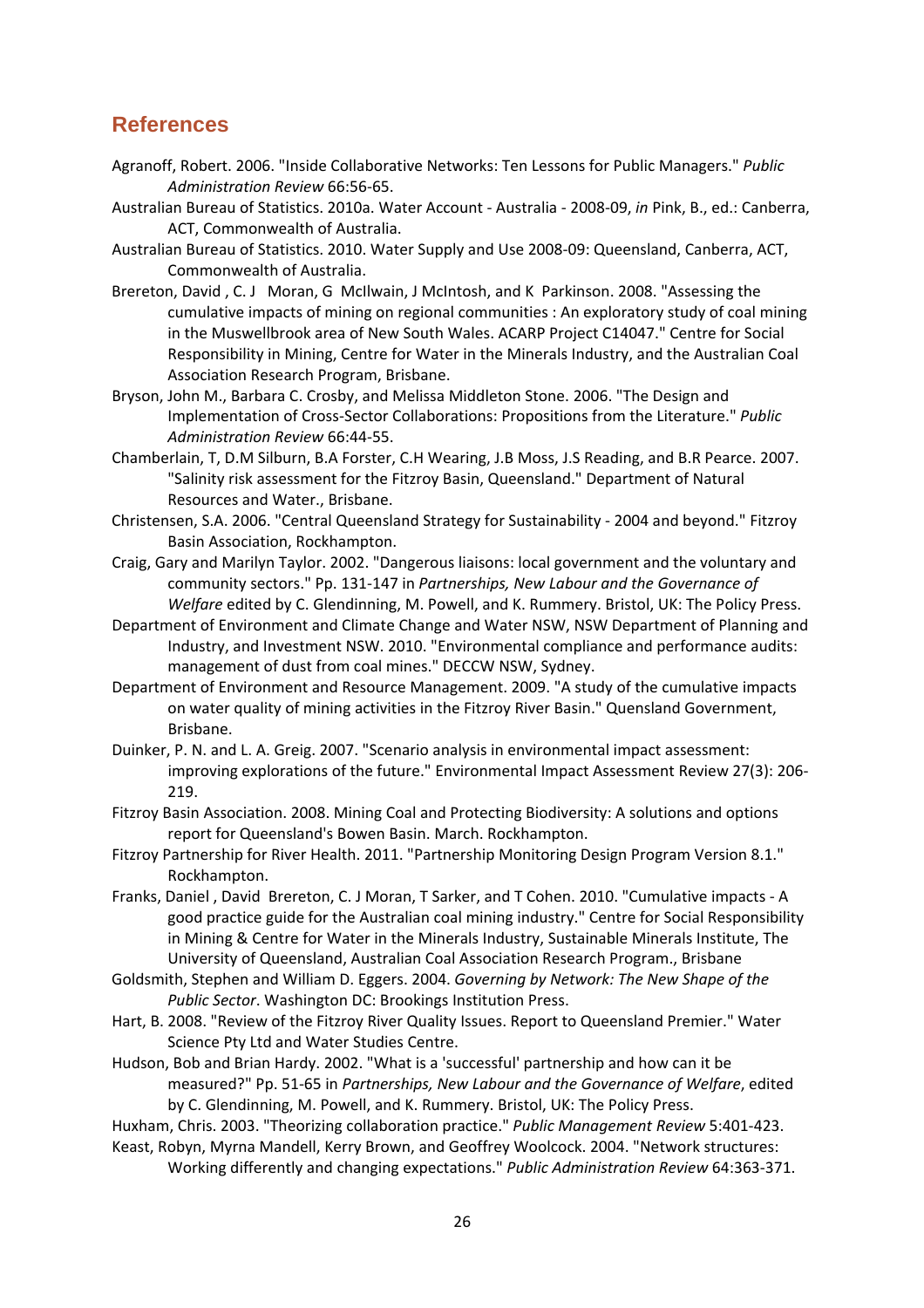- Koontz, Tomas M. and Craig W. Thomas. 2006. "What Do We Know and Need to Know about the Environmental Outcomes of Collaborative Management?" *Public Administration Review* 66:111‐121.
- McGuire, Michael. 2006. "Collaborative Public Management: Assessing What We Know and How We Know It." *Public Administration Review* 66:33‐43.
- National Water Commission. 2005. "Regional Water Resource Assessment ‐ Fitzroy Basin, Queensland." Australian Government.
- Perkins, Mary, Linda Bauld, and David Langley. 2010. "Learning from the partnership literature: Implications for UK University/National Health Service relationships and for research administrators supporting applied health research." *Journal of Research Administration* 41:49‐64.
- Roberts, Joan and Pauline O'Connor. 2008. "The Inter‐agency Services Collaboration Project." Wellesley Institute Advancing Urban Health, Toronto.
- Sheelanere et al. 2013. Institutional requirements for watershed cumulative effects assessment and management: Lessons from a Canadian trans‐boundary watershed Land Use Policy Volume 30, Issue 1, pp. 67–75.
- Stewart, Murray. 2003. "Towards collaborative capacity." Pp. 76‐89 in *Urban Transformation and Urban Governance: Shaping the Competitive City of the Future*, edited by M. Boddy. Bristol, UK: The Policy Press.
- Stoker, Gerry. 2006. "Public Value Management." *The American Review of Public Administration* 36:41‐57.
- Sullivan, Helen, Marian Barnes, and Elizabeth Matka. 2007. "Building collaborative capacity for collaborative control: Health Action Zones in England." Pp. 67‐91 in *Inside Networks: A Process View on Multi‐organisational Partnerships, Alliances and Networks*, edited by T. Gössling, L. Oerlemans, and R. Jansen. Cheltenham, UK: Edward Elgar.
- Williams, Paul and Helen Sullivan. 2007. "Working In Collaboration: Learning from Theory and Practice." National Leadership and Innovation Agency for Healthcare, Wales.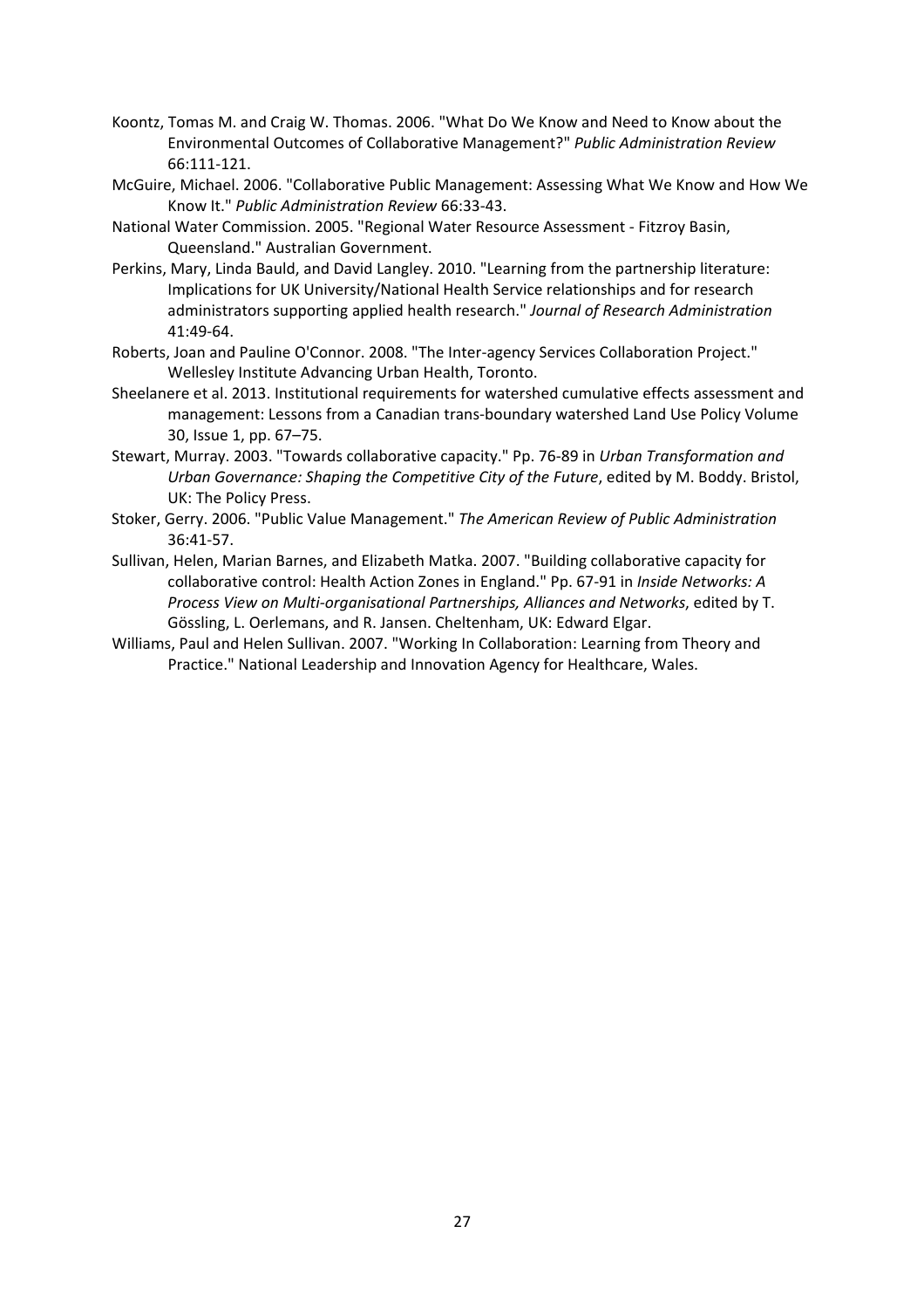|                | <b>Title and Location</b>                                                                                            | <b>Participants</b>                                                                                                                                                                                                                                                                    | <b>Cumulative Impact</b>                                                     |                                                                                                                                                   |                                                                                                                                                                                   | <b>How it is Organised</b>                                                                                                                                                                                      | <b>How it Works</b>                                                                                                                                |
|----------------|----------------------------------------------------------------------------------------------------------------------|----------------------------------------------------------------------------------------------------------------------------------------------------------------------------------------------------------------------------------------------------------------------------------------|------------------------------------------------------------------------------|---------------------------------------------------------------------------------------------------------------------------------------------------|-----------------------------------------------------------------------------------------------------------------------------------------------------------------------------------|-----------------------------------------------------------------------------------------------------------------------------------------------------------------------------------------------------------------|----------------------------------------------------------------------------------------------------------------------------------------------------|
|                |                                                                                                                      |                                                                                                                                                                                                                                                                                        | <b>Type Addressed</b>                                                        | <b>Spatial Extent &amp;</b><br>Receptor                                                                                                           |                                                                                                                                                                                   | (structure)                                                                                                                                                                                                     | (collaboration type)                                                                                                                               |
| 1              | Moranbah<br>Cumulative<br><b>Impacts Group</b><br>(Moranbah, Bowen<br>Basin, Queensland)                             | Multi-sector (coal mining<br>companies, local & state<br>government, community & union<br>reps.)                                                                                                                                                                                       | Air quality - dust<br>(sink impact)                                          | Local airshed<br>(health and<br>amenity of local<br>community)                                                                                    | Communication &<br>management                                                                                                                                                     | independent<br>$\bullet$<br>association<br>formerly a sub-<br>$\bullet$<br>committee of Isaac<br>Regional Council (local<br>government)<br>operating under a<br>$\bullet$<br><b>Terms of Reference</b><br>(TOR) | Coordinating<br>council initiated<br>quarterly<br>$\bullet$<br>meetings                                                                            |
| $\overline{2}$ | <b>Moranbah Growth</b><br>Management<br>Group (Moranbah,<br>Bowen Basin,<br>Queensland)                              | Multi-sector (regional council;<br>state government departments;<br>unions; BHP Billiton Mitsubishi<br>Alliance, and Anglo Coal)                                                                                                                                                       | Social infrastructure<br>- housing & land<br>availability (source<br>impact) | Local economy &<br>community                                                                                                                      | Planning & advising<br>identify<br>$\bullet$<br>development<br>options and<br>prepare a master<br>plan/strategy<br>local and state<br>government<br>carriage of<br>implementation | working group set up<br>$\bullet$<br>by state government<br>operated under a ToR<br>chaired by a local<br>member of parliament                                                                                  | Cooperating<br>shared funding<br>arrangement                                                                                                       |
| 3              | <b>Fitzroy Partnership</b><br>for River Health<br>(Fitzroy River Basin,<br>Bowen Basin,<br>Queensland)               | Multi-sector (mining companies,<br>Queensland Department of<br><b>Environment and Resource</b><br>Management (QDERM); Fitzroy<br>Basin Assoc., regional councils,<br><b>Great Barrier Reef Marine Park</b><br>Authority, CQUniversity,<br><b>Queensland Resources Council</b><br>(QRC) | Water quality $-$<br>mining and<br>agriculture (sink<br>impact)              | <b>Fitzroy River</b><br>catchment<br>(aquatic<br>ecosystems,<br>fisheries), regional<br>communities<br>(domestic water<br>use, stock<br>watering) | Monitoring and<br>Program<br>implementation<br>develop and<br>implement<br>integrated<br>waterway<br>monitoring and<br>reporting                                                  | auspiced by catchment<br>group<br>operating under MOU<br>$\bullet$<br>staff and contractors of<br>catchment group<br>provide secretariat                                                                        | Cooperating<br>partners<br>network meets bi-<br>annually<br>more frequent<br>$\bullet$<br>management<br>committee and<br>science panel<br>meetings |
| 4              | <b>Fitzroy Water</b><br><b>Quality Advisory</b><br><b>Group (Fitzroy</b><br>River Basin, Bowen<br>Basin, Queensland) | Multi-sector<br>(environmental NGOs, state<br>government departments; QRC,<br>regional councils, universities,<br>agricultural industry                                                                                                                                                | Water quality $-$<br>mining and<br>agriculture (sink<br>impacts)             | <b>Fitzroy River</b><br>catchment<br>(aquatic<br>ecosystems,<br>fisheries), regional                                                              | Advising                                                                                                                                                                          | <b>QDERM</b> chairs group<br>$\bullet$<br>and provides<br>administrative support<br><b>ToR</b><br>$\bullet$                                                                                                     | Coordinating<br>meets<br>$\bullet$<br>approximately<br>every six weeks                                                                             |

# **Appendix 1: Cases of collaboration to address cumulative impacts in the resources sector**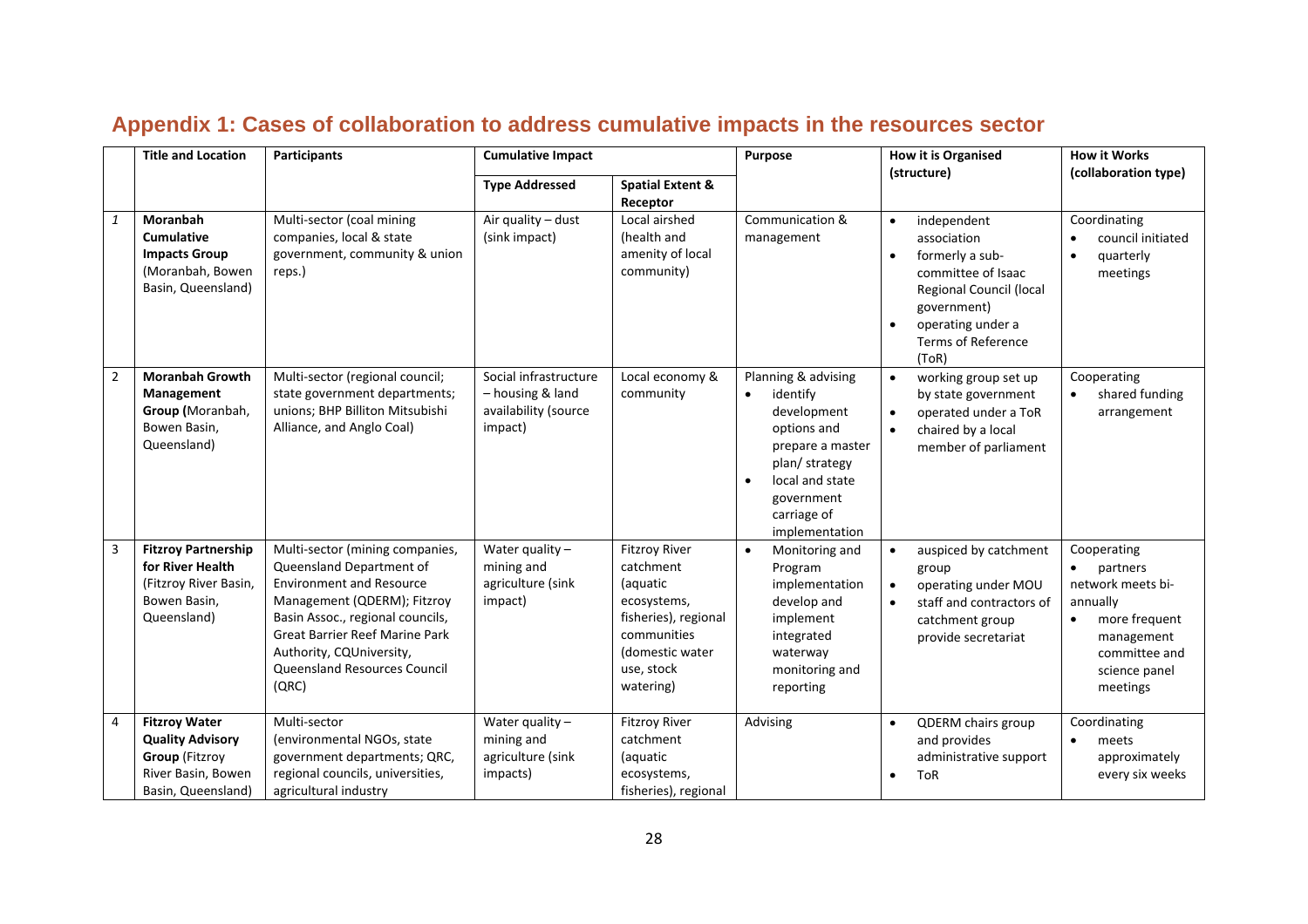|                | <b>Title and Location</b>                                                                                                                           | <b>Participants</b>                                                                 | <b>Cumulative Impact</b>                                                                               |                                                                                                   | <b>How it is Organised</b><br>Purpose<br>(structure)                                                   |                                                                                                                                                                       | <b>How it Works</b>                                                                                                   |
|----------------|-----------------------------------------------------------------------------------------------------------------------------------------------------|-------------------------------------------------------------------------------------|--------------------------------------------------------------------------------------------------------|---------------------------------------------------------------------------------------------------|--------------------------------------------------------------------------------------------------------|-----------------------------------------------------------------------------------------------------------------------------------------------------------------------|-----------------------------------------------------------------------------------------------------------------------|
|                |                                                                                                                                                     |                                                                                     | <b>Type Addressed</b>                                                                                  | <b>Spatial Extent &amp;</b><br>Receptor                                                           |                                                                                                        |                                                                                                                                                                       | (collaboration type)                                                                                                  |
|                |                                                                                                                                                     | organisations)                                                                      |                                                                                                        | communities<br>(domestic water<br>use, stock<br>watering)                                         |                                                                                                        |                                                                                                                                                                       |                                                                                                                       |
| 5              | <b>Bowen Basin</b><br><b>Mining</b><br><b>Communities</b><br><b>Research Exchange</b><br>(Bowen Basin,<br>Queensland)                               | Multi-sector (universities;<br>government and resource<br>industry research bodies) | Social & economic<br>infrastructure,<br>workforce and skills<br>(source impacts)                       | Resource<br>'province' /<br>geological basin<br>(regional<br>communities and<br>economies)        | Communication                                                                                          | informal network<br>$\bullet$<br>initiated by Central<br><b>Queensland University</b>                                                                                 | Networking<br>website and<br>$\bullet$<br>periodic<br>workshops                                                       |
| 6              | <b>Clean and Healthy</b><br><b>Air For Gladstone</b><br>(Gladstone,<br>Queensland)                                                                  | Inter-governmental (Queensland<br>Health, QDERM)                                    | Air quality $-$<br>industrial air<br>pollutants (sink<br>impact)                                       | Local airshed of<br>Gladstone city and<br>surrounds (health<br>and amenity of<br>local community) | Monitoring                                                                                             | Taskforce set up by<br>$\bullet$<br>state government                                                                                                                  | Cooperating<br>technical study<br>& consultative<br>process with<br>local<br>government,<br>community and<br>industry |
| $\overline{7}$ | <b>North-West</b><br>Queensland<br>Indigenous<br><b>Resources Industry</b><br>Initiative (North<br><b>West Minerals</b><br>Province,<br>Queensland) | Multi-sector (QRC, Queensland<br>Government, Australian<br>Government)              | Workforce and skills<br>- Indigenous<br>employment and<br>enterprise<br>development<br>(source impact) | North West<br>Queensland<br>region (Indigenous<br>communities and<br>businesses)                  | Management<br>remove barriers<br>$\bullet$<br>to indigenous<br>employment in<br>the resource<br>sector | <b>MOU</b><br>$\bullet$<br>two working groups to<br>$\bullet$<br>focus on (i)Indigenous<br>employment and<br>education, and<br>(ii)Indigenous business<br>development | Cooperating<br>resource pooling<br>agreement<br>meet every<br>$\bullet$<br>three months                               |
| 8              | Central<br><b>Queensland Mining</b><br><b>Rehabilitation</b><br>Group (Bowen<br>Basin, Queensland)                                                  | Intra-industry (consulting &<br>resource company professionals)                     | Rehabilitation-<br>mined land<br>(source & sink)<br>impacts)                                           | Local ecosystems<br>proximate to mine<br>sites (fauna, flora,<br>waterways etc.)                  | Communication                                                                                          | voluntary part-time<br>$\bullet$<br>positions<br>supplemented by a<br>part-time coordinator<br>with nominal<br>remuneration                                           | Networking<br>triannual<br>workshops,<br>monthly<br>newsletters and<br>a website                                      |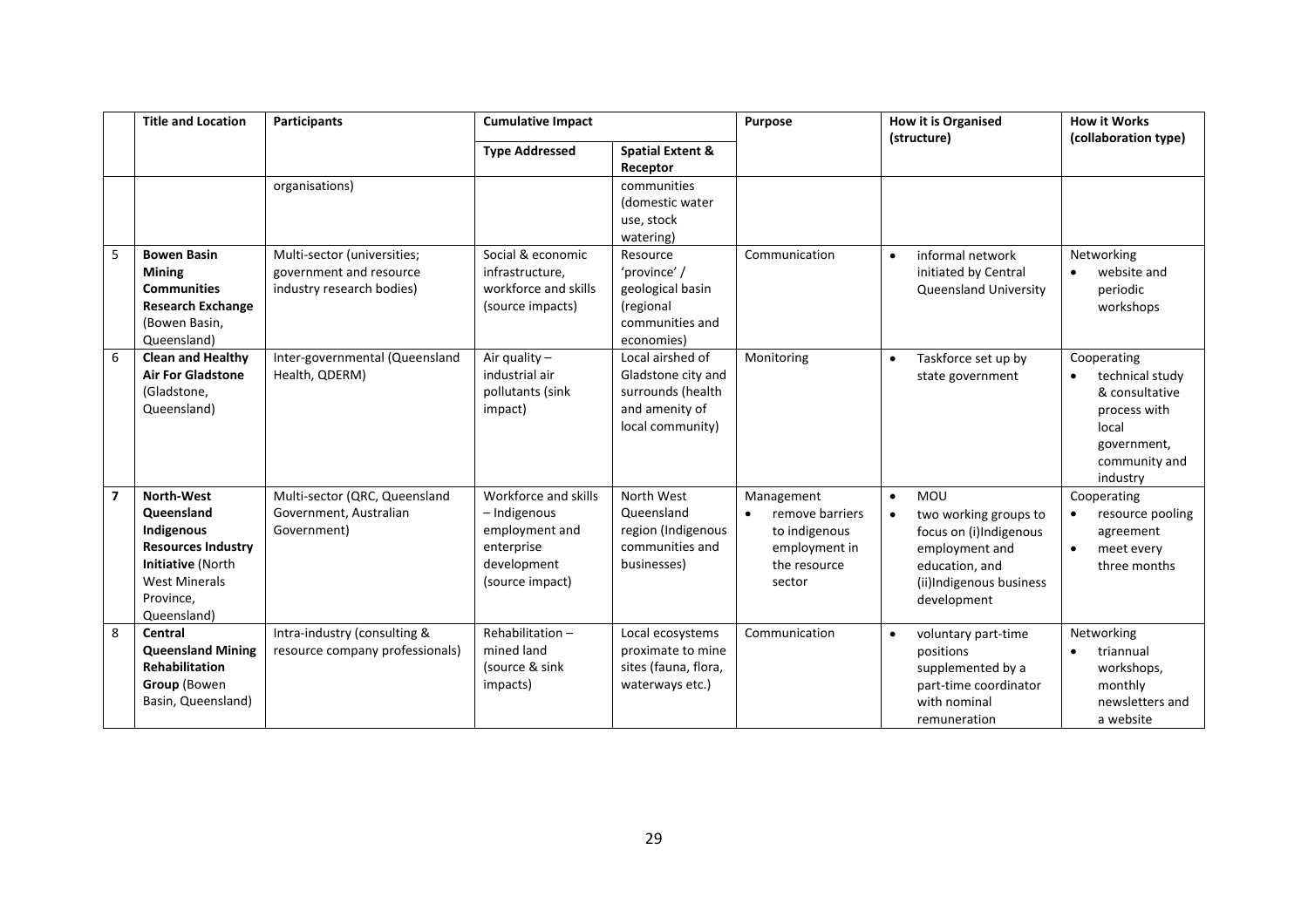|    | <b>Title and Location</b>                                                                                      | <b>Participants</b>                                                                                                                                                                                                                                                                                                                         | <b>Cumulative Impact</b>                                                                                                                                                                         |                                                                                                                         | Purpose                                                                                                                                                                                                                                      | <b>How it is Organised</b><br>(structure)                                                                                                                                                          | <b>How it Works</b><br>(collaboration type)                                                                                                 |
|----|----------------------------------------------------------------------------------------------------------------|---------------------------------------------------------------------------------------------------------------------------------------------------------------------------------------------------------------------------------------------------------------------------------------------------------------------------------------------|--------------------------------------------------------------------------------------------------------------------------------------------------------------------------------------------------|-------------------------------------------------------------------------------------------------------------------------|----------------------------------------------------------------------------------------------------------------------------------------------------------------------------------------------------------------------------------------------|----------------------------------------------------------------------------------------------------------------------------------------------------------------------------------------------------|---------------------------------------------------------------------------------------------------------------------------------------------|
|    |                                                                                                                |                                                                                                                                                                                                                                                                                                                                             | <b>Type Addressed</b>                                                                                                                                                                            | <b>Spatial Extent &amp;</b><br>Receptor                                                                                 |                                                                                                                                                                                                                                              |                                                                                                                                                                                                    |                                                                                                                                             |
| 9  | <b>Surat Basin</b><br>Engagement<br>committee (Surat<br>Basin, Queensland)                                     | Multi-sector (local gov. mayors;<br>reps. of landholder, NGO,<br>agricultural and catchment<br>groups; Directors-General of<br>Dept. of Employment, Economic<br>Development and Innovation -<br>QDEEDI, QDERM and<br>Coordinator-General; coal seam<br>gas companies; QRC and<br>Australian Petroleum Production<br>and Exploration Assoc.) | Social & economic<br>infrastructure, water<br>quality, workforce<br>and skills,<br>biodiversity and<br>rehabilitation - coal<br>seam gas &<br>agricultural sectors<br>(source & sink<br>impacts) | Regional<br>ecosystems,<br>(waterways,<br>groundwater<br>systems), regional<br>& local<br>communities and<br>economies. | Communication &<br>advising                                                                                                                                                                                                                  | Committee has two<br>$\bullet$<br>regional sub<br>committees<br>a committee of 20<br>$\bullet$<br>scientists peer reviews<br>information                                                           | Coordinating<br>chaired by a<br>former AgForce<br>Queensland<br>president<br>initiated by<br>$\bullet$<br>Queensland<br>Government          |
| 10 | Maranoa Joint<br>Community<br><b>Consultative</b><br><b>Committee</b><br>(Mananoa, Surat<br>Basin, Queensland) | Multi-sector (two coal seam gas<br>companies, origin and Santos,<br>i.e. intra-industry collaboration;<br>plus reps. of agricultural industry;<br>government agencies; catchment<br>groups; chamber of commerce;<br>and regional council)                                                                                                   | Social & economic<br>infrastructure, water<br>quality, workforce<br>and skills,<br>biodiversity and<br>rehabilitation - coal<br>seam gas &<br>agricultural sectors<br>(source & sink<br>impacts) | Regional<br>ecosystems,<br>(waterways,<br>groundwater<br>systems), local<br>communities and<br>economies.               | Communication,<br>advising and<br>monitoring:<br>monitor and<br>review company<br>social impact<br>management<br>plans<br>guidance to two<br>$\bullet$<br>participating<br>companies as to<br>the allocation of<br>community<br>investments. | <b>ToR</b><br>$\bullet$<br>independent chair-<br>$\bullet$<br>person<br>steering committee<br>$\bullet$<br>consisting of a<br>representative from<br>each participating CSG<br>company plus chair. | Coordinating<br>(consultative<br>committee) &<br>cooperating (intra-<br>industry partnership<br>by two companies to<br>establish committee) |
| 11 | <b>Coal Infrastructure</b><br><b>Taskforce</b><br>(Queensland)                                                 | Inter-governmental (state<br>government departments)                                                                                                                                                                                                                                                                                        | Economic & social<br>infrastructure - to<br>service growth in<br>coal sector (source<br>impact)                                                                                                  | Queensland wide<br>- Bowen & Surat<br>Basins and coastal<br>port infrastructure<br>(economy)                            | Planning &<br>management                                                                                                                                                                                                                     | taskforce within state<br>$\bullet$<br>government with a<br>direct line to state<br>government decision-<br>making and resources.                                                                  | Coordinating<br>reports to the<br>Cabinet Budget<br>Review<br>Committee,<br>Queensland Gov.                                                 |
| 12 | <b>Gladstone Schools</b><br><b>Engineering Skills</b><br>Centre (Gladstone,<br>Queensland)                     | Multi-sector (Rio Tinto<br>Aluminium Community Fund;<br>NRG Power station; Australian<br><b>National Training Authority;</b><br><b>Education Queensland).</b>                                                                                                                                                                               | Workforce and skills<br>(source impact)                                                                                                                                                          | Local Gladstone<br>economy - youth<br>employment                                                                        | Program<br>implementation<br>Training and<br>workforce<br>development -                                                                                                                                                                      | independent centre<br>$\bullet$<br>funded by industry and<br>government<br>facility located on-site<br>$\bullet$<br>at NRG Power Station                                                           | Cooperating<br>students can<br>$\bullet$<br>attend program<br>and work<br>placements                                                        |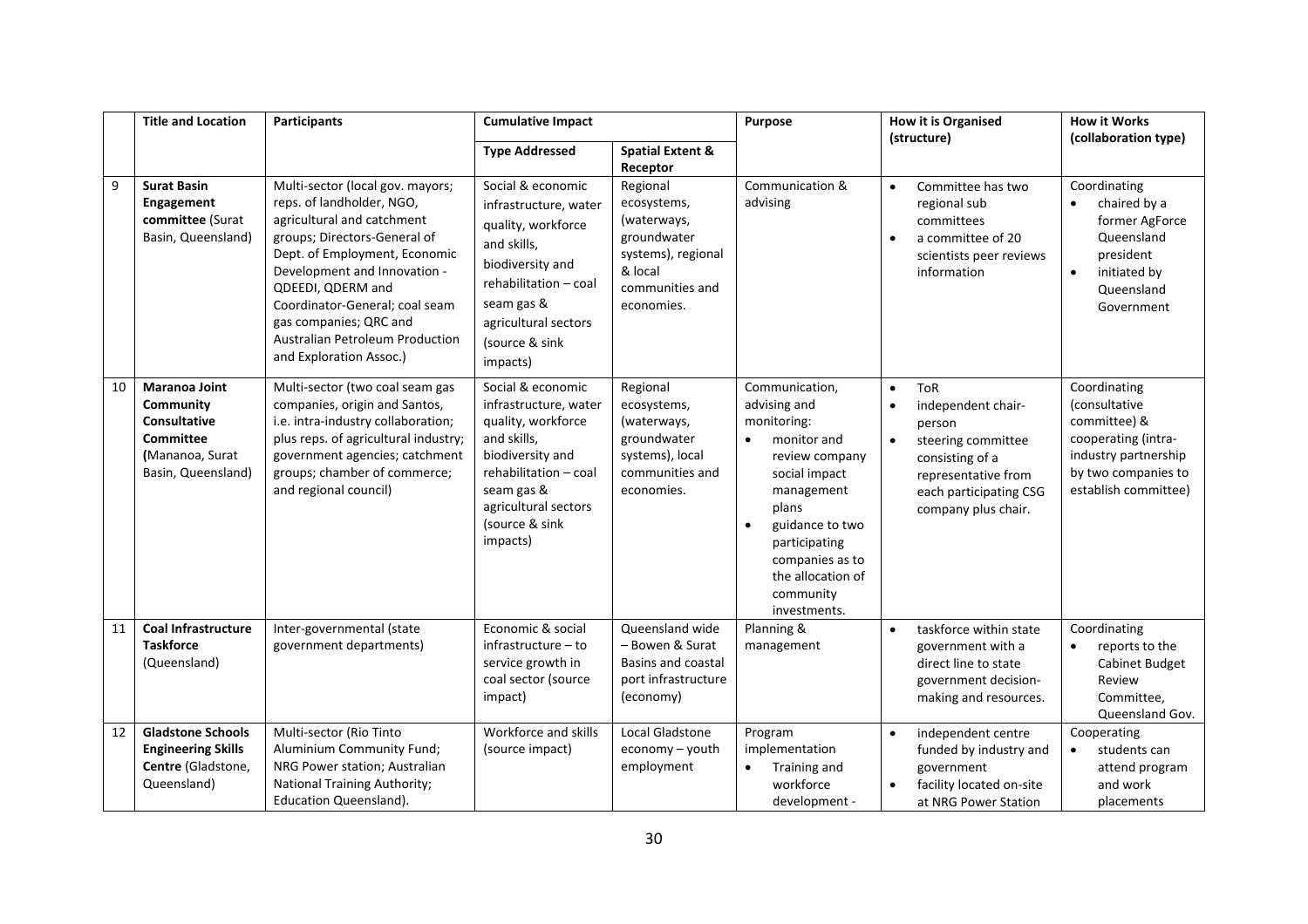|    | <b>Title and Location</b>                                                                            | <b>Participants</b>                                                                                                                                                  | <b>Cumulative Impact</b>                                                                                   |                                                                                                                                        | Purpose                                                                                                                                                 | <b>How it is Organised</b>                                                                                                                                                                                                  | <b>How it Works</b>                                                                                                                                                                    |
|----|------------------------------------------------------------------------------------------------------|----------------------------------------------------------------------------------------------------------------------------------------------------------------------|------------------------------------------------------------------------------------------------------------|----------------------------------------------------------------------------------------------------------------------------------------|---------------------------------------------------------------------------------------------------------------------------------------------------------|-----------------------------------------------------------------------------------------------------------------------------------------------------------------------------------------------------------------------------|----------------------------------------------------------------------------------------------------------------------------------------------------------------------------------------|
|    |                                                                                                      |                                                                                                                                                                      | <b>Type Addressed</b>                                                                                      | <b>Spatial Extent &amp;</b><br>Receptor                                                                                                |                                                                                                                                                         | (structure)                                                                                                                                                                                                                 | (collaboration type)                                                                                                                                                                   |
|    |                                                                                                      |                                                                                                                                                                      |                                                                                                            |                                                                                                                                        | engineering<br>training facility                                                                                                                        |                                                                                                                                                                                                                             |                                                                                                                                                                                        |
| 13 | Gladstone<br><b>Foundation</b><br>(Gladstone,<br>Queensland)                                         | Multi-sector (Queensland<br>Department of Infrastructure and<br>Planning - QDIP; resource sector<br>companies; regional council)                                     | Social infrastructure<br>(source impact)                                                                   | Local community<br>and economy of<br>city of Gladstone                                                                                 | Program<br>implementation and<br>management<br>mechanism to<br>$\bullet$<br>coordinate<br>community<br>investment from<br>multiple resource<br>projects | charitable foundation<br>$\bullet$<br>governed by a board<br>$\bullet$<br>supported by advisory<br>$\bullet$<br>committee and an<br>implementation officer                                                                  | Cooperating<br>donations are<br>$\bullet$<br>made to a pool<br>$\bullet$<br>projects aligned<br>with Gladstone<br><b>Region Social</b><br>Infrastructure<br>Plan                       |
| 14 | <b>Gladstone Industry</b><br><b>Leadership Group</b><br>(Gladstone,<br>Queensland)                   | Intra-industry (Boyne Smelters<br>Limited, Cement Australia, NRG<br><b>Gladstone Operating Services,</b><br>Queensland Alumina Limited, Rio<br>Tinto Alcan - Yarwun) | Air quality,<br>workforce and skills,<br>social & economic<br>infrastructure<br>(source & sink<br>impacts) | Local airshed,<br>local economy and<br>local communities<br>in Gladstone city<br>and surrounds                                         | Management,<br>monitoring &<br>advocacy.                                                                                                                | governed by board -<br><b>General Managers from</b><br>member companies<br>code of conduct<br>$\bullet$<br>small secretariat & CEO<br>$\bullet$<br>sub-committees<br>$\bullet$<br>represent different<br>professional areas | Collaborating<br>began as<br>$\bullet$<br>industry<br>response to air<br>quality issues -<br>expanded scope<br>to coordinate<br>industry<br>environmental<br>and social<br>performance |
| 15 | <b>Gladstone Region</b><br><b>Social</b><br><b>Infrastructure Plan</b><br>(Gladstone,<br>Queensland) | Multi-sector (QDIP, Gladstone<br>Regional Council, Gladstone<br>Economic and Industry<br>Development Board)                                                          | Social infrastructure<br>-(source impact)                                                                  | Gladstone city and<br>surrounds (local<br>communities and<br>economies)                                                                | Planning                                                                                                                                                | commissioned research<br>$\bullet$<br>and plan                                                                                                                                                                              | Coordinating<br>18 months<br>$\bullet$<br>research and<br>planning process                                                                                                             |
| 16 | <b>Clermont Preferred</b><br>Futures (Clermont,<br>Bowen Basin,<br>Queensland)                       | Multi-sector (Rio Tinto, Isaac<br>Regional Council), local<br>businesses                                                                                             | Social & economic<br>infrastructure,<br>workforce and skills<br>(source impact)                            | Local community<br>and economy<br>(economic<br>diversity of town<br>of Clermont<br>following mine<br>closure & opening<br>of new mine) | Planning and program<br>implementation<br>develop and<br>$\bullet$<br>implement a<br>strategy for local<br>economic<br>diversification                  | partnership between<br>Rio Tinto and Isaac<br>Regional Council<br>guided by a steering<br>committee<br>supported by a paid<br>project officer position                                                                      | Cooperating<br>regular informal<br>discussions and<br>networking<br>activities<br>regular updates<br>$\bullet$<br>and progress<br>reports to<br>community                              |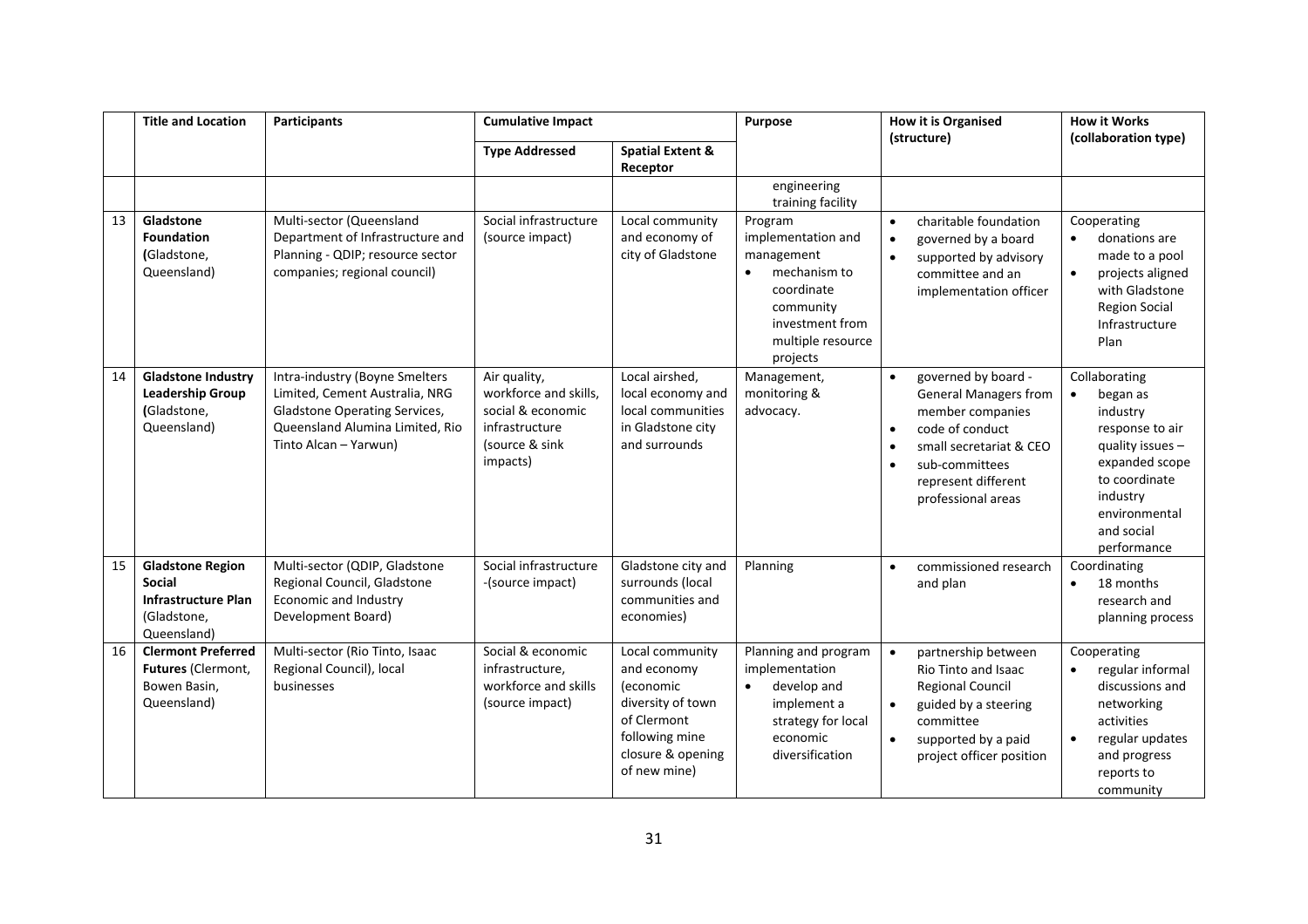|    | <b>Title and Location</b>                                                                                                                                             | <b>Participants</b>                                                                                                                                                                                                                                                                                                                                                                                                              | <b>Cumulative Impact</b>                                                                                        |                                                                                                          | Purpose                                                                         | <b>How it is Organised</b>                                                                                                                                                                                 | <b>How it Works</b>                                                                                              |
|----|-----------------------------------------------------------------------------------------------------------------------------------------------------------------------|----------------------------------------------------------------------------------------------------------------------------------------------------------------------------------------------------------------------------------------------------------------------------------------------------------------------------------------------------------------------------------------------------------------------------------|-----------------------------------------------------------------------------------------------------------------|----------------------------------------------------------------------------------------------------------|---------------------------------------------------------------------------------|------------------------------------------------------------------------------------------------------------------------------------------------------------------------------------------------------------|------------------------------------------------------------------------------------------------------------------|
|    |                                                                                                                                                                       |                                                                                                                                                                                                                                                                                                                                                                                                                                  | <b>Type Addressed</b>                                                                                           | <b>Spatial Extent &amp;</b>                                                                              |                                                                                 | (structure)                                                                                                                                                                                                | (collaboration type)                                                                                             |
|    |                                                                                                                                                                       |                                                                                                                                                                                                                                                                                                                                                                                                                                  |                                                                                                                 | Receptor                                                                                                 |                                                                                 |                                                                                                                                                                                                            |                                                                                                                  |
| 17 | <b>Port Curtis</b><br>Integrated<br><b>Monitoring</b><br>Program<br>(Gladstone,<br>Queensland)                                                                        | Multi-sector (Australia Pacific<br>LNG, Boyne Smelters, Cement<br>Australia, , Gladstone Area Water<br>Board, Gladstone Pacific Nickel,<br>Gladstone Ports Corporation,<br>NRG Gladstone, ORICA Australia,<br>Queensland Alumina, Queensland<br>Curtis LNG, Queensland Energy<br>Resources, Rio Tinto Aluminium<br>Yarwun, Gladstone LNG), CQ<br>University, Fitzroy Basin<br>Association, Gladstone Regional<br>Council, QDERM. | Water quality $-$<br>emissions from<br>industries operating<br>in the Port of<br>Gladstone (sink<br>impact)     | Port Curtis local<br>ecosystem (fauna<br>and flora)                                                      | Monitoring<br>produces Port<br>Curtis Ecosystem<br><b>Health Report</b><br>Card | MoU/ToR?<br>$\bullet$<br>funded coordinator<br>$\bullet$                                                                                                                                                   | Cooperating<br>jointly funded<br>annual<br>monitoring<br>programs                                                |
| 18 | <b>Sustainable</b><br><b>Resource</b><br><b>Communities</b><br><b>Partnership Group</b><br>(Queensland)                                                               | Multi-sector (QDEEDI, QRC, Local<br>Government Association of<br>Queensland, regional councils)                                                                                                                                                                                                                                                                                                                                  | Social infrastructure.<br>workforce and skills<br>(source impact)                                               | Queensland<br>resource<br>communities and<br>local economies                                             | Program<br>implementation and<br>communication                                  | Qld government<br>$\bullet$<br>investment of AUD<br>\$100 million<br>Multi-stakeholder<br>$\bullet$<br>partnership group<br>identify projects for<br>funding<br>operating under a<br>Partnership Agreement | Cooperation<br>share strategic<br>$\bullet$<br>information,<br>coordinate<br>solutions,<br>undertake<br>research |
| 19 | Sustainable<br>Resource<br><b>Communities Local</b><br><b>Leadership Groups</b><br>(North-west)<br>Minerals Province,<br>Bowen Basin &<br>Surat Basin,<br>Queensland) | Multi-sector (regional council<br>mayors, reps of mining and gas<br>companies, Queensland<br>government departmental staff,<br>community and industry<br>stakeholders)                                                                                                                                                                                                                                                           | Social infrastructure,<br>workforce and skills<br>(source impact)                                               | Communities of<br>the North-west<br>Minerals Province,<br>Bowen Basin,<br>Galilee Basin &<br>Surat Basin | Planning,<br>communication and<br>program<br>implementation                     | operating under a ToR<br>$\bullet$<br>identify strategies and<br>$\bullet$<br>programs with links to<br>regional planning                                                                                  | Cooperation<br>consider<br>$\bullet$<br>solutions to<br>address local<br>issues at regular<br>meetings           |
| 20 | <b>Isaac River</b><br><b>Cumulative Impact</b><br><b>Assessment (Isaac</b><br>region, Bowen<br>Basin, Queensland)                                                     | Intra-industry (BHP Billiton<br>Mitsubishi Alliance, Anglo<br>American)                                                                                                                                                                                                                                                                                                                                                          | Biodiversity and<br>rehabilitation - mine<br>subsidence impacts<br>on Isaac River from<br>long-wall coal mining | 100km stretch of<br>Isaac River (fauna<br>and flora)                                                     | Monitoring and<br>management                                                    | voluntary impact<br>$\bullet$<br>assessment jointly<br>funded by BMA and<br>Anglo<br>consultant engaged to                                                                                                 | Cooperation<br>outcomes from<br>study used in<br>proactive<br>management of                                      |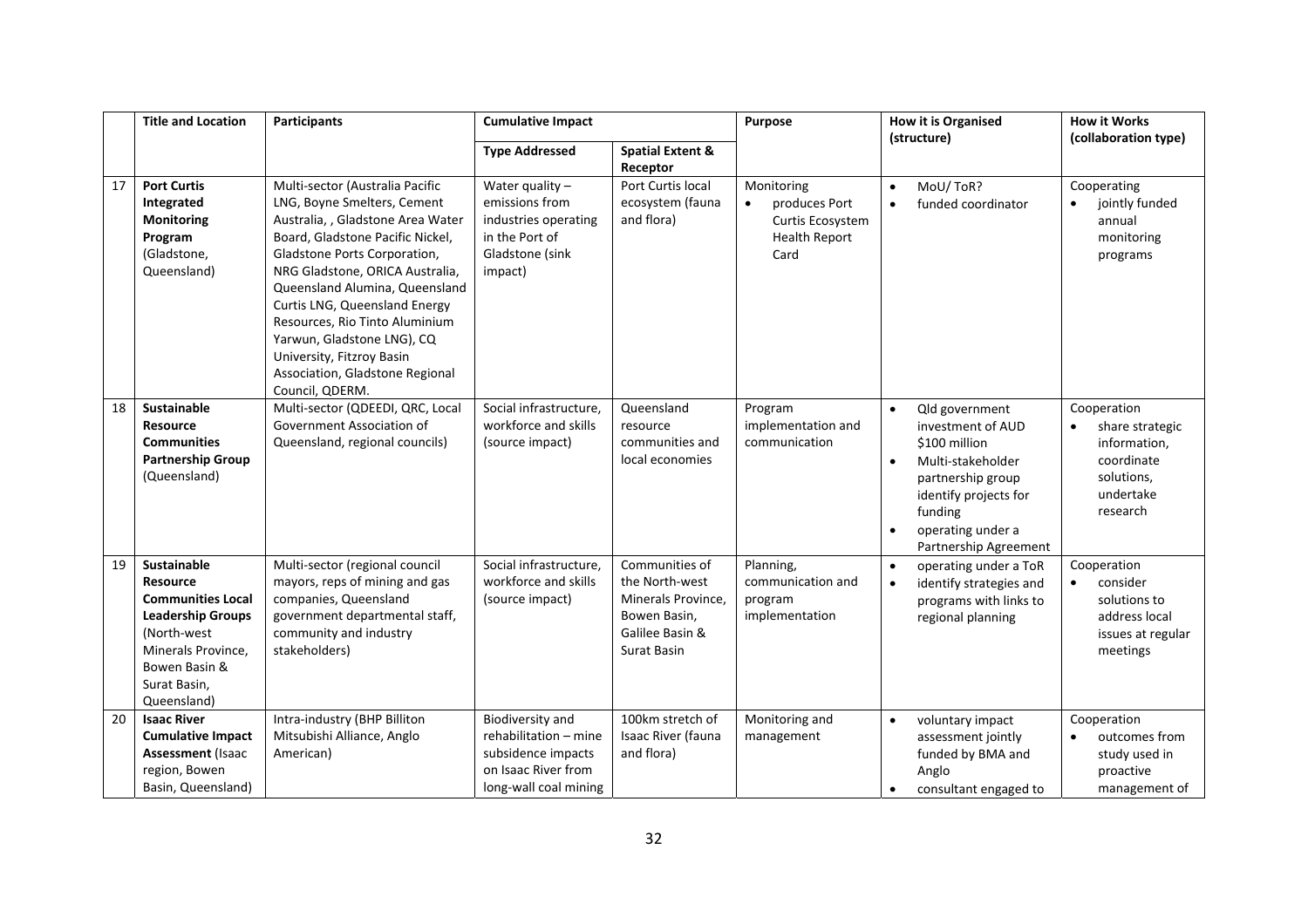|    | <b>Title and Location</b>                                                                                                        | Participants                                                                                                                                                                    | <b>Cumulative Impact</b>                                                                                                                                            |                                                                                                                              | Purpose<br><b>How it is Organised</b><br>(structure)                                                                                                 |                                                                                                                                                                                                                           | <b>How it Works</b><br>(collaboration type)                                                                                                   |
|----|----------------------------------------------------------------------------------------------------------------------------------|---------------------------------------------------------------------------------------------------------------------------------------------------------------------------------|---------------------------------------------------------------------------------------------------------------------------------------------------------------------|------------------------------------------------------------------------------------------------------------------------------|------------------------------------------------------------------------------------------------------------------------------------------------------|---------------------------------------------------------------------------------------------------------------------------------------------------------------------------------------------------------------------------|-----------------------------------------------------------------------------------------------------------------------------------------------|
|    |                                                                                                                                  |                                                                                                                                                                                 | <b>Type Addressed</b>                                                                                                                                               | <b>Spatial Extent &amp;</b><br>Receptor                                                                                      |                                                                                                                                                      |                                                                                                                                                                                                                           |                                                                                                                                               |
|    |                                                                                                                                  |                                                                                                                                                                                 | (sink impact)                                                                                                                                                       |                                                                                                                              |                                                                                                                                                      | model mine subsidence<br>close liaison with<br>$\bullet$<br>QDERM government<br>regulators                                                                                                                                | subsidence at<br>mine sites.                                                                                                                  |
| 21 | <b>Upper Hunter</b><br><b>Mining Dialogue</b><br>(Hunter Valley,<br>New South Wales)                                             | Intra-industry (New South Wales<br>Minerals Council, coal mining<br>companies)                                                                                                  | Air quality, water<br>quality, workforce<br>and skills, social &<br>economic<br>infrastructure,<br>biodiversity and<br>rehabilitation<br>(source & sink<br>impacts) | Local community,<br>local economies,<br>local<br>environments<br>(health, amenity<br>etc) within the<br><b>Hunter Valley</b> | Communication<br>$\bullet$<br>industry<br>response to<br>community<br>concerns about<br>cumulative<br>impacts of mines<br>and potential<br>expansion | $\bullet$<br>consultation process<br>run by the NSW<br>Minerals Council on<br>behalf of coal<br>producers                                                                                                                 | Networking<br>survey of<br>stakeholder<br>perspectives<br>view to<br>$\bullet$<br>implement a<br>program of<br>activities                     |
| 22 | <b>Upper Hunter Air</b><br><b>Quality Monitoring</b><br>Network (Hunter<br>Valley, New South<br>Wales)                           | Multi-sector (NSW Office of<br>Environment and Heritage and<br>other agencies; local councils;<br>NSW Minerals Council, coal<br>mining and electricity generation<br>companies) | Air quality (dust and<br>other emissions<br>from coal mining and<br>electricity<br>generation)                                                                      | Local airshed<br>(amenity and<br>health of local<br>communities in<br>Hunter Valley)                                         | Monitoring and<br>advising                                                                                                                           | managed & auspiced by<br>$\bullet$<br><b>NSW Government</b><br>advisory committee<br>$\bullet$<br>MOU and ToR<br>$\bullet$<br>apportioned funding<br>$\bullet$<br>provided by industry<br>advisory committee<br>$\bullet$ | Integrating<br>monitoring<br>$\bullet$<br>network with 14<br>stations<br>data publicly<br>$\bullet$<br>accessible online                      |
| 23 | <b>Upper Hunter River</b><br><b>Rehabilitation</b><br>Initiative (Hunter<br>Valley, New South<br>Wales)                          | Multi-Sector (Hunter-Central<br><b>Rivers Catchment Management</b><br>Authority; NSW government<br>agencies; coal companies and<br>electricity generators)                      | Water quality,<br>biodiversity and<br>rehabilitation<br>(source & sink<br>impacts)                                                                                  | Local river<br>catchment (fauna,<br>flora, ecosystem<br>services), local<br>community<br>(recreation,<br>amenity)            | Program<br>implementation<br>$\bullet$<br>trial of river<br>rehabilitation<br>methods, 10 km<br>reach of the<br><b>Hunter River</b>                  | implemented by a local<br>$\bullet$<br>catchment group                                                                                                                                                                    | Collaborating<br>funded through<br>a Natural<br><b>Heritage Trust</b><br>grant, ARC<br>research funds,<br>State<br>government and<br>Industry |
| 24 | Gunnedah<br><b>Minerals and</b><br><b>Energy Working</b><br><b>Group Gunnedah</b><br>and Namoi Valley,<br><b>New South Wales</b> | Multi-sector (mayors of regional<br>councils; reps. of state<br>government agencies, coal and<br>coal seam gas companies)                                                       | Water quality,<br>workforce and skills,<br>social & economic<br>infrastructure<br>(source & sink<br>impacts)                                                        | Economy,<br>community and<br>environment in<br>Gunnedah region                                                               | Communication<br>potential impacts<br>from coal & coal<br>seam gas<br>expansion in<br>agricultural<br>region                                         | forum for<br>$\bullet$<br>communication<br>independent chair<br>$\bullet$                                                                                                                                                 | Networking<br>Half day<br>$\bullet$<br>meetings every 2<br>months.                                                                            |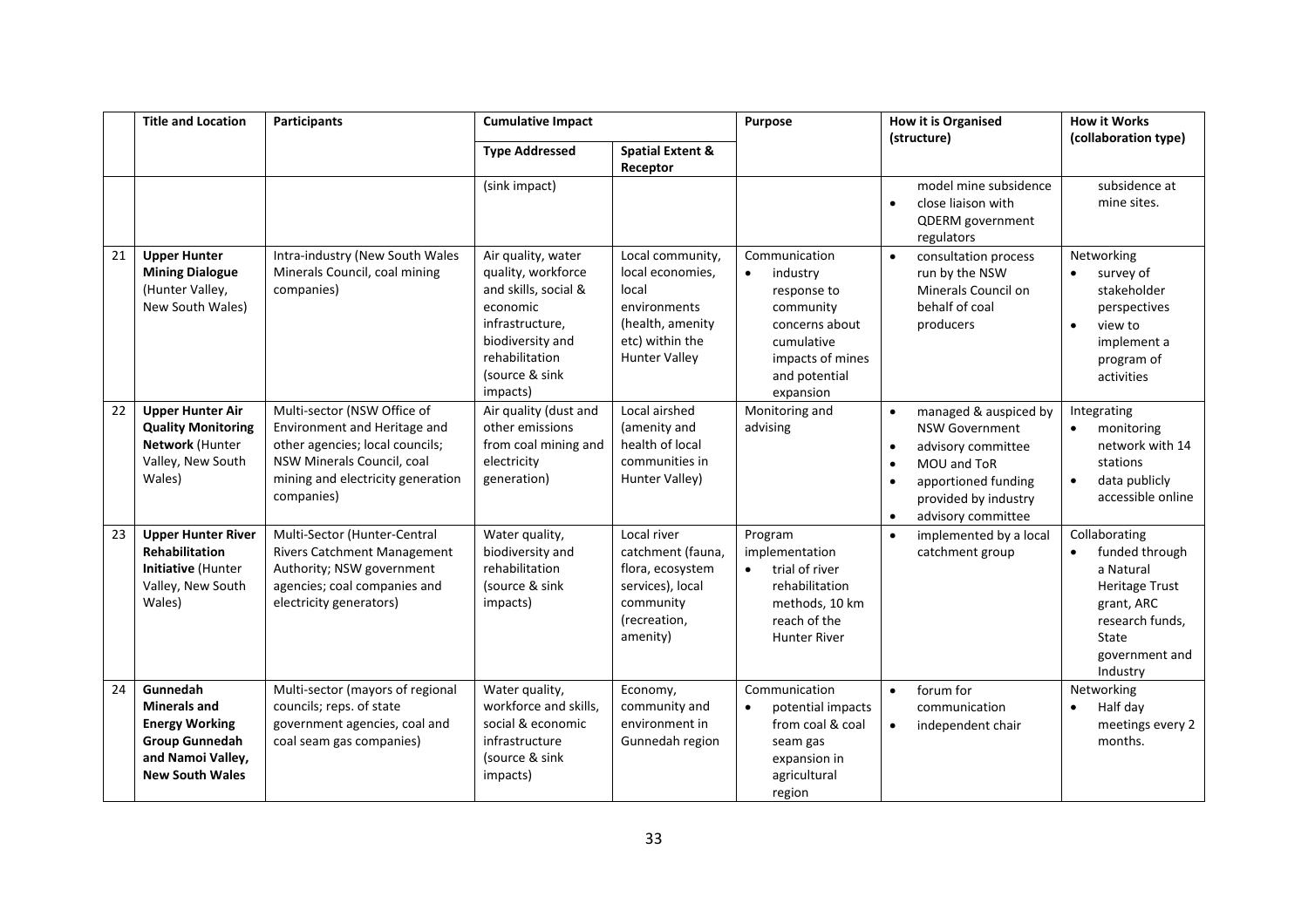|    | <b>Title and Location</b>                                                                       | <b>Participants</b>                                                                                                                                                                                                                | <b>Cumulative Impact</b>                                                                            |                                                                                           | Purpose                                                                                                                                            | <b>How it is Organised</b><br>(structure)                                                                                                                                                                                                                                    | <b>How it Works</b><br>(collaboration type)                                                                                                                        |
|----|-------------------------------------------------------------------------------------------------|------------------------------------------------------------------------------------------------------------------------------------------------------------------------------------------------------------------------------------|-----------------------------------------------------------------------------------------------------|-------------------------------------------------------------------------------------------|----------------------------------------------------------------------------------------------------------------------------------------------------|------------------------------------------------------------------------------------------------------------------------------------------------------------------------------------------------------------------------------------------------------------------------------|--------------------------------------------------------------------------------------------------------------------------------------------------------------------|
|    |                                                                                                 |                                                                                                                                                                                                                                    | <b>Type Addressed</b>                                                                               | <b>Spatial Extent &amp;</b><br>Receptor                                                   |                                                                                                                                                    |                                                                                                                                                                                                                                                                              |                                                                                                                                                                    |
| 25 | <b>Hunter River</b><br><b>Salinity Trading</b><br>Scheme (Hunter<br>Valley, New South<br>Wales) | Multi-sector (NSW Office of<br>Environment and Heritage; coal<br>mining companies; and electricity<br>generators).                                                                                                                 | Water quality $-$<br>salinity of mine and<br>power industry<br>discharge (sink<br>impact)           | Hunter river (flora<br>and fauna), local<br>industries and<br>communities<br>(irrigators) | Monitoring and<br>management                                                                                                                       | river monitoring,<br>$\bullet$<br>modelling, register of<br>discharges and credit<br>trading scheme hosted<br>by NSW government<br>multi-stakeholder<br>$\bullet$<br>operations committee<br>costs shared by credit<br>$\bullet$<br>holders and discharge<br>licence holders | Coordinating<br>salinity trading<br>market based<br>scheme<br>emitters<br>$\bullet$<br>purchase credits<br>to be used<br>depending on<br>river flow<br>conditions  |
| 26 | Ravensthorpe<br>Hopetoun<br>Coordination<br><b>Group (Western</b><br>Australia)                 | Multi-sector (shire of<br>Ravensthorpe; WA government<br>departments; Western Power;<br>Water Corp; First Quantum<br>Minerals; Galaxy Resources;<br>Tectonic Resources; Goldfields -<br><b>Esperance Development</b><br>Commission | Economic & social<br>infrastructure<br>(source impacts)                                             | Regional<br>community and<br>economies in<br>Ravensthorpe<br>shire                        | Advising<br>provide strategic<br>direction and<br>oversight for<br>infrastructure<br>delivery                                                      | the Goldfields<br>Esperance<br>Development<br><b>Commission convenes</b><br>meetings and provides<br>executive support                                                                                                                                                       | Coordinating<br>Meetings bi-<br>monthly (first<br>year), tri-<br>monthly (post-<br>first-year).                                                                    |
| 27 | Pilbara Industry's<br><b>Community Council</b><br>(Pilbara, Western<br>Australia)               | Multi-sector (BHP Billiton Iron<br>Ore, Chevron, Fortescue, North<br>West Venture, Rio Tinto Iron Ore,<br>Woodside; Commonwealth, WA<br>and local governments; Chamber<br>of Minerals and Energy, WA)                              | Workforce and skills,<br>social infrastructure<br>(social services and<br>Indigenous<br>employment) | Pilbara regional<br>communities and<br>economy                                            | Advising, program<br>implementation and<br>management                                                                                              | auspiced by Chamber<br>of Minerals and Energy<br>Western Australia<br>operating under a ToR<br>$\bullet$                                                                                                                                                                     | Cooperating<br>undertake<br>$\bullet$<br>studies<br>coordinate<br>$\bullet$<br>company<br>activities<br>provide advice<br>to government                            |
| 28 | <b>Kwinana Industrial</b><br>Area (Kwinana,<br>Western Australia)                               | Multi-industry (resource<br>processing and heavy industries -<br>alumina, nickel and oil refineries,<br>chemical factories, power plants,<br>cement and fertiliser<br>manufacturers)                                               | Air & water quality -<br>industrial waste<br>emissions (sink<br>impact)                             | Kwinana local<br>environment<br>(local airshed and<br>local waterways)                    | Industrial synergy<br>identify and<br>establish by-<br>product and<br>utility synergies.<br>over 30<br>$\bullet$<br>companies and<br>47 synergies. | Kwinana Industry<br>$\bullet$<br>Council established to<br>act as a peak industry<br>body for the industrial<br>area<br>9 sub-committees<br>$\bullet$<br>overseen by a<br>management<br>committee and board                                                                  | Integrating<br>database of<br>$\bullet$<br>inputs and<br>outputs, reviews<br>of company<br>literature, one-<br>on-one<br>discussions and<br>focused<br>opportunity |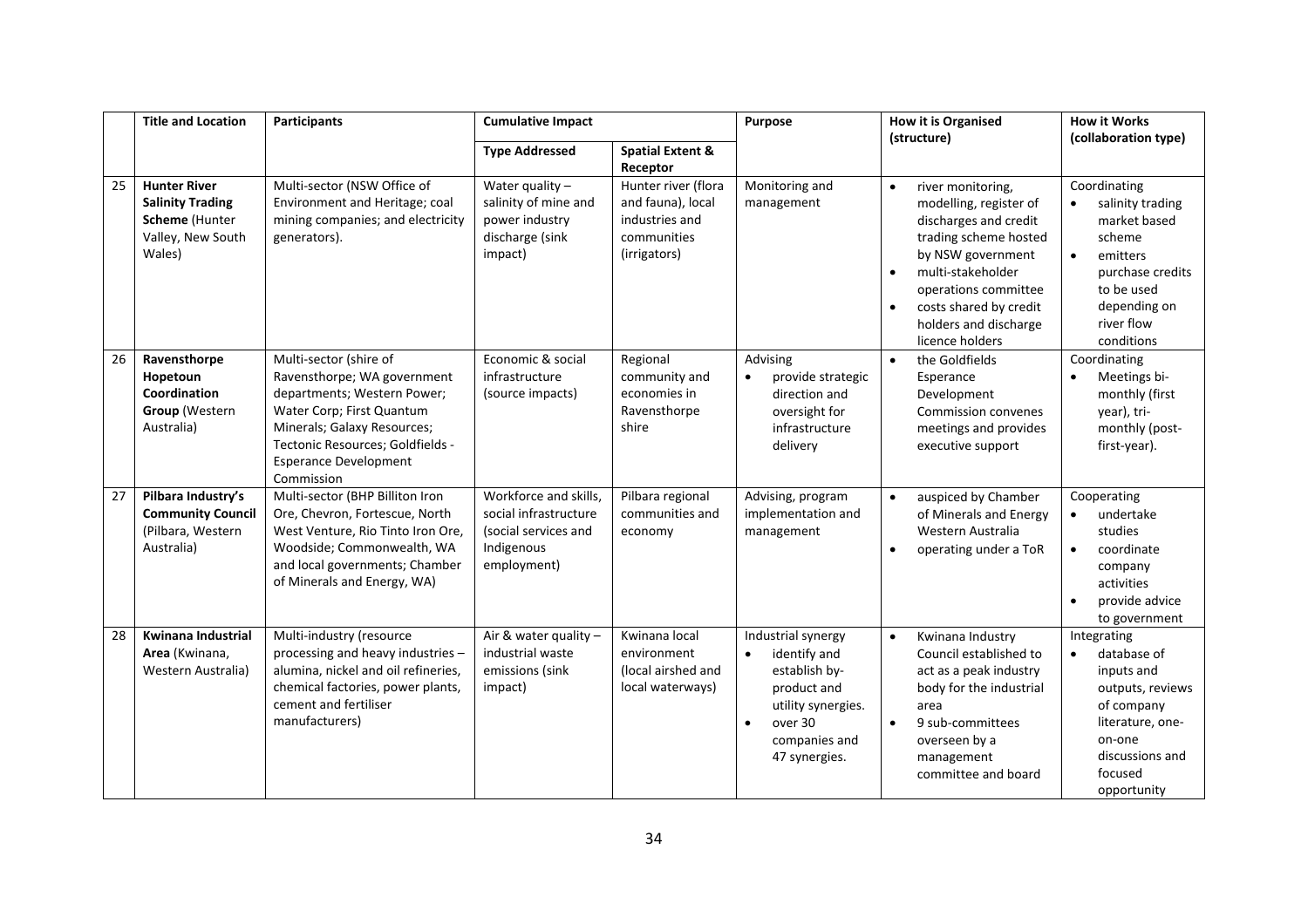|    | <b>Title and Location</b>                                                  | <b>Participants</b>                                                                                                                                    | <b>Cumulative Impact</b>                                           |                                                                            | <b>Purpose</b>                                                            | <b>How it is Organised</b><br>(structure)                                                                                                                                    | <b>How it Works</b><br>(collaboration type)                                                                                       |
|----|----------------------------------------------------------------------------|--------------------------------------------------------------------------------------------------------------------------------------------------------|--------------------------------------------------------------------|----------------------------------------------------------------------------|---------------------------------------------------------------------------|------------------------------------------------------------------------------------------------------------------------------------------------------------------------------|-----------------------------------------------------------------------------------------------------------------------------------|
|    |                                                                            |                                                                                                                                                        | <b>Type Addressed</b>                                              | <b>Spatial Extent &amp;</b><br>Receptor                                    |                                                                           |                                                                                                                                                                              |                                                                                                                                   |
|    |                                                                            |                                                                                                                                                        |                                                                    |                                                                            |                                                                           |                                                                                                                                                                              | identification<br>workshops.                                                                                                      |
| 29 | <b>BHP Billiton Iron</b><br><b>Ore MOU</b> (Pilbara,<br>Western Australia) | Multi-sector (WA Department of<br>Education, WA Department of<br>Health, BHP Iron Ore)                                                                 | Social infrastructure.<br>workforce and skills<br>(source impacts) | Pilbara<br>communities                                                     | Program<br>implementation                                                 | comprised of 2<br>separate MOU (Pilbara<br><b>Health and Pilbara</b><br>Education Partnership)                                                                               | Cooperating<br><b>BHP Billiton iron</b><br>ore committed<br>to three years of<br>investment                                       |
| 30 | <b>TENBY10 (Port</b><br>Pirie, South<br>Australia)                         | Multi-sector (Port Pirie Regional<br>Council, SA Department of<br>Health, SA Environment<br>Protection Authority, Nyrstar<br>Smelter; community reps.) | Air quality (sink<br>impact)                                       | Local community $-$<br>health impacts of<br>lead pollution<br>from smelter | Communication,<br>program<br>implementation,<br>monitoring,<br>management | community committee<br>meets monthly $-$<br>reports to executive<br>committee<br>community committee<br>has independent chair<br>and open membership<br>- operates under ToR | Collaborating<br>community<br>outreach<br>campaign and<br>action<br>undertaken by<br>smelter in<br>partnership with<br>government |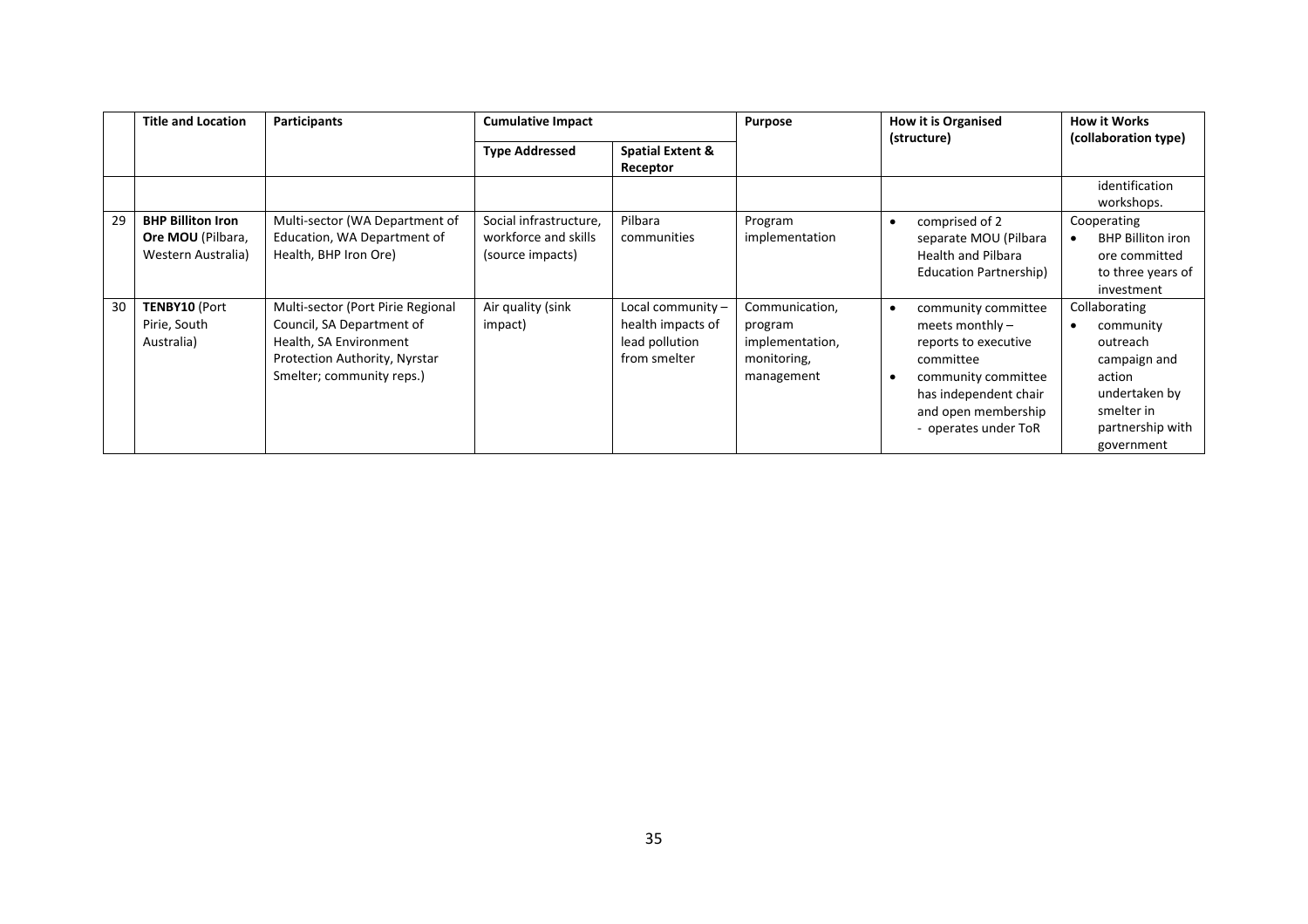**Appendix 2: Terms of Reference – Moranbah Cumulative Impacts Group**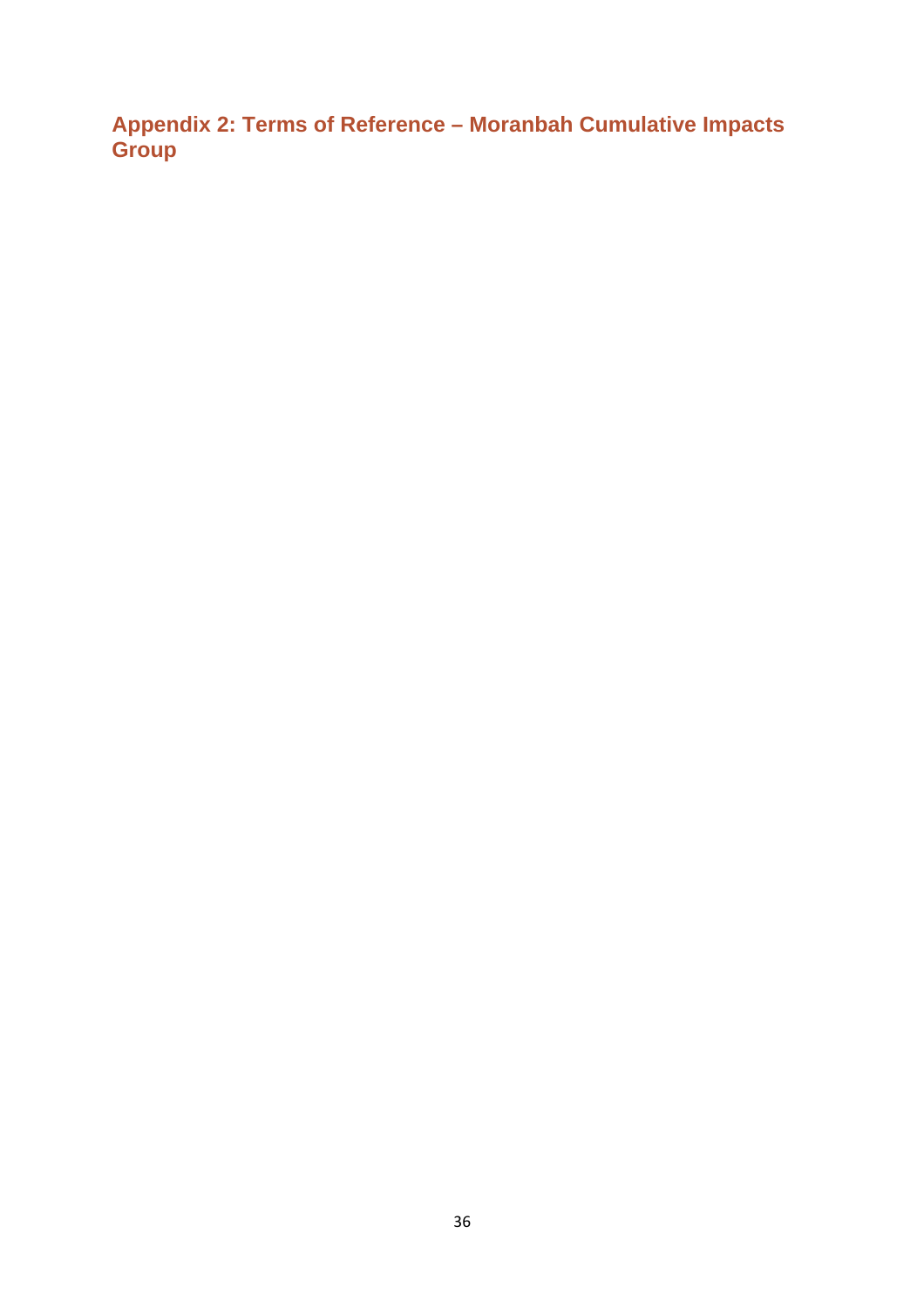#### **Moranbah Cumulative Impact Group (MCIG)**

#### **Terms of Reference**

#### **Purpose**

This Terms of Reference sets out agreed arrangements to support networking, coordination and cooperation between the parties for the purposes of

(a) working together to improve understanding, information sharing and monitoring by all sectors; and

(b) informing and protecting the community and industry from the cumulative impacts of dust, noise and other amenity concerns as determined by the group.

The MCIG is a voluntary initiative by stakeholders who believe they can achieve improvements for the community by working together. It has a community rather than a mine-site focus and no powers to enforce behaviours by those participating. The MCIG has a legitimate interest in compliance with State and Local Government conditions and legislation, but its main focus is broader than individual performance issues.

#### **Committee Structure**

| <b>MCIG Core Group</b> |                                                                                                                                                                                                                                                                                                                                                                                                                                                                                                                                                                                                                                                                                                                                                                                                                                                                                                                                                                                                              |  |  |  |
|------------------------|--------------------------------------------------------------------------------------------------------------------------------------------------------------------------------------------------------------------------------------------------------------------------------------------------------------------------------------------------------------------------------------------------------------------------------------------------------------------------------------------------------------------------------------------------------------------------------------------------------------------------------------------------------------------------------------------------------------------------------------------------------------------------------------------------------------------------------------------------------------------------------------------------------------------------------------------------------------------------------------------------------------|--|--|--|
| Function               | Forum for transparent dialogue and continual learning.<br>Custodians of pooled information.<br>Collective formulation of MCIG positions, actions and projects.<br>Setting and applying criteria for addressing new issues.<br>Agreeing Project Officer tasks and MCIG Operating budget<br>Amending these Terms of Reference.                                                                                                                                                                                                                                                                                                                                                                                                                                                                                                                                                                                                                                                                                 |  |  |  |
| Membership             | Three representatives from the relevant State government<br>$\bullet$<br>sector (e.g. DERM, DLGP, DEEDI).<br>Two representatives from Isaac Regional Council (1 elected, 1<br>$\bullet$<br>staff).<br>Three to five representatives from a cross-section of the<br>٠<br>community (chosen through an EOI process, or by co-option,<br>as demonstrating (i) a strong connection with a demographic<br>or interest group they seek to represent, (ii) the skills to<br>represent their group and take into consideration the interests<br>of the broader community, and (iii) a commitment to the<br>purpose and value of MCIG. The Independent Chair will<br>coordinate selection of community representatives<br>in.<br>consultation with MCIG).<br>Two Union representatives (representing the CFMEU and the<br>$\bullet$<br>Queensland Council of Unions).<br>One representative from each member company.<br>٠<br>An Independent Chair.<br>$\bullet$<br>The project officer will be an ex-officio member. |  |  |  |

The MCIG will operate through the following structures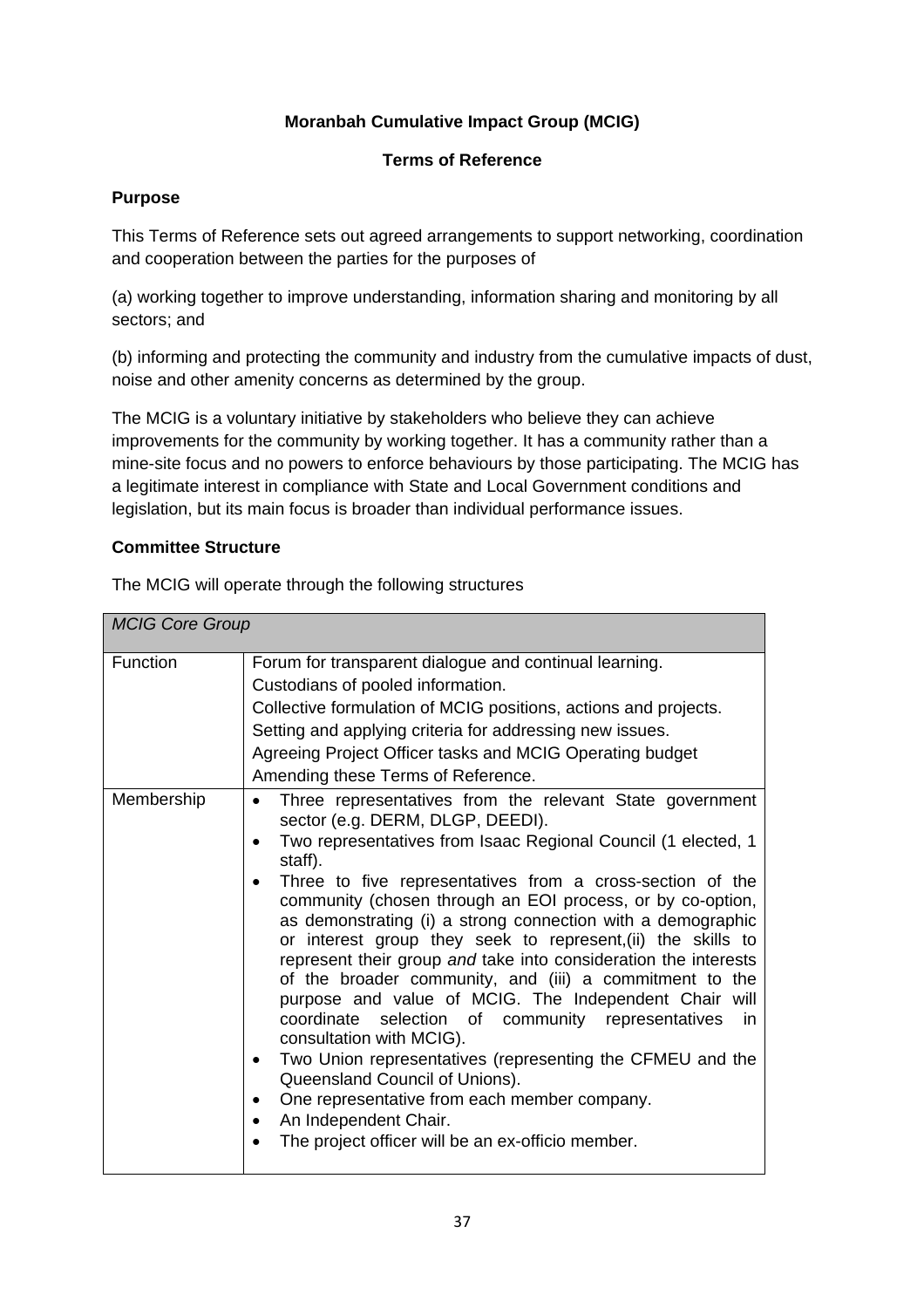|                                    | As well as their representative, each sector is encouraged to have<br>one or more alternates. The alternates are welcome to attend all<br>meetings not just those for which the representative is unavailable.<br>Membership will be reviewed every 2 years or as decided by<br>consensus or application.                                                                                                                                                                                                 |
|------------------------------------|-----------------------------------------------------------------------------------------------------------------------------------------------------------------------------------------------------------------------------------------------------------------------------------------------------------------------------------------------------------------------------------------------------------------------------------------------------------------------------------------------------------|
|                                    | Potential new member companies will be invited to participate as<br>observers initially until the annual review of resource contributions.                                                                                                                                                                                                                                                                                                                                                                |
| Operation                          | Meets regularly (quarterly) in Moranbah for $\sim$ 1/2 day.<br>Makes decisions by group consensus.<br>Decides on the appropriate resources for operations and to<br>implement actions and projects.<br>Oversees the project officer and development and monitoring of<br>operational budget.<br>Manages membership transitions in the MCIG and induction of<br>new members.                                                                                                                               |
| <b>Project Officer</b>             |                                                                                                                                                                                                                                                                                                                                                                                                                                                                                                           |
| Function                           | Operates the secretariat providing operational and administrative<br>support to MCIG.<br>Coordinates and implements actions and projects of MCIG                                                                                                                                                                                                                                                                                                                                                          |
| Membership                         | Designated half time staff equivalent                                                                                                                                                                                                                                                                                                                                                                                                                                                                     |
| Operation                          | Organise meetings, circulate agendas and documentation for<br>MCIG and any related working groups.<br>Take minutes at all meetings and distribute in a timely manner.<br>Facilitate group communications and support the Chair and MCIG.<br>Maintain records of all actions and provide regular progress<br>reports.<br>Liaise with all members on MCIG business.<br>Implement authorised communications and other activities.<br>Plans and coordinates MCIG projects under the guidance of the<br>Chair. |
| Independent chair                  |                                                                                                                                                                                                                                                                                                                                                                                                                                                                                                           |
| <b>Function</b>                    | Provide strategic leadership and capacity building for MCIG<br>٠<br>Facilitate group meetings and action<br>٠<br>Foster open and trusting relationships within MCIG<br>$\bullet$<br>Liaise with media in conjunction with Project Officer<br>٠                                                                                                                                                                                                                                                            |
| Membership                         | An 'external' person not associated with any of the groups<br>$\bullet$<br>represented on MCIG, nominated and chosen by the MCIG.<br>Someone with available time who commands public respect, is<br>$\bullet$<br>seen as impartial and, while not necessarily an 'expert', has<br>familiarity with the sector, community and its issues.                                                                                                                                                                  |
| Operation<br><b>Working Groups</b> | Remain neutral<br>٠<br>Focus the group's effort on agreed purpose and tasks<br>Establish a clear context and framework<br>Manage group dynamics and MCIG's time<br>Liaise with secretariat over agendas, minutes, schedules etc<br>Liaise with the Project Officer over MCIG projects<br>Facilitate meetings                                                                                                                                                                                              |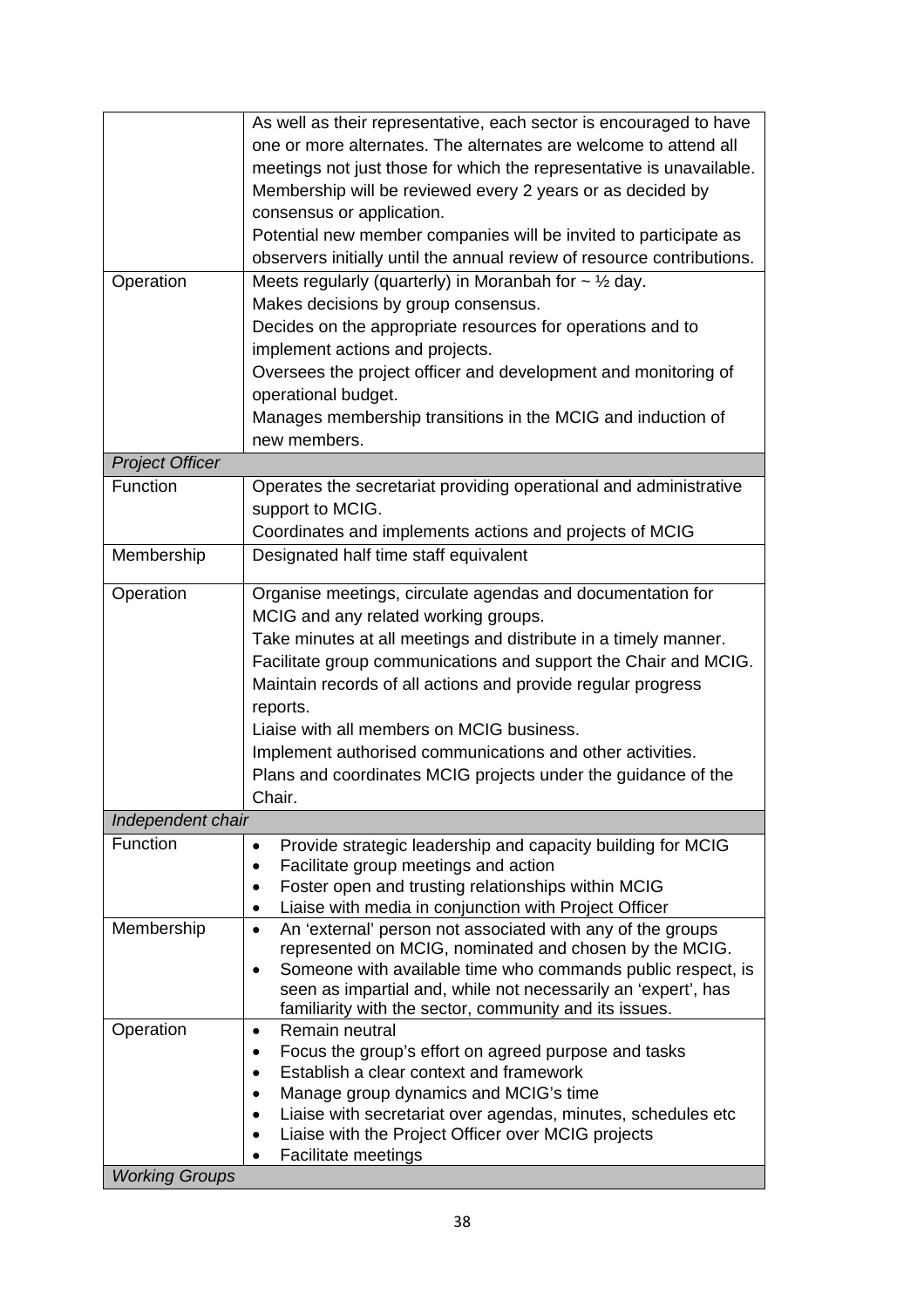| Function   | Support the Core Group with respect to specific projects and<br>activities                                                                                                                                                                                                                      |  |  |
|------------|-------------------------------------------------------------------------------------------------------------------------------------------------------------------------------------------------------------------------------------------------------------------------------------------------|--|--|
| Membership | Can be sub-group of MCIG or involve co-opted external experts or<br>stakeholders (e.g. alternates or other additional people from<br>participating sectors and beyond).                                                                                                                         |  |  |
| Operation  | Convened as required for specific tasks<br>Implementing and advisory role not decision-making<br>In-kind and cash budgets for most projects will be additional to<br>the operational budget and negotiated separately.                                                                          |  |  |
|            | Observers (and invited presenters)                                                                                                                                                                                                                                                              |  |  |
| Function   | To participate in open meetings on a casual or on-going basis,<br>contribute to the discussions and learn from the exchanges                                                                                                                                                                    |  |  |
| Membership | Invited representatives of other industries whose activities may<br>be impacting on amenity and development activity in<br>Moranbah (e.g. Quarry, CSG, QR National).<br>People with relevant expertise, experience or interests may be<br>invited from time to time to participate in meetings. |  |  |
| Operation  | Have no voting rights.<br>Cannot participate in closed sessions or closed meetings.                                                                                                                                                                                                             |  |  |

#### **Resourcing**

- All members will make in-kind contributions to the MCIG notably of their time both during and between meetings and expenses to attend meetings and committee activities.
- The operation of the secretariat and expenses and the honorarium for the independent chair will be a significant recurrent cost. Responsibility for covering these costs will be shared amongst member companies and Council, according to a formula agreed between the parties. The amount will be reviewed during annual budget processes.
- Any specific projects devised by MCIG will require additional funding which can be negotiated with group members or external sources depending on the nature of the project.

#### **Ground Rules**

- **Be open**, honest and direct and speak for your constituency
- **Respect** others and yourself. No put downs, no calls/messages.
- **Take responsibility** for yourself, for the group, but not for other individuals
- **Be flexible** and revise your perspective with added understanding
- **Commit and contribute equally**
- **Attend** meetings regularly
- **Listen** to each other with an open mind
- **Read** materials and study information before meetings
- **Ask questions when necessary**
- **Create** solutions that everybody will support
- **Participate** collaboratively in group decision making
- **Discuss** what happens at MCIG meetings with your constituency
- **Work** hard, be patient, be positive, don't leave
- **Focus** on the future, consider lessons from the past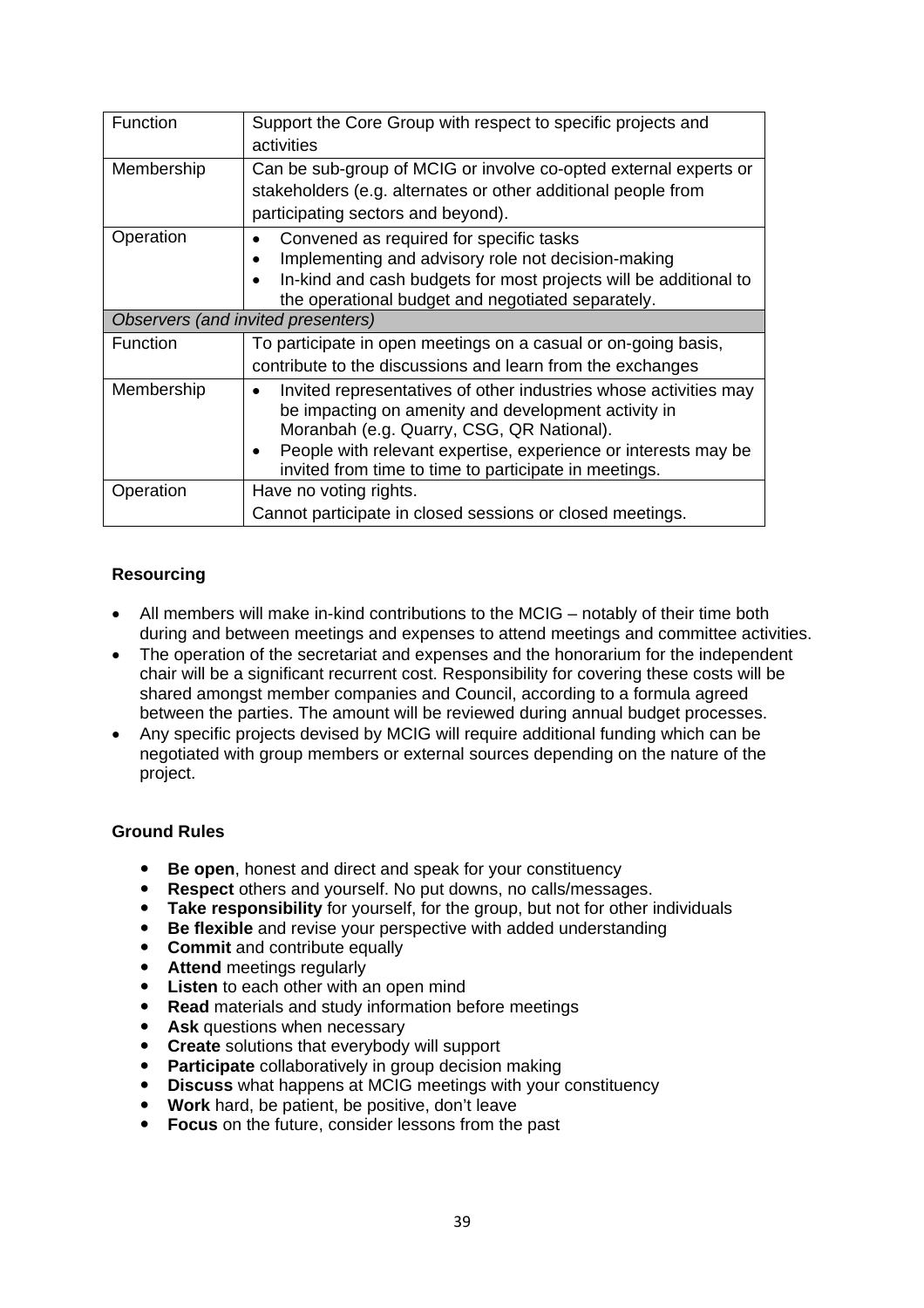#### **Communication**

- MCIG is committed to increasing transparency, sharing information and informing the community. Consequently members will report information, discussions and decisions back to their constituencies and to the wider community where possible. Members should not, however, publicly discuss the personal views of another individual member or of other observers present at meetings.
- As well, members have an obligation to represent the information presented at meetings and the discussions of the group in good faith and non-prejudicial ways to the community.
- For sensitive matters, members may request a closed meeting session. Similarly presenters can indicate that some component of the information is 'off the public record'.
- Media liaison about the activities of individual groups/ companies remains the responsibility of those groups.
- MCIG will only undertake media liaison in relation to its own activities and will identify agreed media positions during meetings. The project officer will write media releases around these statements that will be circulated to the group (with clear timelines for release) prior to distribution to the media.
- The role of speaking to the media if required or, in other ways being the public 'voice' of MCIG will be undertaken by the chairperson and/or project officer as authorised at MCIG meetings.
- Members may identify themselves as members of MCIG and a list of members will be made public.

#### **Term of involvement for MCIG Core Group and Independent Chair**

Two year renewable terms.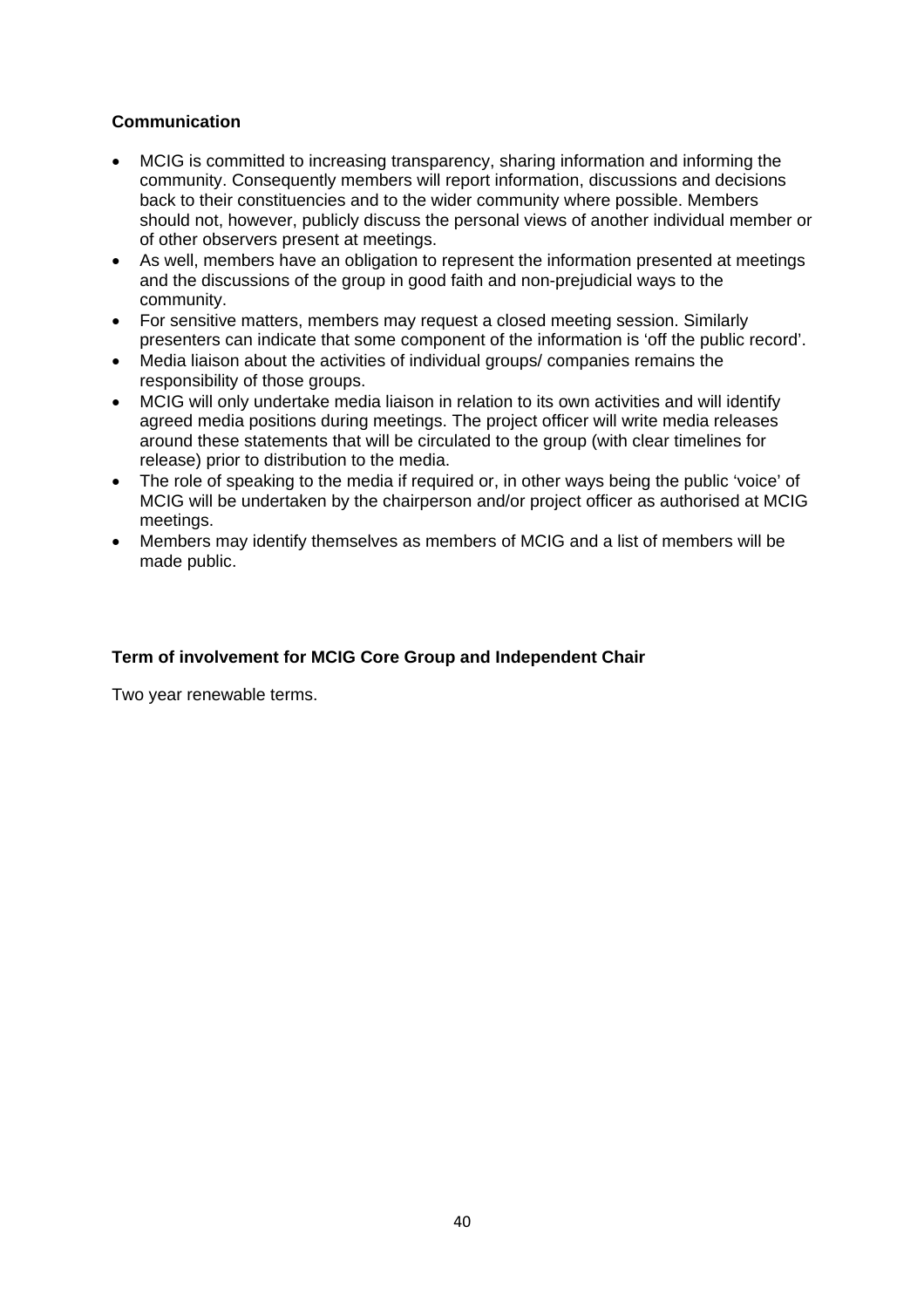**Appendix 3: Memorandum of Understanding – Fitzroy Partnership for River Health**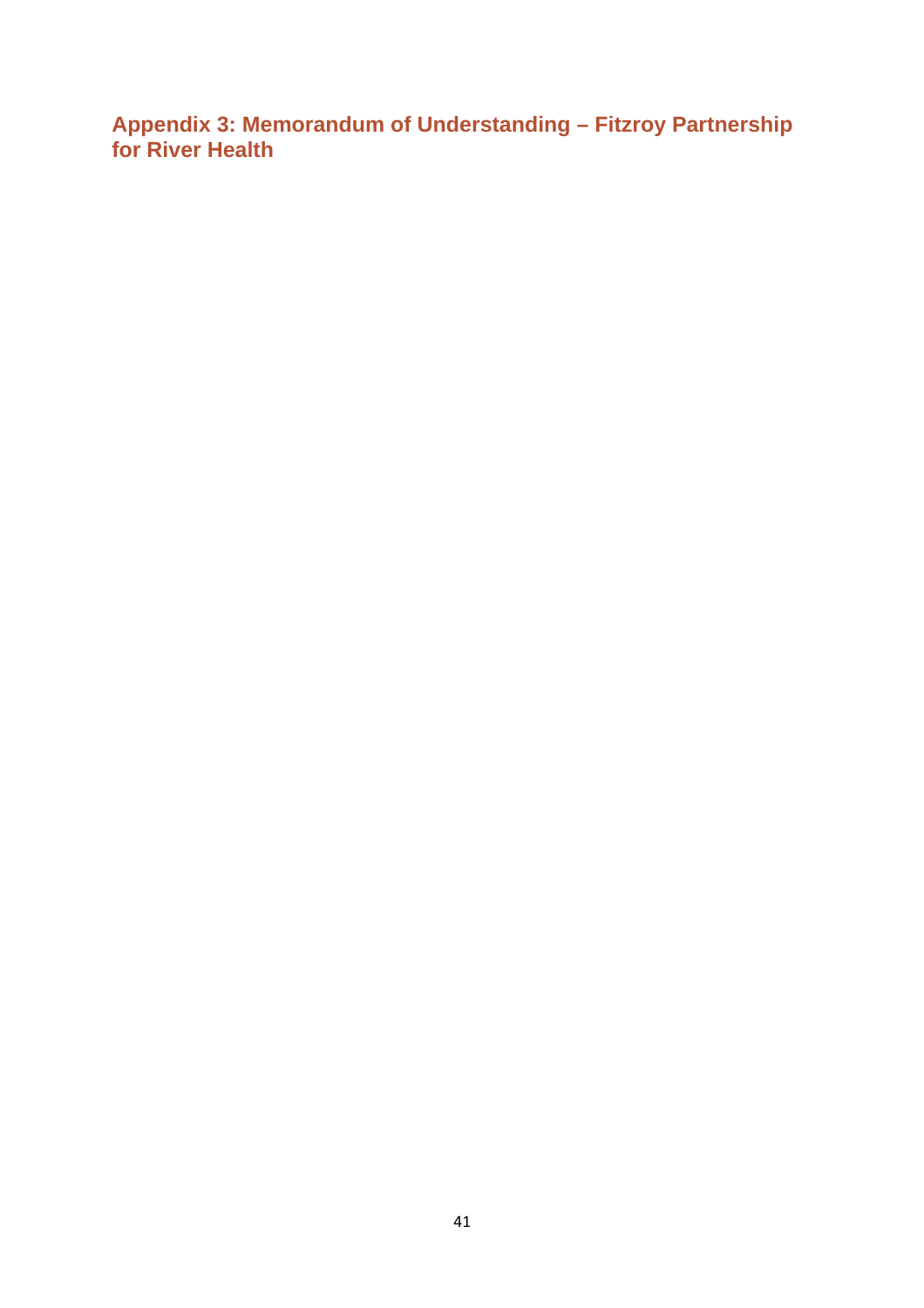

# **Memorandum of Understanding**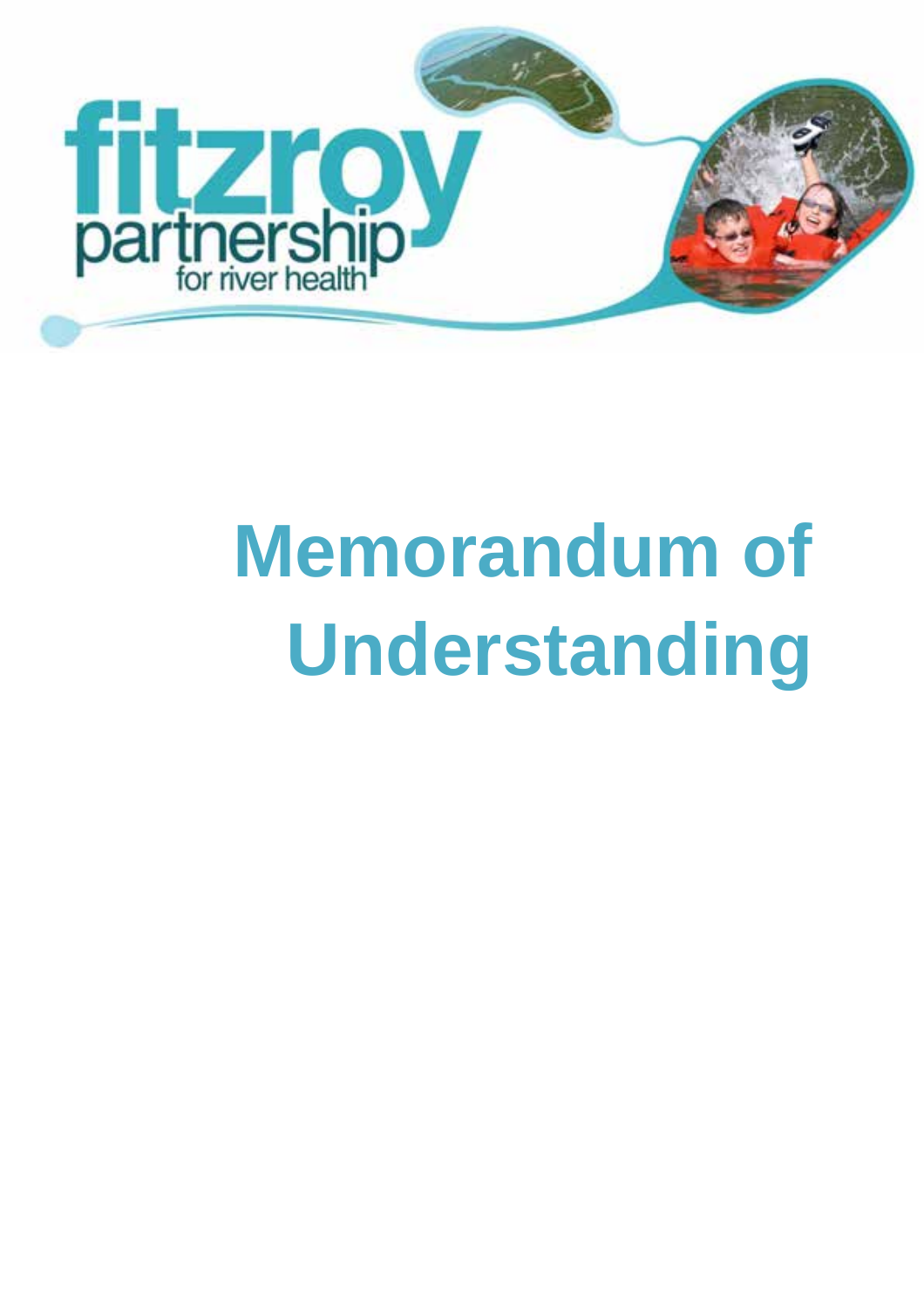



# **Background**

The Fitzroy Partnership for River Health (Partnership) formalises collaboration between governments, industry, community and research organisations with an interest in the health of the waterways of the Fitzroy Basin. This Memorandum of Understanding supports improved water resource management through the monitoring, assessment, reporting and communication of waterway health in the Fitzroy Basin.

# **Objectives**

This Memorandum of Understanding sets out the arrangements agreed to support cooperation and collaboration between the parties to develop and implement an integrated waterway monitoring program that will report publicly on waterway health at the catchment scale and support improved water resource management by all sectors.

# **Scope**

The scope of the Fitzroy Partnership for River Health encompasses all groundwaters, rivers, off-stream wetlands and estuaries in the Fitzroy Basin, and near-shore coastal and marine environments.

# **Roles and responsibilities**

The parties to this Memorandum of Understanding undertake to:

- Actively participate and contribute to the structures and processes established by the Partnership
- Provide financial support through the payment of an annual membership fee (set by the Management Committee) and additional financial contributions negotiated annually.
- Collaboratively develop and implement monitoring, assessment, reporting and communication activities
- Review and amend these arrangements as necessary to support the achievement of the Partnership's objectives.

# **Principles**

The Partnership adopts the following principles:

- Inclusiveness the Partnership will provide opportunities for all major resource users, managers and monitoring agencies to participate in and influence Partnership decisions and actions
- Transparency and accountability the Partnership's decision-making processes are clear, accessible and responsible
- Scientific rigor and independence the Partnership's monitoring, assessment, reporting and communication activities are conducted in a scientifically rigorous manner
- Integration and alignment the Partnership's activities seek to improve the efficiency and effectiveness of regional waterway monitoring and management programs through coordination and collaboration across scales and sectors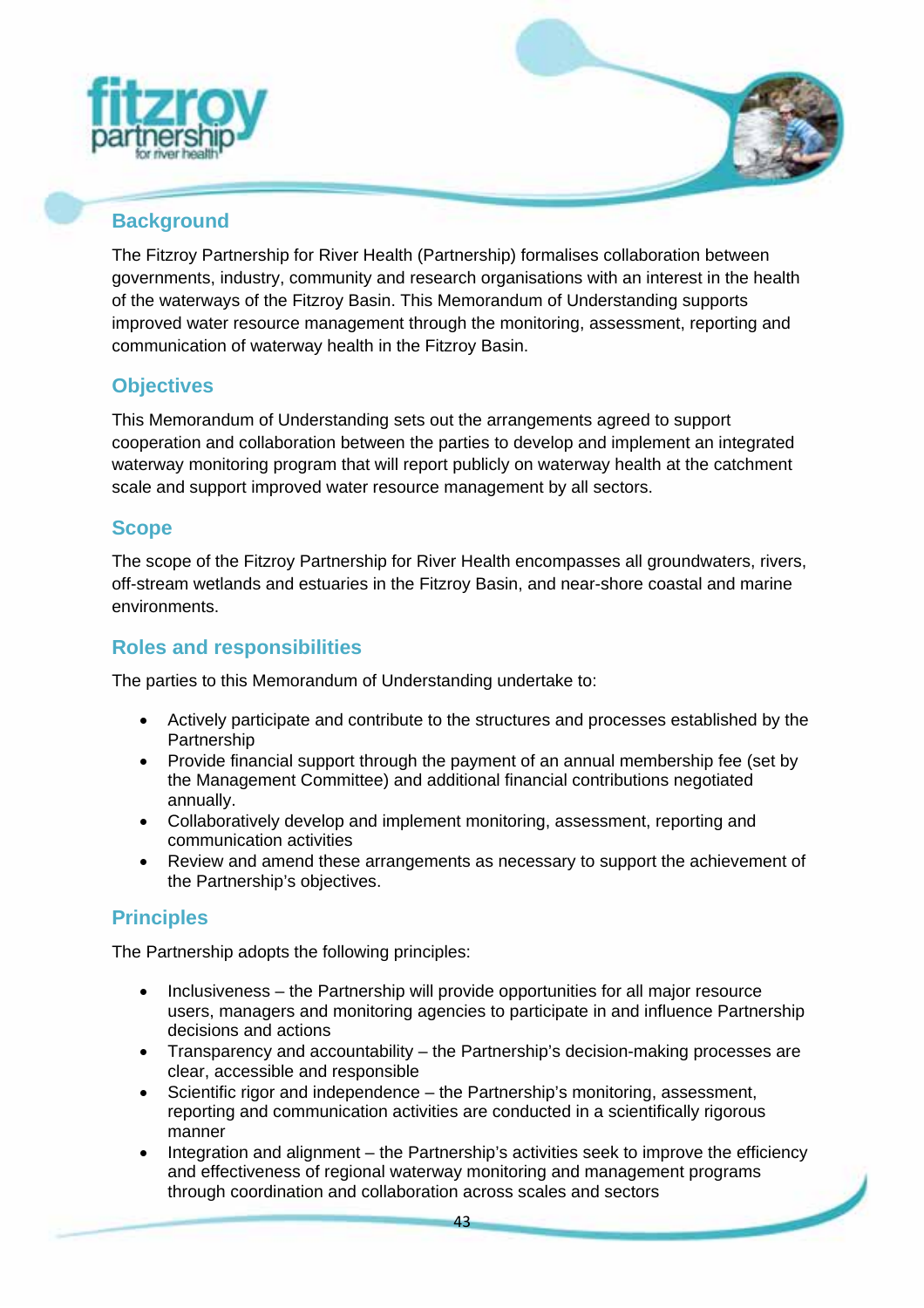



- Adaptation– the Partnership will seek to actively evaluate and adjust its activities in response to the outcomes achieved and new knowledge available.
- Capacity building the Partnership seeks to improve the capacity of all water resource managers to reduce their impacts on regional waterways.

# **Authority / Limits to authority**

This Memorandum of Understanding is a non-binding expression of the intentions of the parties to work collaboratively towards the achievement of the Partnership objectives. There is no legal or financial obligation incurred through participation in this Memorandum of Understanding. The parties maintain their individual discretion to act independently.

# **Commencement, review and period of the Partnership**

This Memorandum of Understanding will commence on 1 July, 2011 and will continue while at least 3 partner organisations support its activities. It is the intention of the parties to consider formal incorporation within the first 3 years of the Partnership.

The Memorandum of Understanding may be amended at any time by written mutual consent of all parties. Any partner wishing to withdraw from the Partnership may do so by written notice to the other parties. Any additional party wishing to join the Partnership may do so by signed agreement to this document and payment of the annual membership fee or by agreement of the Management Committee.

# **Operation**

The Partnership shall operate through the following structures:

| <b>Partner's Network</b>    |                                                                                    |  |  |  |
|-----------------------------|------------------------------------------------------------------------------------|--|--|--|
| Objective                   | Forum that includes all parties to the Memorandum of Understanding. The            |  |  |  |
|                             | Partner's Network will nominate and endorse a Management Committee.                |  |  |  |
|                             | Provides strategic feedback to the Management Committee.                           |  |  |  |
| Membership                  | Representatives of all parties to the Memorandum of Understanding                  |  |  |  |
| Operation                   | Meets periodically (at least biannually). Engages with the Secretariat on          |  |  |  |
|                             | operational matters. May contribute to groups established by the Secretariat       |  |  |  |
|                             | for specific activities e.g. communications.                                       |  |  |  |
| <b>Management Committee</b> |                                                                                    |  |  |  |
| Objective                   | To provide strategic oversight and direction to the activities of the Partnership. |  |  |  |
| Membership                  | Members nominated and endorsed by the Partner's Network, from the                  |  |  |  |
|                             | Partner's Network. Membership to comprise the host agency, major investors         |  |  |  |
|                             | and a balance between extractive and primary industries, governments and           |  |  |  |
|                             | other agencies. Membership reviewed every 2 years.                                 |  |  |  |
| Operation                   | Meets regularly (at least quarterly). Oversees the Secretariat. Engages the        |  |  |  |
|                             | Partner's Network in strategic decisions. May contribute to groups established     |  |  |  |
|                             | by the Secretariat for specific activities e.g. communications.                    |  |  |  |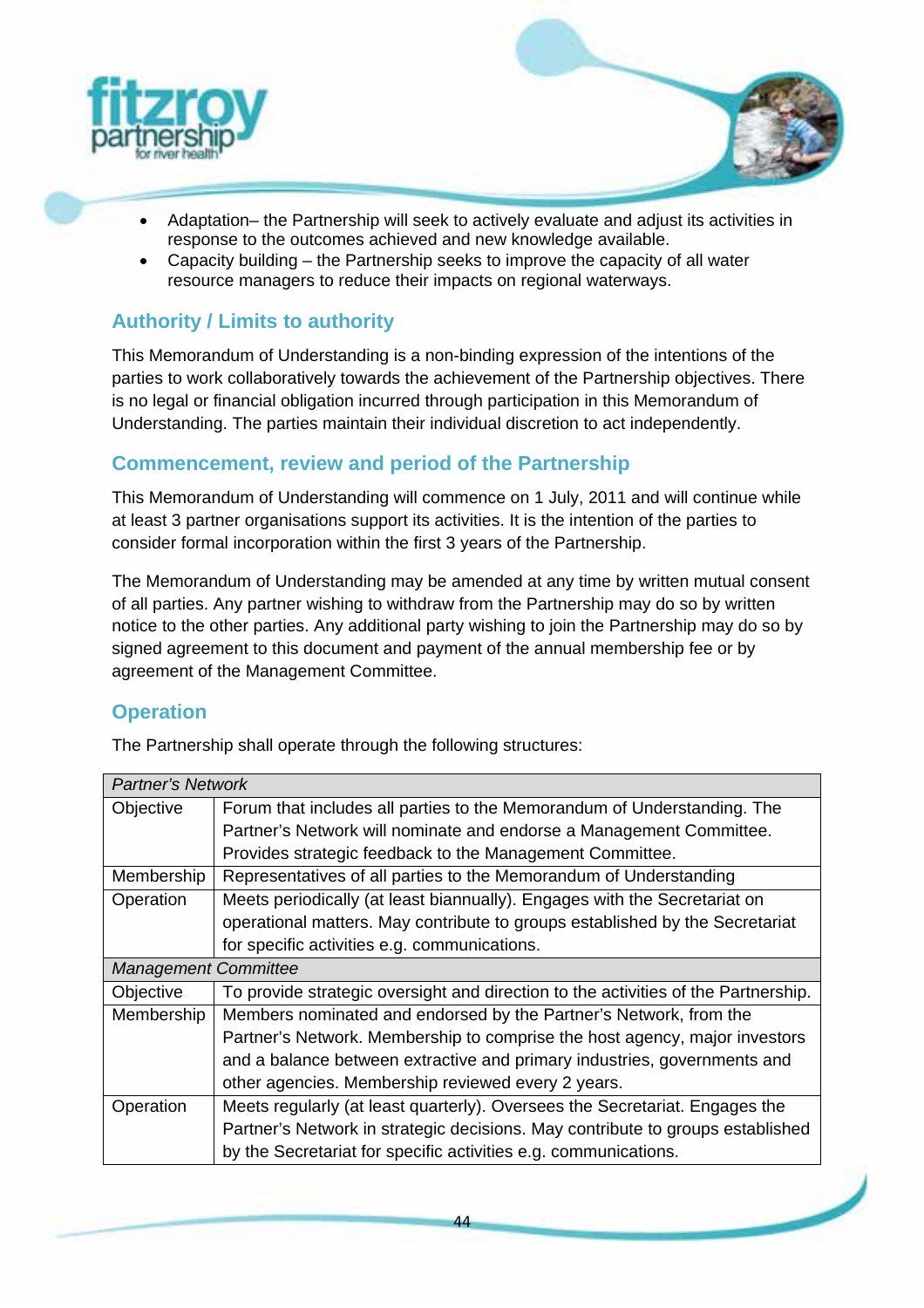

| <b>Science Advisory Panel</b>                                                             |                                                                                   |  |  |  |
|-------------------------------------------------------------------------------------------|-----------------------------------------------------------------------------------|--|--|--|
| To provide science advice and quality assurance relevant to the Partnership,<br>Objective |                                                                                   |  |  |  |
|                                                                                           | to the Management Committee and Secretariat.                                      |  |  |  |
| Membership                                                                                | Skills-based membership                                                           |  |  |  |
| Chair and panel appointed by the Management Committee. Meets periodically<br>Operation    |                                                                                   |  |  |  |
|                                                                                           | as required by the Management Committee (at least biannually)                     |  |  |  |
| <b>Technical Network</b>                                                                  |                                                                                   |  |  |  |
| Objective                                                                                 | To provide the technical capacity to undertake monitoring, assessment,            |  |  |  |
|                                                                                           | reporting and communication activities.                                           |  |  |  |
| Membership                                                                                | Scientific and technical staff drawn from the Partner's Network and other         |  |  |  |
|                                                                                           | science providers engaged in Partnership activities.                              |  |  |  |
| Operation                                                                                 | Meets periodically as required to undertake collaborative and contracted          |  |  |  |
|                                                                                           | technical Partnership activities. May contribute to groups established by the     |  |  |  |
|                                                                                           | Secretariat for specific activities e.g. the development of monitoring protocols. |  |  |  |
| Secretariat                                                                               |                                                                                   |  |  |  |
| Objective                                                                                 | To provide operational support to the Partnership.                                |  |  |  |
| Membership                                                                                | Staff of the host organisation and others as appropriate.                         |  |  |  |
| Operation                                                                                 | Supports and administers all the Partnership groups. Managed by the host          |  |  |  |
|                                                                                           | organisation, overseen by the Management Committee.                               |  |  |  |
| Host organisation                                                                         |                                                                                   |  |  |  |
| Objective                                                                                 | To provide an institutional host for the Partnership Secretariat and Partnership  |  |  |  |
|                                                                                           | activities (financial and staff management).                                      |  |  |  |
| Operation                                                                                 | To contribute to Partnership decisions as a member of the Management              |  |  |  |
|                                                                                           | Committee. To operationalise Partnership activities through management of         |  |  |  |
|                                                                                           | the Partnership secretariat.                                                      |  |  |  |

# **Membership**

List the member organisations here.